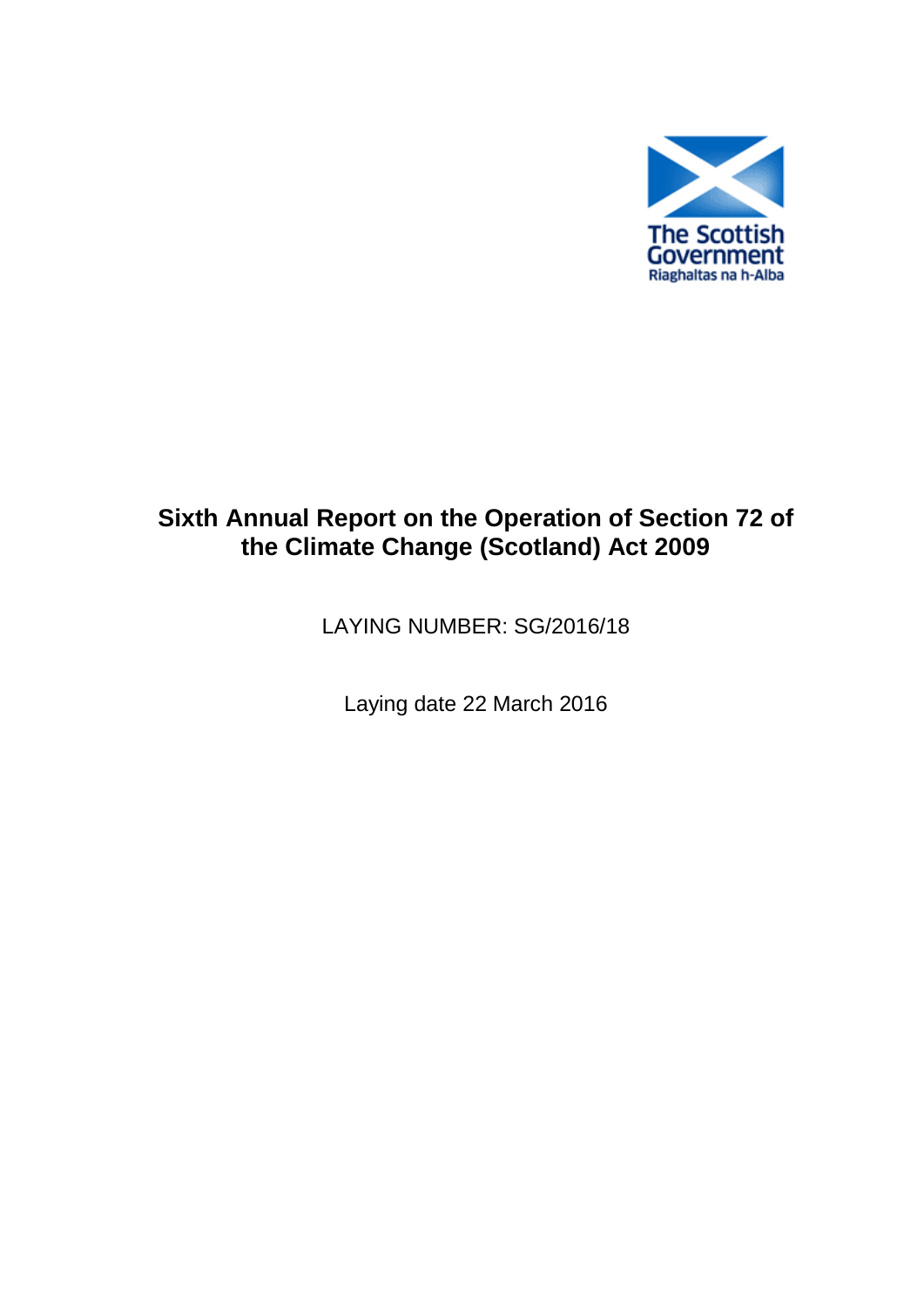#### **Executive Summary**

This report provides information and conclusions which fulfil the Scottish Government's annual reporting requirements on the operation of Section 72 of the Climate Change (Scotland) Act 2009 (introduced as Section 3F of the Town and Country Planning (Scotland) Act 1997) as required by Section 73(1) and (2) of the Climate Change (Scotland) Act.

Section 3F requires local development plans prepared by planning authorities to include greenhouse gas emissions policies.

The national policy position is provided, as well as the strategic and local development plan context with regard to greenhouse gas emissions policies and low and zero-carbon generating technology.

This report covers largely the same topics as the 5<sup>th</sup> Operational Report. The legislative position and national planning policy position remain unchanged, although an independent review of the planning system is now underway. The practitioner perspectives have not been repeated this year, instead we include the findings of a study into the effectiveness of Section 3F policies by Dundee University, commissioned by the Scottish Government and managed by ClimateXChange. The Scottish Government committed to this study in the 5<sup>th</sup> Operational Report.

The study draws a number of findings. Significantly, it finds that the direct impact of the policies on emissions reduction is not separable from other activity that may have prompted the use of low and zero-carbon generating technology. As practice and regulations have evolved over time, it has become clear that the key driver of emissions reduction is through building standards rather than Section 3F.

It is recommended that Section 3F remains in force. Although implementation difficulties remain, the Scottish Government is currently preparing a revised Energy Strategy and its third Report on Policies and Proposals. The positive aspects of Section 3F and the findings of the study can be considered in the context of that work.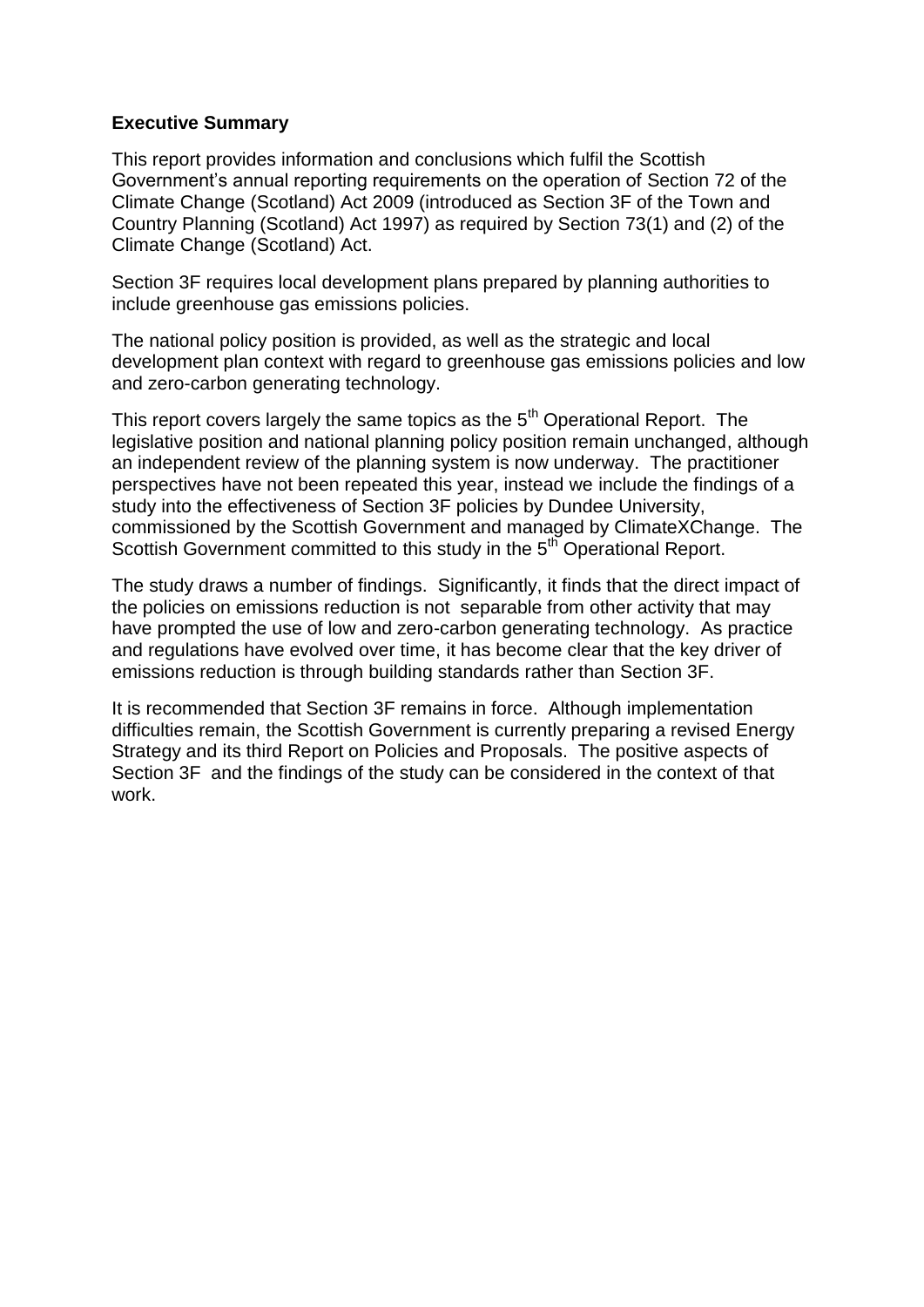# **Contents**

| 1.  |                                                                                    |
|-----|------------------------------------------------------------------------------------|
| 2.  |                                                                                    |
| 3.  |                                                                                    |
| 4.  |                                                                                    |
| 5.  |                                                                                    |
| 6.  |                                                                                    |
| 7.  |                                                                                    |
| 8.  |                                                                                    |
|     |                                                                                    |
| 9.  | Assessment of Effectiveness of Section 3F in Reducing Greenhouse Gas Emissions     |
|     |                                                                                    |
|     |                                                                                    |
|     |                                                                                    |
|     |                                                                                    |
| 10. |                                                                                    |
| 11. | Matters for Future Operational Reports and Actions for the Scottish Government  23 |
|     | ANNEX 1 - ClimateXChange / Dundee University Report Executive Summary  24          |
|     |                                                                                    |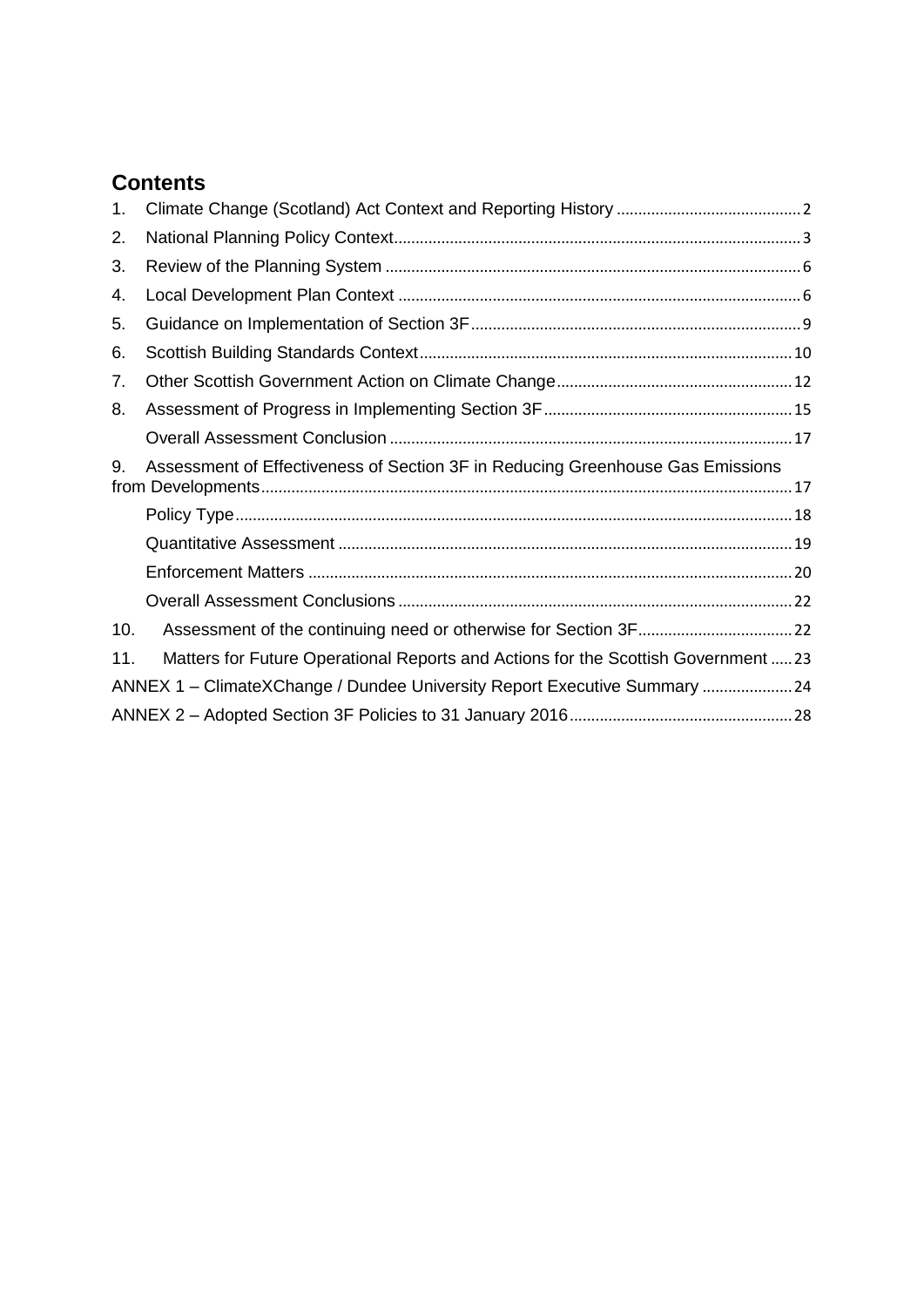# <span id="page-3-0"></span>**1. Climate Change (Scotland) Act Context and Reporting History**

1.1. Section 72 of the Climate Change (Scotland) Act (CCSA) 2009, which came into force on 1 April 2010, introduced Section 3F into the Town and Country Planning (Scotland) Act 1997 ('the 1997 Act') (This report will refer to Section 3F, although Section 72 is commonly recognised and used). Section 3F requires that:

> 'A planning authority, in any local development plan prepared by them, must include policies requiring all developments in the local development plan area to be designed so as to ensure that all new buildings avoid a specified and rising proportion of the projected greenhouse gas emissions from their use, calculated on the basis of the approved design and plans for the specific development, through the installation and operation of low and zero-carbon generating technologies.'

1.2. Section 3F applies only to local development plans and not retrospectively to adopted local plans. Local development plans are required to be prepared by each planning authority in Scotland by Section 16(1) of the 1997 Act.

1.3. It should be noted that the legislation supports the use of generating technologies, rather than energy saving measures, as its approach to addressing greenhouse gas emissions.

1.4. Whilst planning authorities are to implement the Section 3F policies, Section 73(1) of the CCSA requires annual reporting for the Scottish Parliament from the Scottish Government on two topics:

- The operation of the requirement on relevant planning authorities to include policies within development plans under Section 3F.
- An assessment of whether the Section 3F requirements have contributed effectively to the reduction of greenhouse gas emissions from developments.

1.5. Since CCSA Section 72 came into force on 1 April 2010, annual reports to the Scottish Parliament are required by 1 April each year thereafter. The Scottish Government has fulfilled the requirements of Section 73(1) as described in Table 1. All of the Operational Reports are available for download from the Scottish Government's website<sup>1</sup>.

1

<sup>1</sup> <http://www.gov.scot/Topics/Built-Environment/planning/Roles/Scottish-Government/Guidance>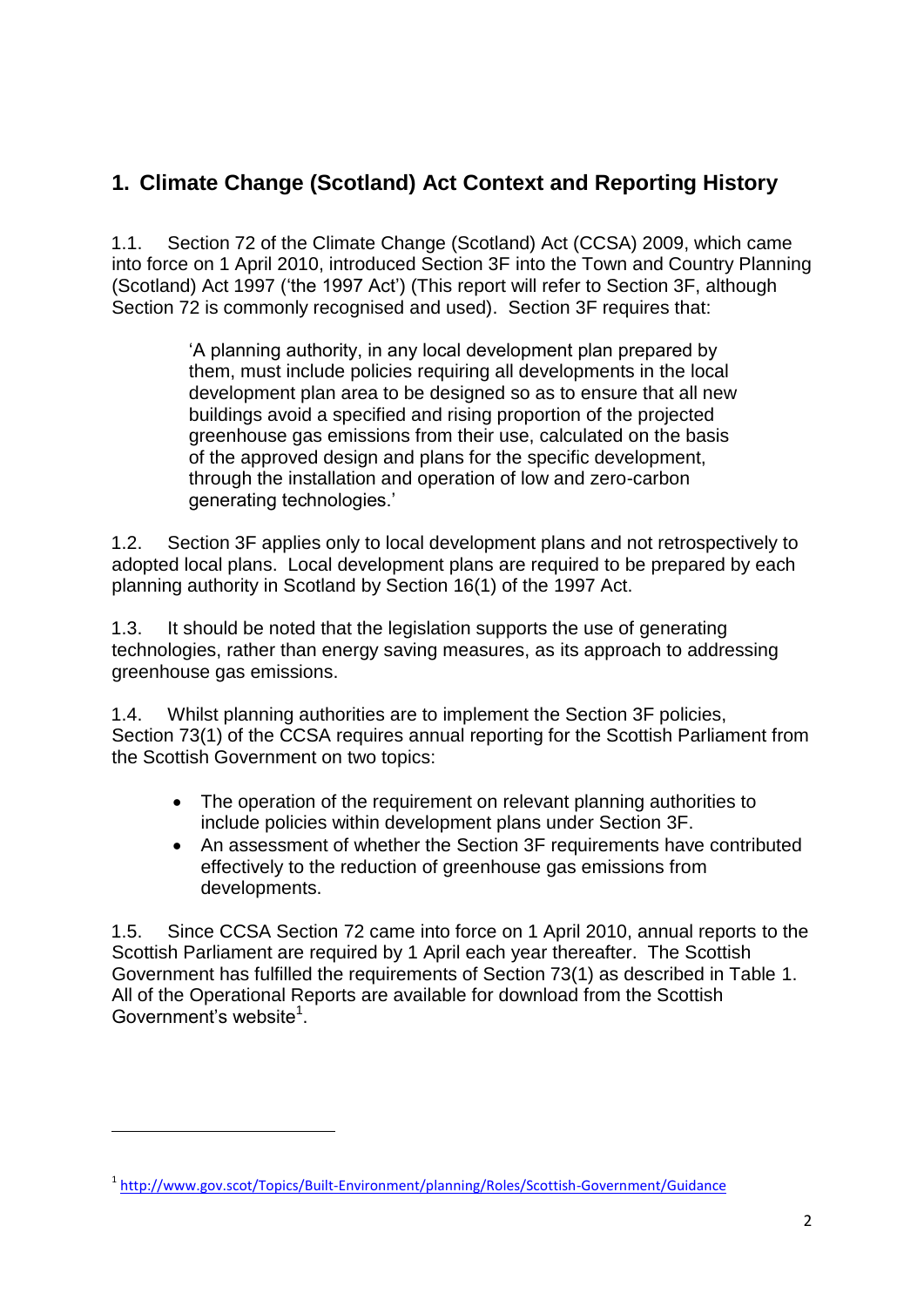| Table 1: Section 73(1) Published Reports |             |               |  |
|------------------------------------------|-------------|---------------|--|
| Edition                                  | Laying Date |               |  |
| <b>First Report</b>                      | SG/2011/21  | 22 March 2011 |  |
| <b>Second Report</b>                     | SG/2012/38  | 26 March 2012 |  |
| <b>Third Report</b>                      | SG/2013/06  | 28 March 2013 |  |
| <b>Fourth Report</b>                     | SG/2014/15  | 1 April 2014  |  |
| <b>Fifth Report</b>                      | SG/2015/20  | 30 March 2015 |  |

1.6. CCSA Section 73(2) places an additional requirement on reporting from the Scottish Government from the Fourth Report onwards:

• An assessment of the continuing need or otherwise for the requirement on relevant planning authorities to include policies within development plans.

1.7. Scottish Ministers are enabled by Section 73(2) of the CCSA to repeal Section 3F and CCSA Section 73, by order.

1.8. This report considers the provisions of CCSA Section 73(1) and Section 73(2).

# <span id="page-4-0"></span>**2. National Planning Policy Context**

2.1. National Planning Framework 3 and Scottish Planning Policy were published on 23 June 2014. Reviewed for the first time in parallel, they represent the up to date suite of national planning policy in Scotland.

2.2. National Planning Framework  $3^2$  is Scotland's long term spatial development framework for Scotland. As the Scottish Government's spatial expression of our Economic Strategy, National Planning Framework 3 focuses on where there are opportunities and challenges for planning to address.

2.3. National Planning Framework 3 includes an approach to achieving a low carbon economy. It notes that planning will play a key role in delivering on the commitments set out in 'Low Carbon Scotland: Meeting our Emissions Reduction Targets 2013-2027 – The Second Report on Policies and Proposals<sup>3</sup>, published in June 2013. It also notes that heating and cooling makes up around half of our total demand for energy and shows that district heating projects are broadening out from small scale rural installations to larger projects across towns and cities.

**.** 

<sup>&</sup>lt;sup>2</sup> <http://www.gov.scot/Publications/2014/06/3539>

<sup>3</sup> http://www.gov.scot/Publications/2013/06/6387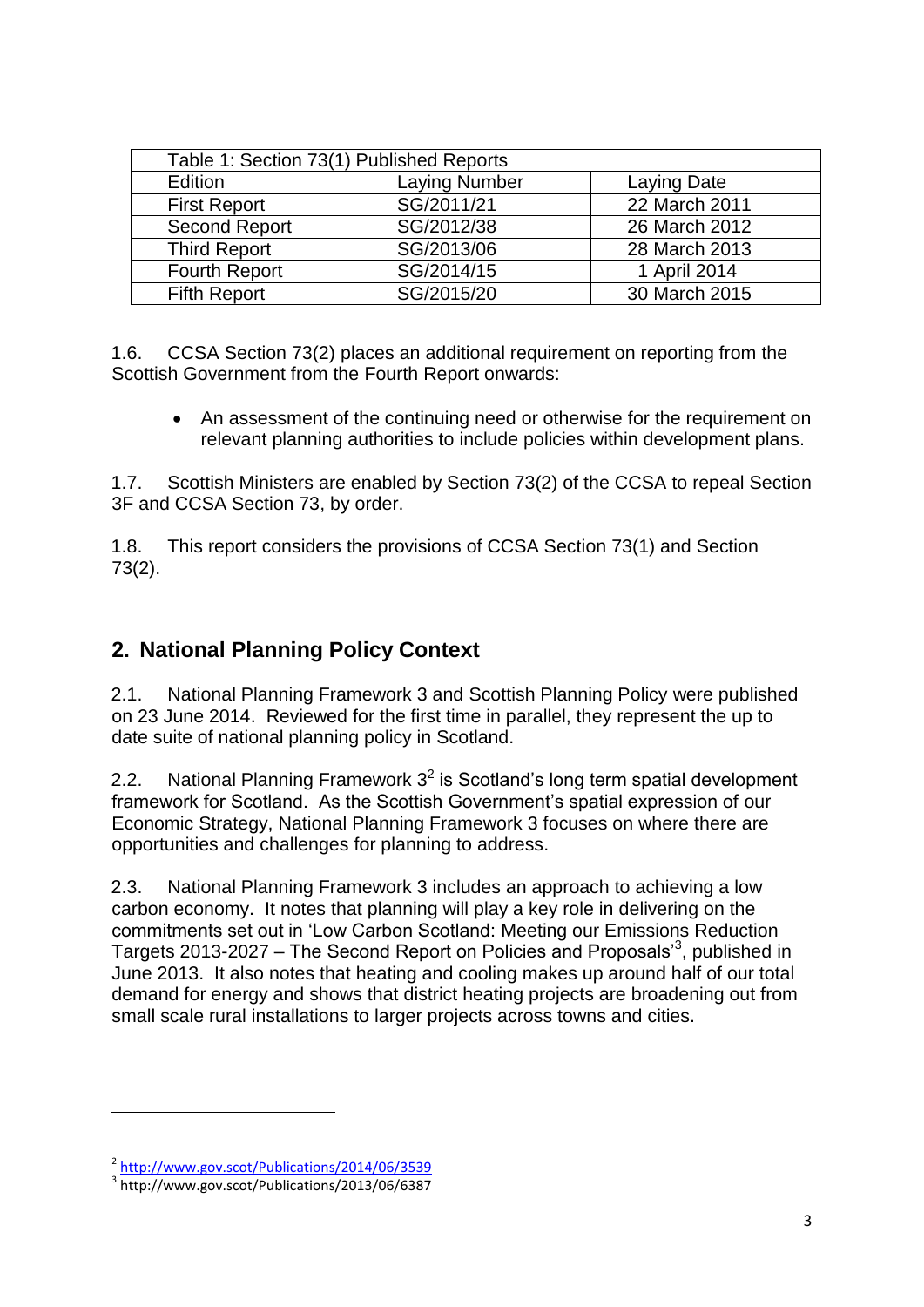### 2.4. Paragraph 3.8 of National Planning Framework 3 states:

'By 2020, we aim to reduce total final energy demand by 12%. To achieve this, and maintain secure energy supplies, improved energy efficiency and further diversification of supplies will be required. We want to meet at least 30% of overall energy demand from renewables by 2020 – this includes generating the equivalent of at least 100% of gross electricity consumption from renewables, with an interim target of 50% by 2015. Heat accounts for a significant share of our energy consumption, and by 2020 we are aiming to source 11% of heat demand and 10% of transport fuels from renewable sources.'

2.5. Furthermore, National Planning Framework 3 notes that maintaining security of supplies and addressing fuel poverty remain key objectives. It stresses that the overall strategy must remain flexible to allow planning to respond to the fast moving low carbon sector and adapt to uncertainty and change, so that Scotland is well placed to make the most of emerging opportunities.

2.6. Geographically, National Planning Framework 3 is clear that the cities network (Scotland's seven cities and their supporting towns and villages) will be a focus for improving the energy efficiency of the built environment. It also notes that a key challenge and opportunity for emissions reduction is the retrofitting of efficiency measures for the existing building stock.

2.7. On heat, paragraph 3.17 of National Planning Framework 3 is explicit:

'New development should be future-proofed to ensure that connections to existing or planned heat networks are taken forward as soon as they are viable.'

2.8. As a statutory document, strategic and local development plans are required to take account of National Planning Framework 3 in their preparation.

2.9. Scottish Planning Policy<sup>4</sup> is a non-statutory document and focuses on Scottish Ministers' priorities for the operation of the planning system in Scotland. Its policies are thematically based and, for the first time, it includes two overarching principal policies which are expected to inform all planning decisions.

2.10. The first principal policy is on sustainability. It introduces a policy principle of a presumption in favour of development that contributes to sustainable development. That presumption is guided by a series of principles which include:

> 'supporting climate change mitigation and adaptation including taking account of flood risk.'

1

<sup>4</sup> <http://www.gov.scot/Publications/2014/06/5823>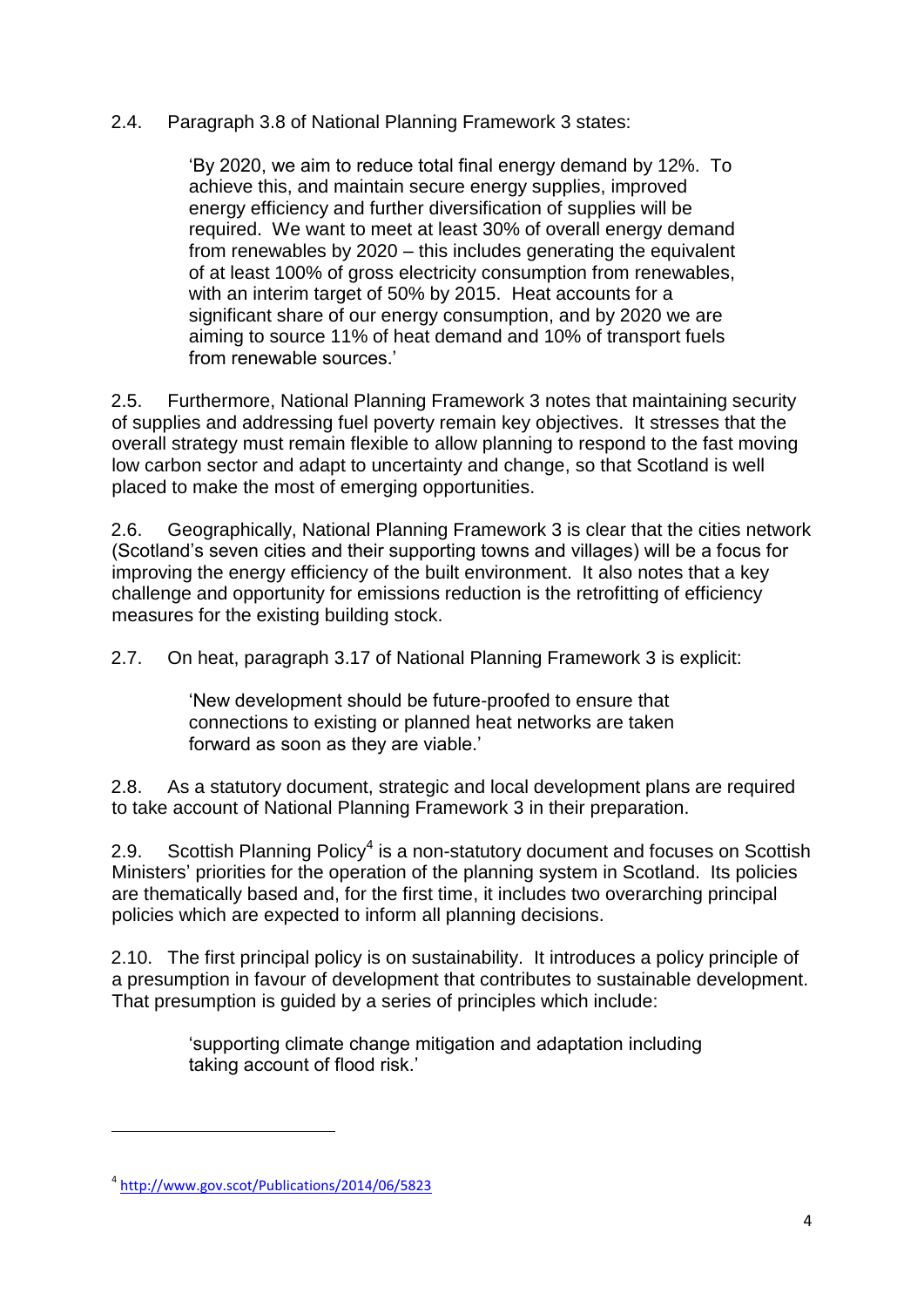2.11. The guiding principles also include supporting good design and the six qualities of successful places. Those qualities are addressed in the second principal policy on placemaking. The policy is clear that the outcome of placemaking should be sustainable, well-designed places and homes which meet people's needs. One of the qualities of successful places is being 'resource efficient'.

2.12. Paragraph 45 of Scottish Planning Policy deals with resource efficient development and states:

'This is development that re-uses or shares existing resources, maximises efficiency of the use of resources through natural or technological means and prevents future resource depletion, for example by mitigation and adapting to climate change. This can mean denser development that shares infrastructure and amenity with adjacent sites. It could include siting development to take shelter from the prevailing wind; or orientating it to maximise solar gain. It could also include ensuring development can withstand more extreme weather, including prolonged wet or dry periods, by working with natural processes such as using landscaping and natural shading to cool spaces in built areas during hotter periods and using sustainable drainage systems to conserve and enhance natural features whilst reducing the risk of flooding. It can include using durable materials for building and landscaping as well as low carbon technologies that manage heat and waste effectively.'

2.13. Paragraph 55 of Scottish Planning Policy is clear that:

'Local development plans should contribute to high-quality places by setting out how they will embed a design led approach … which should include reference to the six qualities of sustainable places which enable consideration of each place as distinctly different from other places and which should be evident in all development.'

2.14. As a result, an approach to sustainability which is rooted in place is supported. This reinforces the benefits of taking a carefully considered approach to using natural processes to provide a quality environment. It also allows for technology to fulfil the gap between what can be provided naturally and what is desirable for a comfortable environment in Scotland today, and in the future. It allows for building and place design to respond to the local characteristics and needs rather than offering an absolutely fixed approach, which could miss opportunities for innovation and synergy between different developments particularly in response to energy demands.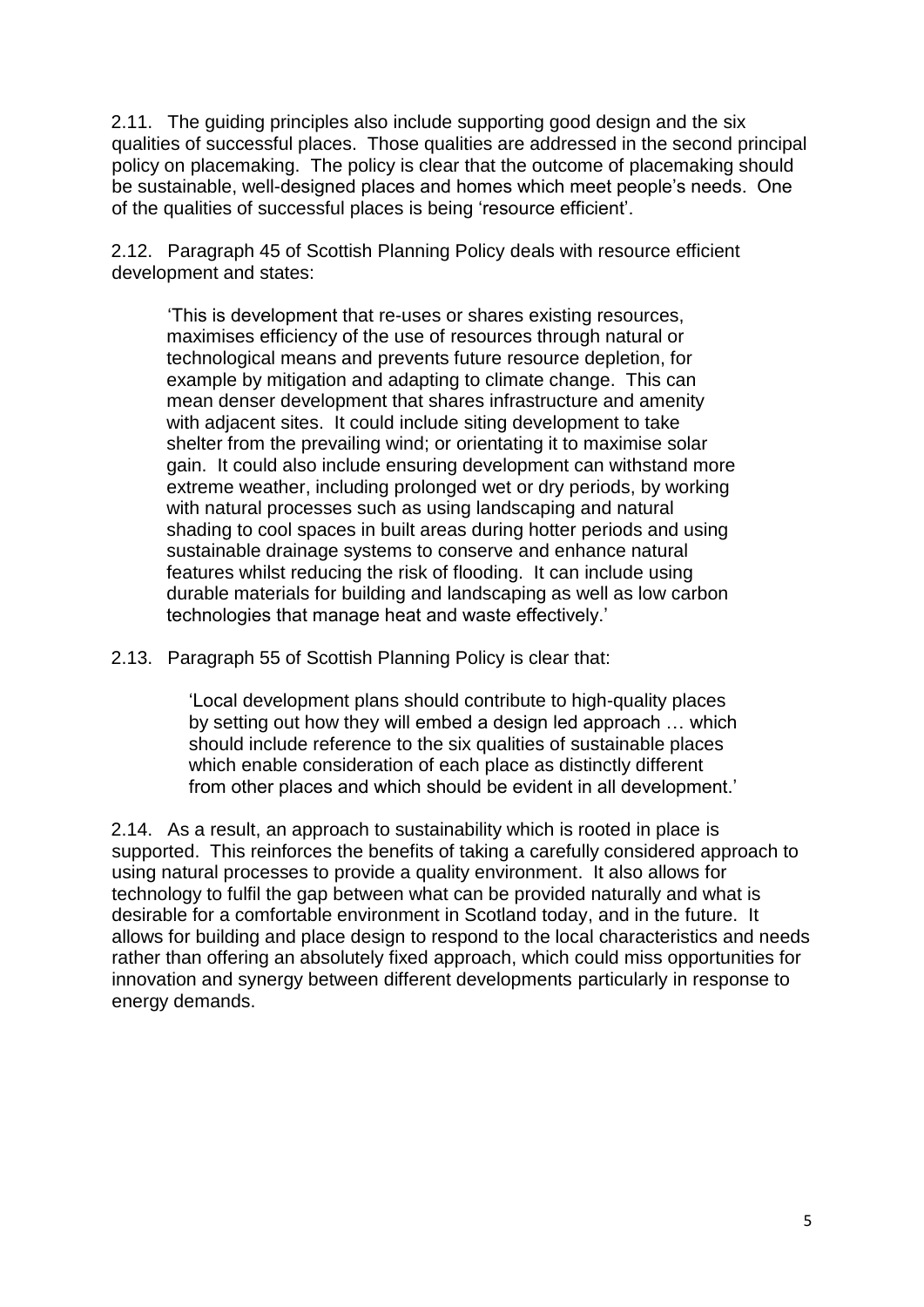2.15. The Policy Principles for the Low Carbon Place theme are set out at paragraph 154 of Scottish Planning Policy and include the clear approach that the planning system should:

> 'Help to reduce emissions and energy use in new buildings and from new infrastructure by enabling development at appropriate locations that contributes to:

- Energy efficiency;
- Heat recovery;
- Efficient energy supply and storage;
- Electricity and heat from renewable sources; and
- Electricity and heat from non-renewable sources where

greenhouse gas emissions can be significantly reduced.'

2.16. Planning Policy does not need to re-state the legislation set out in Section 3F but provides a framework within which local development plan policy can respond to Section 3F.

2.17. These annual Operational Reports act as the Scottish Government's guidance on Section 3F.

# <span id="page-7-0"></span>**3. Review of the Planning System**

3.1. The planning system in Scotland is currently being reviewed by an independent panel. Written evidence has already been taken through a consultation in the winter of 2015. Oral Evidence is being heard this Spring from a range of representative groups who use the planning system.

3.2. It is anticipated that the report of the Panel will be made available in Spring 2016, following which the Scottish Government will respond.

3.3. As the review is independent from government it is not known at this stage if the Panel will make any recommendations or conclusions influencing the future of Section 3F.

# <span id="page-7-1"></span>**4. Local Development Plan Context**

4.1. Local development plans are required to be published every five years. The stages of plan preparation include:

- Publication of a main issues report for public consultation
- Publication of a proposed local development plan for public consultation
- Adoption of the local development plan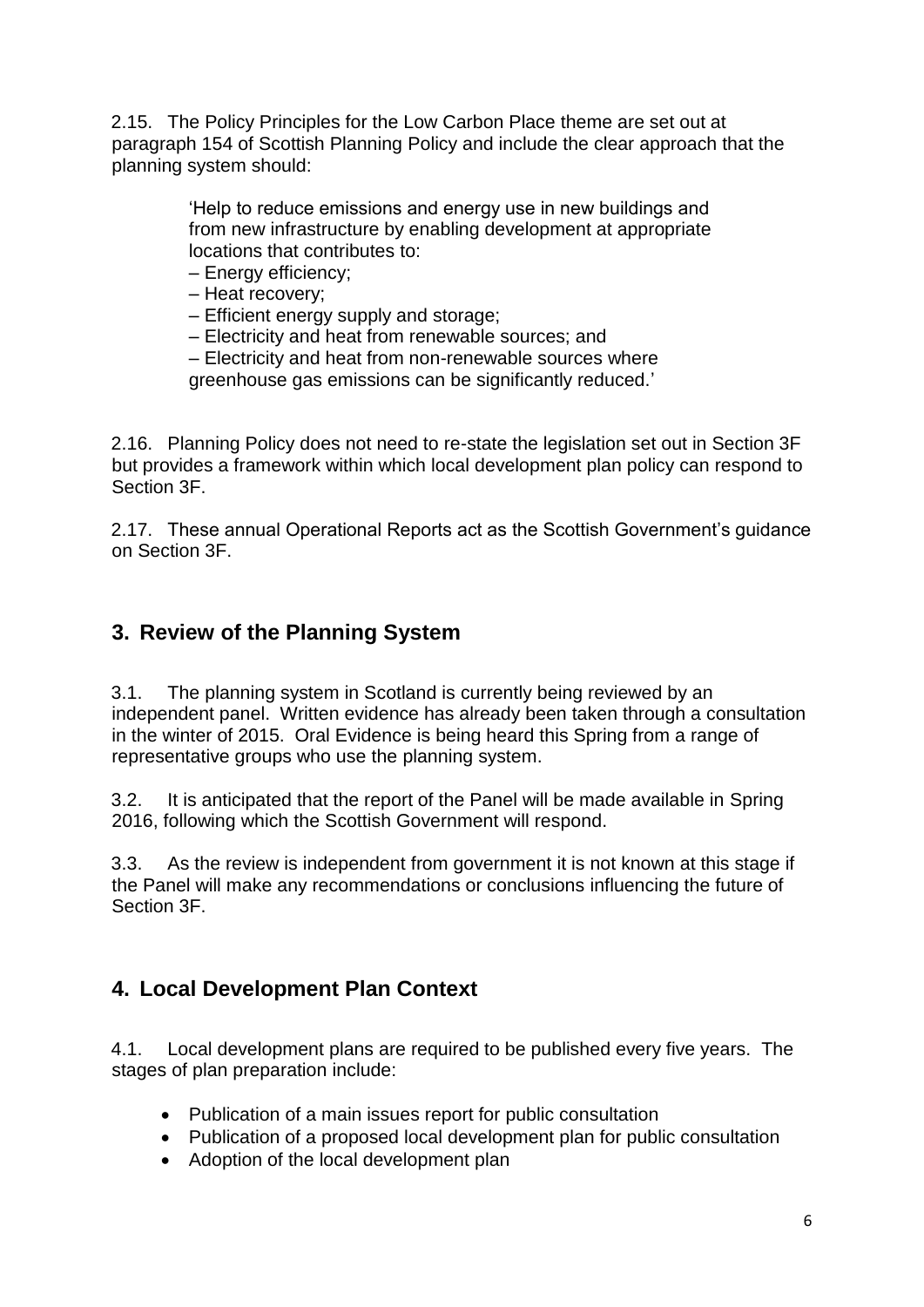4.2. Most planning authorities will prepare one local development plan for their area, but planning authorities can prepare multiple local development plans to address specific places or topics. Statutory and non-statutory supplementary guidance can also be prepared. The policy position set out in the adopted local development plan can largely be expected to be that of the proposed local development plan, subject to the representations made to it and subsequent modifications before or after an independent examination of the plan.

4.3. The Scottish Government does not prepare local development plans, but supports planning authorities in the preparation of local development plans by offering comments and making representations where required. The Scottish Government also provides support through the publication of Circulars, which contain policy on the implementation of legislation and procedures. Circular 6/2013 'Development Planning<sup>35</sup>, published in December 2013, is explicit on the climate change requirements for local development plans at paragraphs 13 and 14. This reinforces the reasoning provided at paragraphs 2.16 above for not including reference to Section 3F in Scottish Planning Policy.

4.4. Where representations are made to a proposed local development plan, the planning authority will try to resolve them. Where there are unresolved representations to a proposed local development plan, the proposed local development plan is subject to examination on those unresolved matters. The examination is led by a Reporter appointed by Scottish Ministers. The findings of an examination are largely binding.

4.5. Despite having some influence on the content of local development plans beyond the publication of national planning policy, it is not the role of Scottish Ministers to ensure that local development plans are legally compliant. Planning authorities are to seek their own legal advice on the legal compliance of their local development plans. Previous annual reports on Section 3F have noted that a variety of approaches to fulfilling the legislative provisions were likely to emerge, and that has proven to be the case.

4.6. Should any person consider that a local development plan being put forward is legally deficient, they can challenge that plan through the Court of Session (the period for the challenge is time limited). A successful challenge could see part or all of a local development plan being overturned, leaving the planning authority without some or any adopted policies, and needing to return to the local development plan preparation stage.

4.7. Prior to the Planning etc. (Scotland) Act 2006, planning authorities prepared local plans for their area. The Act provided for a staged progression towards the preparation of local development plans. Currently 21 out of 34 planning authorities that prepare local development plans, have adopted local development plans in place. Those that do not have local development plans in place at present will do so in the future. Each planning authority has published a 'Development Plan Scheme' which is updated annually. This sets out their current stage in the process of

1

<sup>5</sup> <http://www.scotland.gov.uk/Publications/2013/12/9924>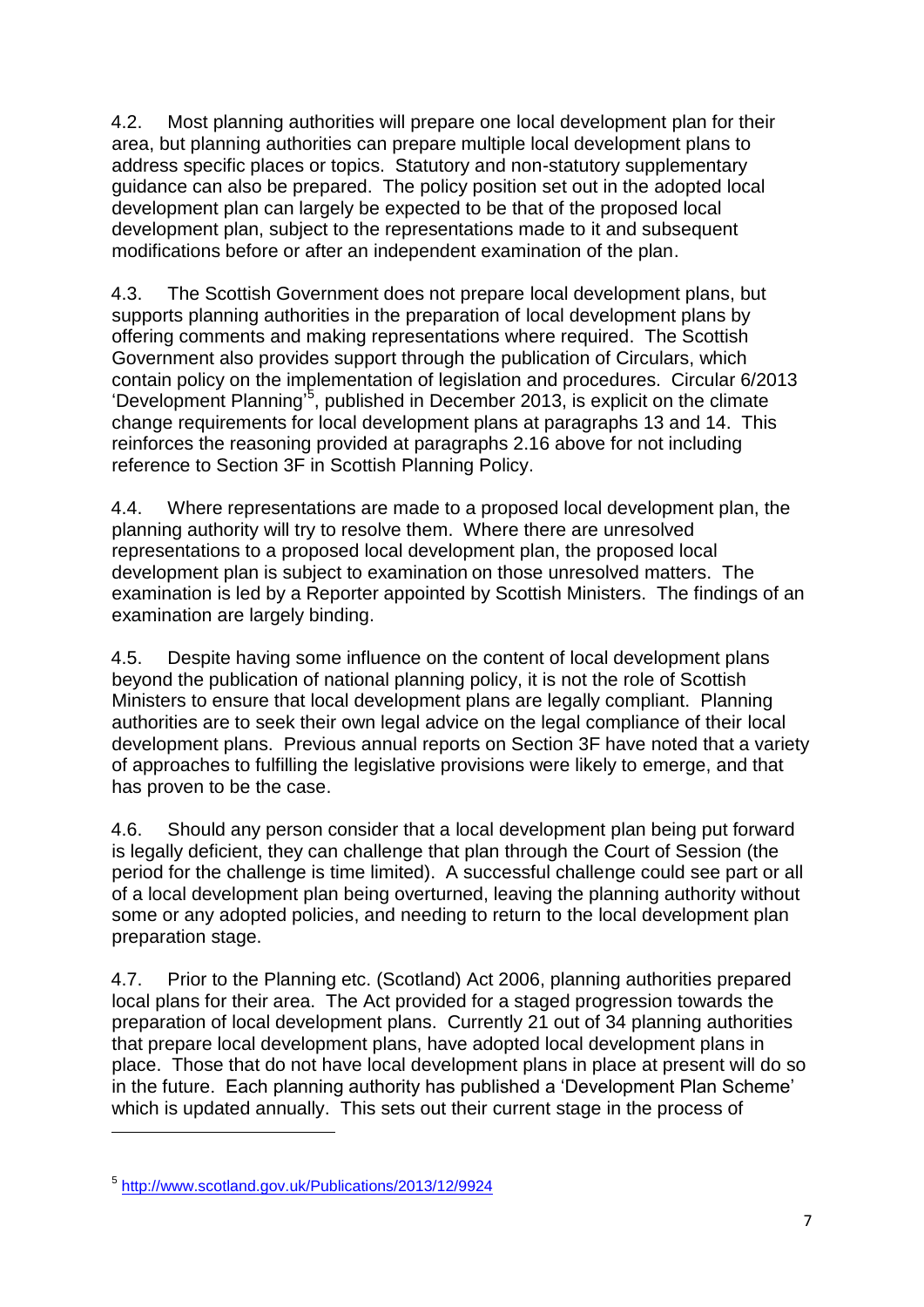development plan review and the stages to come in adopting a new or replacement local development plan.

4.8. The process of plan making is continuous, to ensure that local development plans remain up to date and relevant. As a result we are now seeing that some of those planning authorities that adopted local development plans three or four years ago are now in the process of preparing their second local development plan.

4.9. The duty of planning authorities is to make decisions on planning applications which comply with the policies of the local development plan unless there are reasons (known as material considerations) as to why a non-compliant application should be approved. This means that the planning authority can make a decision contrary to a local development plan policy where it is content that the material considerations suggest this is the most appropriate course of action.

4.10. A planning authority may also deal with part or all of a particular development plan policy after an initial decision to grant planning permission has been made. This is achieved through the use of conditions attached to the planning permission, which are discharged at a later date.

4.11. As a result of the process of the application of development plan policy and conditions on consent, the local development plan greenhouse gas emissions policy may not be applied or applied fully at the time the initial decision on a planning application is made.

4.12. The stage in the local development plan cycle reached by the planning authorities in Scotland is described in Table 2 and the expected local development plan adoption schedule is described in Table 3. There are currently **21** adopted local development plans, 7 of these are in the process of being revised.

| Table 2: Stage reached in the local development plan (LDP) cycle<br><b>Stage</b><br>Local     | Local                            |                                                 |                                        |
|-----------------------------------------------------------------------------------------------|----------------------------------|-------------------------------------------------|----------------------------------------|
| LDP1 - Main<br>development<br>plan $1 -$<br>issues report<br>Proposed<br>plan stage           | development<br>plan 1<br>Adopted | Local<br>development<br>plan $2 - MIR$<br>stage | Local<br>Plan $2-$<br>Proposed<br>plan |
| Number of<br>2<br>11<br>Planning<br>Authorities<br>$\mathbf{N}$ is a function of $\mathbf{N}$ | 21                               | 5                                               | っ                                      |

Note:

1. East Ayrshire Minerals Local plan, Fife Minerals Local Plan, and South Lanarkshire Minerals Local Plan and East Ayrshire Town Centres and Retailing Local Plan are not included in the above statistics given that they are topic specific.

2. N.B This table counts only the Highland wide plan, not the three area plans which contain only local policies.

3. Plans that have proceeded to LDP2 are also counted in the LDP1 adopted figures. 4. Plans at examination stage have been counted as 'proposed plan'.

5. Plans are logged to reflect the stage of published plan that they have reached at 31 January 2016.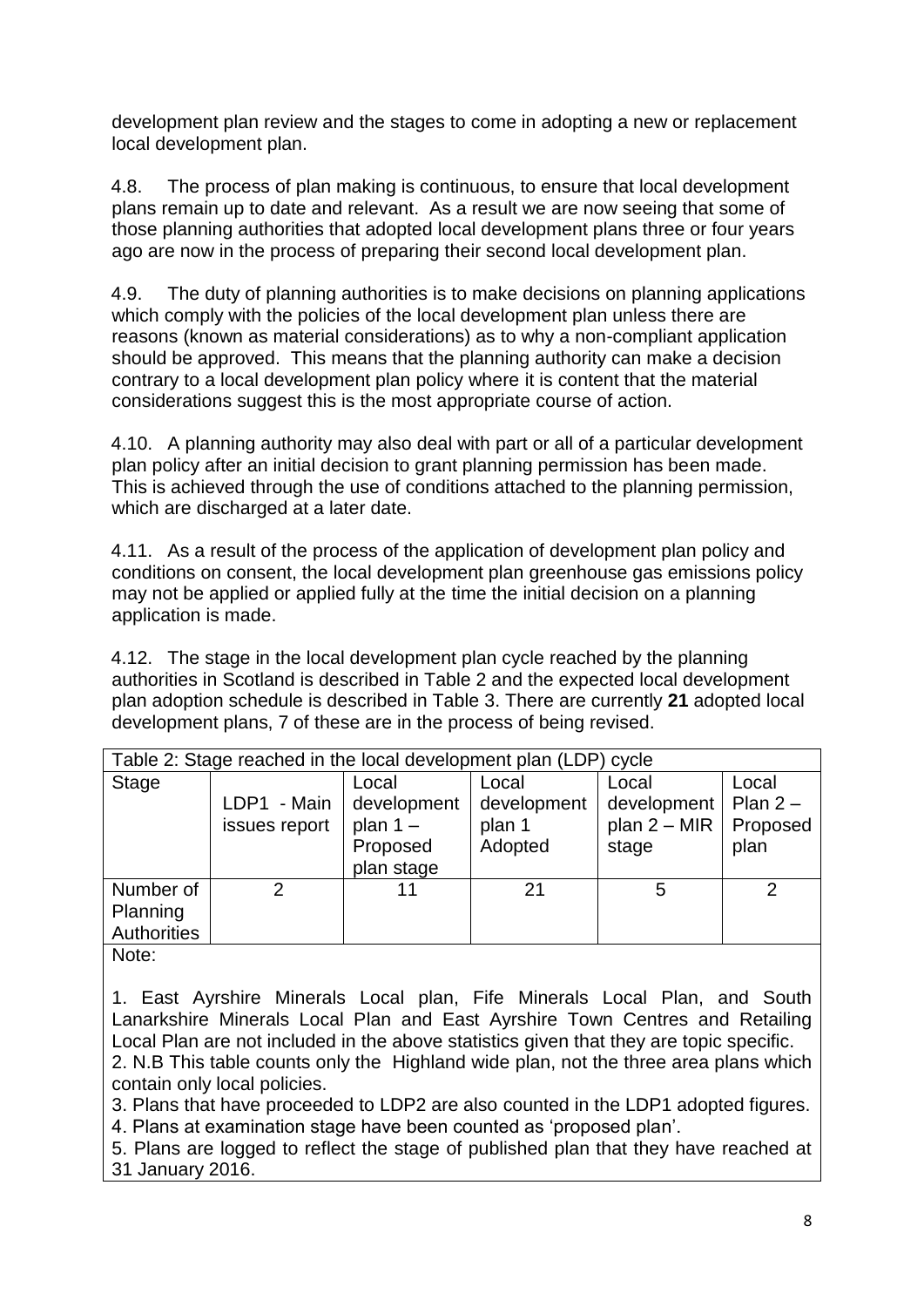| Table 3: Local development plan 1 adoption schedule                        |  |  |  |
|----------------------------------------------------------------------------|--|--|--|
| Year of expected first local development<br>Number of planning authorities |  |  |  |
| plan adoption (As per the local                                            |  |  |  |
| development plan scheme)                                                   |  |  |  |
| LDP1 now adopted                                                           |  |  |  |
| LDP1 2016                                                                  |  |  |  |
| I DP1 2017                                                                 |  |  |  |

Note:

1. East Ayrshire Minerals Local plan, the Fife minerals local plan, and the South Lanarkshire minerals local plan and East Ayrshire town centres and retailing local plan are not included in the above statistics given that they are topic specific.

2. N.B This table counts only the Highland wide plan, not the three area plans also available for The Highland Council area that do not contain overarching planning policies.

# <span id="page-10-0"></span>**5. Guidance on Implementation of Section 3F**

5.1. The Scottish Government currently uses four means of providing guidance to developers and planning authorities on the implementation of Section 3F:

1 – Including guidance and identifying policy approaches of local development plans within the annual reports to the Scottish Parliament.

2 – Providing written and verbal guidance to planning authorities and developers on request.

3 – Providing informal comments to planning authorities on draft policies provided to the Scottish Government.

4 - Making comments in response to consultations from planning authorities on Main Issues Reports and making representations (where necessary) to planning authorities on their proposed local development plans.

5.2. The study from ClimateXChange and Dundee University considered in Section 9 of this report is not intended as guidance for planning authorities but is useful in helping to shape the policy approach taken locally. In terms of application of Section 3F and securing uptake, the study finds a check-sheet approach at the planning application stage has proved useful.

5.3. The ClimateXChange and Dundee University study is also clear that monitoring and enforcement of the implementation of low and zero-carbon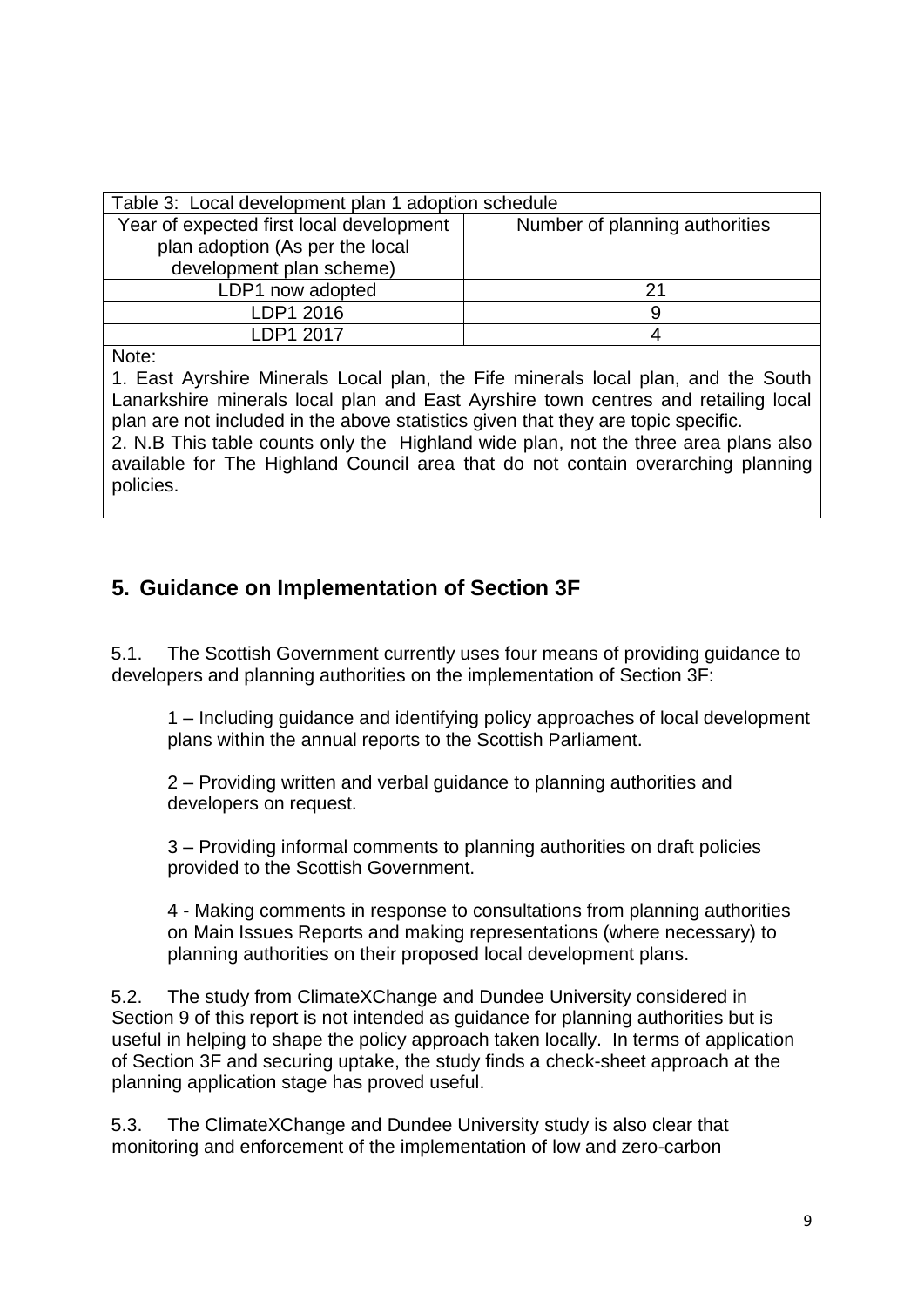generating technologies does not appear to have been strong to date. Planning authorities may need to consider if the current local arrangements are sufficient.

# <span id="page-11-0"></span>**6. Scottish Building Standards Context**

6.1. In order to have a new building constructed, both planning permission is required and building regulations met. Building warrants are provided under the building standards system, which is a separate statutory requirement to planning permission. Building regulations include a requirement (functional standard 6.1) to limit carbon dioxide emissions arising from use of new buildings and has a methodology in place for assessing compliance with that emissions standard against a 'Target Emissions Rate'. This is a technical assessment of building performance that is appropriately considered within the building warrant process. As a principle the planning system does not seek to 'double regulate'. Therefore it is considered appropriate that this technical assessment is undertaken at the building warrant stage by professionals trained to do so.

6.2. Section 3F is clear that emissions reduction of new buildings should be assessed against the in-use projected emissions calculated on the basis of the approved design. Given that the building warrant is usually sought after a planning application has been granted, an 'approved' design is not usually available at the planning application stage. Given that the planning and building warrant processes do different things, it is assumed that designs presented at planning application stage are capable of meeting minimum building standards and achieving a building warrant. Although, further technical information about the building will need to be presented at the warrant stage.

6.3. It is possible for a developer, at the planning application stage, to complete the detailed design work that would otherwise only be required at the building warrant stage. This could then be subject to assessment of emissions using the building standards methodology. However, there would be the risk that this detailed work may need to change if changes are made to the design through the planning application process. That creates a risk for the developer that this detailed work would have to be done again.

6.4. Changes to energy standards in 2002, 2007 and 2010, and October 2015, seek to reduce carbon emissions associated with the fixed heating, lighting, ventilation and where applicable cooling of new buildings. For dwellings **the cumulative effect of these changes in building regulations equate to emission savings in the region of 75% compared to those associated with new dwellings built to the standards in force in 1990.** The emissions savings has been progressive, for dwellings the 2015 changes to Energy standards will reduce carbon dioxide emissions on aggregate by 21% for new dwellings, when compared to the 2010 standards, this equates to a 45% reduction when compared to 2007 standards.

6.5. In response to Article 6 of the EU Directive 2010/31/EU on the Energy Performance of Buildings, the 2010 changes to energy standards also require that the technical, environmental and economic feasibility of high-efficiency alternative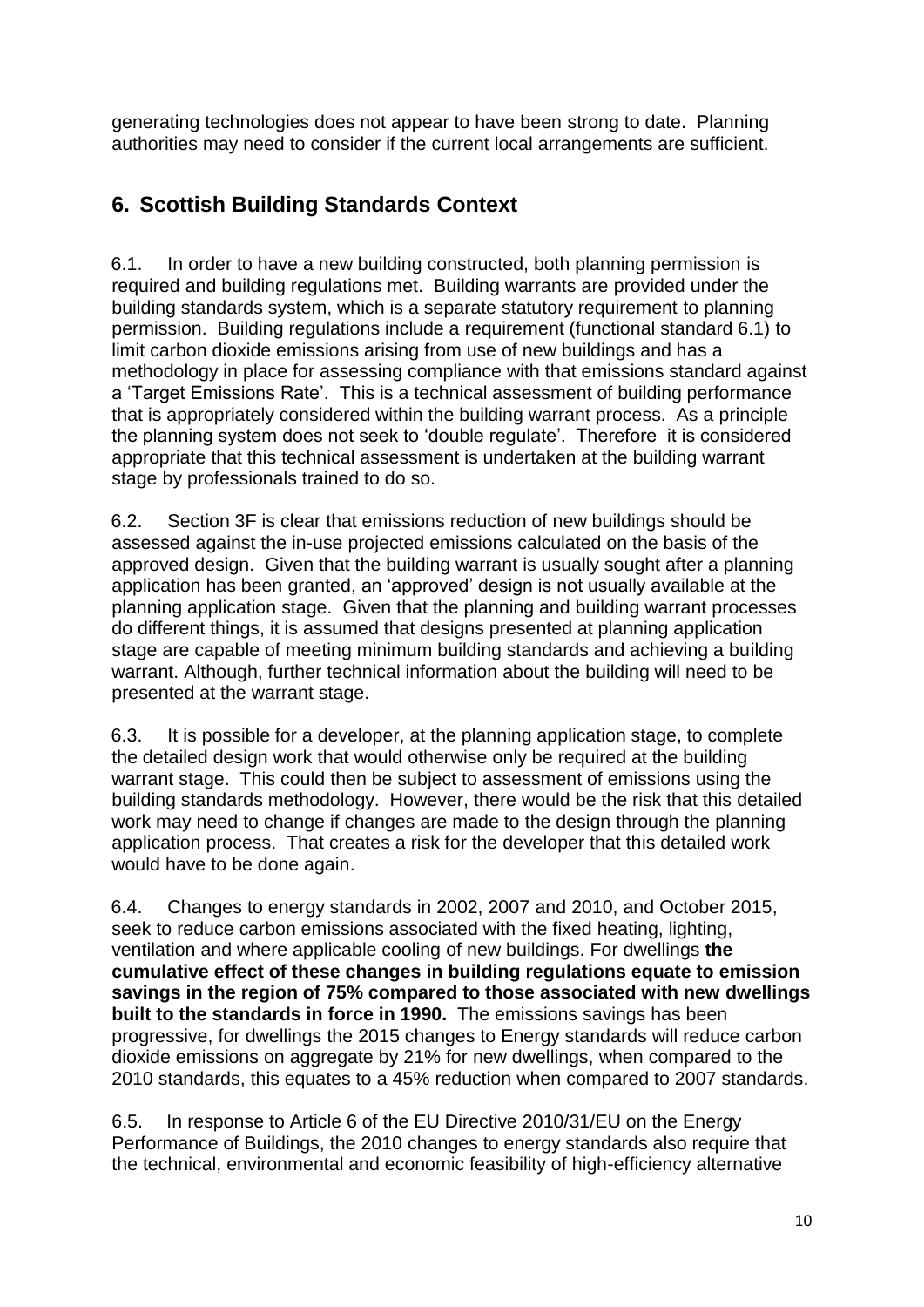systems (such as decentralised energy supply systems using renewable energy, cogeneration, district or block heating / cooling and heat pumps) are considered and taken into account in developing proposals for new buildings. This consideration must be documented as part of the building warrant application.

6.6. The Scottish Government introduced sustainability labelling into building standards in 2011. This awards new buildings that meet current building regulations with a Bronze level label. Further optional upper levels of sustainability were defined by Silver, Gold and Platinum labels. From October 2015, the introduction of revised building standards will mean all new buildings will meet the 'silver' level in respect of  $CO<sub>2</sub>$  emissions.

6.7. The labelling system also includes an indicator for buildings which incorporate a low or zero-carbon generating technology (LZCGT) identified with an 'Active' marking. Scottish building standards do not mandate the use of low and zero-carbon generating technologies. However, with each successive improvement to energy standards and where silver, gold and platinum sustainability levels are sought, it becomes increasingly likely that the emissions target will be met by solutions which include an element of low and zero-carbon generating technologies.

6.8. In 2007, Scottish Ministers commissioned an expert panel to give recommendations on how to make buildings more energy efficient and produced 'A Low Carbon Building Standards Strategy for Scotland', also known as the Sullivan Report. Through investigation and implementation of recommendations of the Report, the Scottish Government has made further substantial progress in reducing carbon dioxide emissions from both the new and existing building stock in Scotland.

6.9. In view of the economic downturn, Scottish Ministers requested that the Sullivan Panel reconvene to revisit some of their original recommendations. The output was the publication of a 2013 update to the Sullivan Report 'A Low Carbon Building Standards Strategy for Scotland<sup>®</sup>. The recommendations of the reconvened Panel included:

- That new energy standards scheduled for 2013 be deferred until October 2015 to give industry more time to prepare for further change.
- That the next review of energy standards beyond 2015 be aligned with the timetable for the EU requirements for the delivery of 'nearly zero energy' new buildings from 2019/21.
- That options beyond building or site-related measures ('Allowable Solutions') be investigated as part of a 'net zero carbon standard' for new buildings.
- That the Scottish Government aligns the emissions abatement aspects of both the Planning and building standards systems.

6.10. Further review of energy standards within building regulations is proposed, with any additional reduction in emissions programmed for 2019/21 to meet EU

1

<sup>6</sup> <http://www.scotland.gov.uk/Publications/2013/11/8593/0>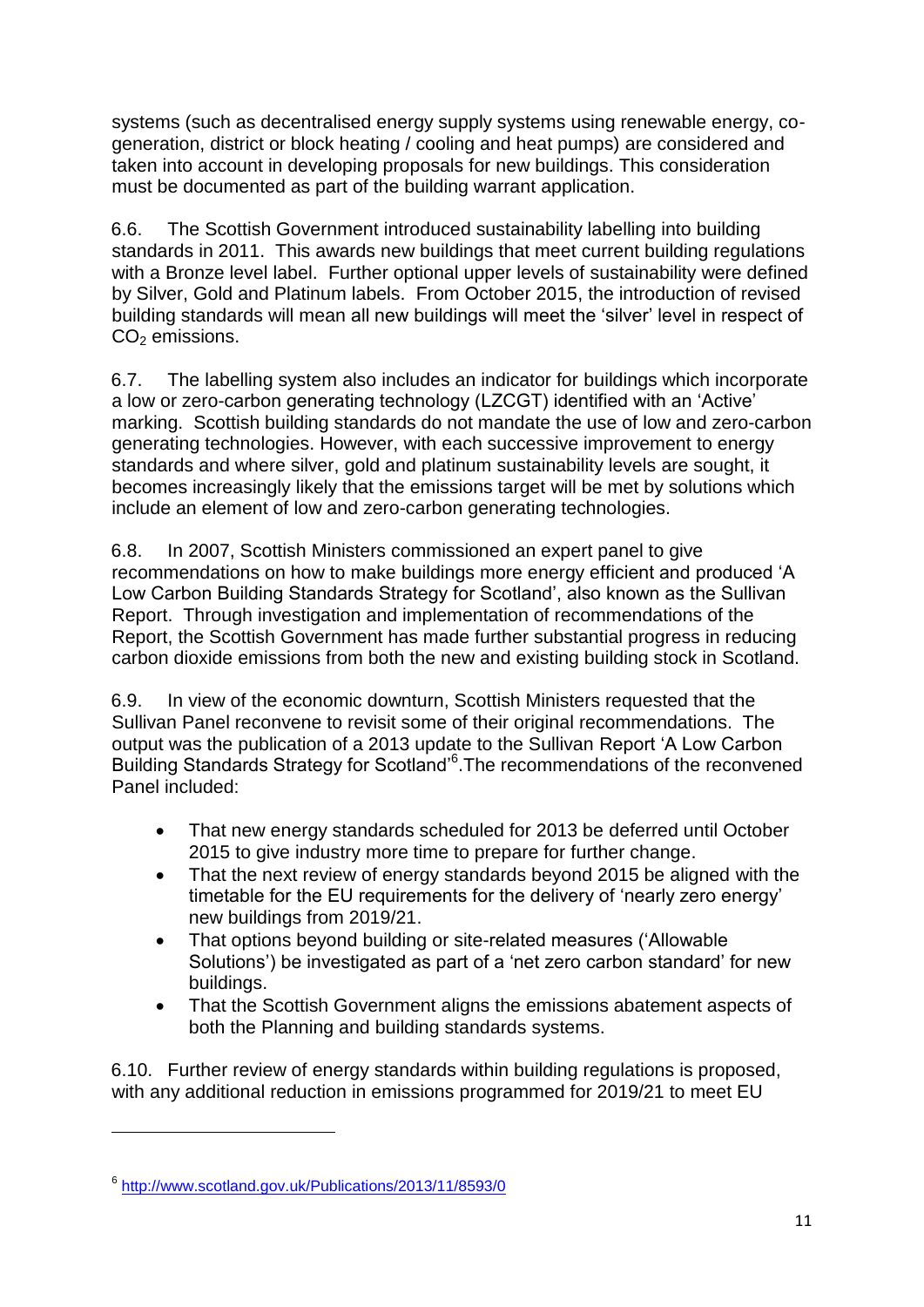obligations for 'nearly zero energy' new buildings as well as in support of our climate change objectives.

6.11. Whilst the use of low and zero-carbon generating technologies in new buildings is not mandatory under building regulations**, from October 2010 such technologies form part of the specification used to set emissions targets for all new buildings.** Appropriate use of low and zero-carbon generating technologies will have a greater relevance in meeting challenging carbon compliance standards for new buildings set under building regulations.

6.12. **The next review of energy standards in Scottish building regulations will consider both the potential for the 60% and 75% reductions in carbon dioxide emissions, originally recommended for 2013 in the 2007 Sullivan Report and must deliver requirements for 'nearly zero energy' new buildings.** 

# <span id="page-13-0"></span>**7. Other Scottish Government Action on Climate Change**

7.1. The Climate Change (Scotland) Act 2009 requires that by 2050 the net Scottish emissions are at least 80% lower compared to the 1990/1995 baseline.

7.2. As reported in the Fourth Annual Report on the Operation of Section 72 of the Climate Change (Scotland) Act 2009, the variety of Scottish Government Action for meeting the 2050 emissions target is set out in 'Low Carbon Scotland: Meeting Our Emissions Reductions Targets 2013-2027: The Second Report on Proposals and Policies' (RPP2), published in June 2013 (now under review). Section 5 of the Fourth Operational Report provides further detail of relevant activities.

- 7.3. The key activities reported in RPP2 include:
	- Implementation of the Electricity Generation Policy Statement and its targets to deliver 100% of Scotland's demand for electricity to be met from renewables by 2020, and roll out Carbon Capture and Storage technology for electricity generated from thermal power plants.
	- Implementation of the Energy Efficiency Action Plan and its target to reduce total final energy demand in Scotland by 12% by 2020.
	- Implementation of the Routemap for Energy in Scotland and its target of 11% of non-electrical heat demand from renewable sources by 2020.
	- Home Energy Efficiency Programmes for Scotland (HEEPS) to retrofit existing homes to make them more efficient.
	- Energy Efficiency Standard for Social Housing which aims to improve the energy efficiency of the social housing stock in Scotland, and consultation on minimum energy efficiency standards for energy efficiency in private sector homes.
	- District Heating Action Plan.
	- District Heating Loan Fund to support low carbon and renewable technology solutions to help overcome issues and costs in developing district heating networks.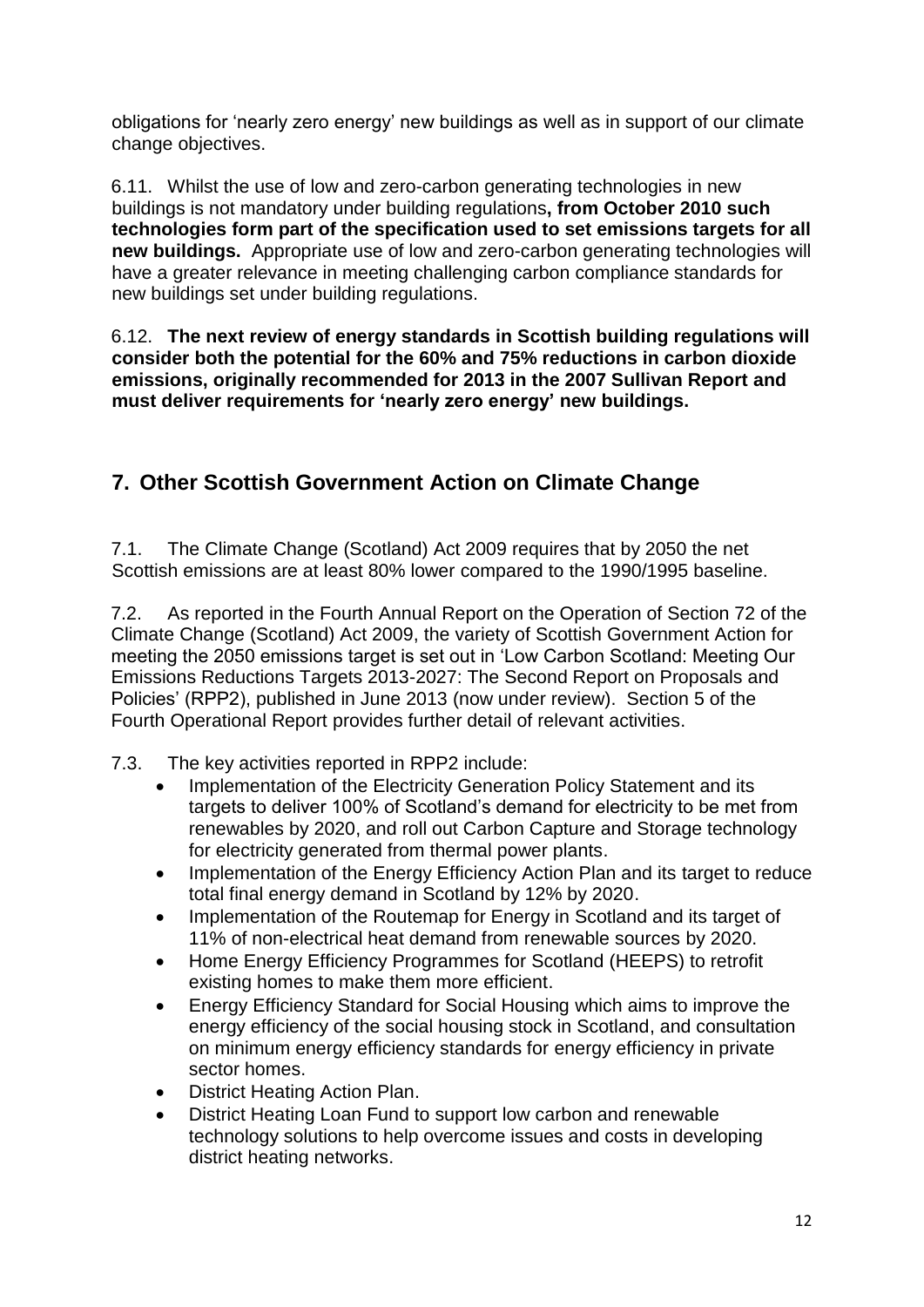- Renewable Heat Incentive, a GB wide incentive to install renewable heating technologies in place of fossil fuels.
- The CRC Energy Efficiency Scheme, a UK wide policy incentivising investment in energy efficiency targeting large businesses and the public sector.
- The Climate Change Levy, a UK tax on electricity, gas and solid fuel in the non-domestic sector.
- The UK Green Investment Bank to support initially large scale nondomestic energy efficiency projects.
- Decarbonisation of transport through four packages of decarbonising vehicles, road network efficiencies, sustainable communities, and business engagement around sustainable transport.
- Implementation of the Waste (Scotland) Regulations 2012.
- Implementation of the Zero Waste Plan.
- Implementation of the Farming for a Better Climate programme.
- Supporting peatland restoration.
- Supporting increasing the rate of new woodland creation.

7.4. The list of activities presented in paragraph 7.3 includes both building and non-building related activity for greenhouse gas emissions reduction. It is clear that managing emissions from buildings is not the only area that will help Scotland achieve its greenhouse gas emissions reduction targets.

7.5. Energy efficiency is a priority for the Scottish Government. This is about reducing Scotland's energy use, whilst maintaining a lifestyle that does not rely on ever increasing levels of energy generation. As announced by the Minister for Environment, Climate Change and Land Reform in June last year it has been designated a National Infrastructure Priority in recognition of its importance. The cornerstone of this will be Scotland's Energy Efficiency Programme which will provide an offer of support to buildings across Scotland – domestic and non-domestic – to improve their energy efficiency rating over a 15-20 year period. Through the new programme we will:

- continue to provide support to households suffering from fuel poverty
- seek to leverage in private investment to support the development of loan schemes to enable and households and businesses to spread the upfront costs of investing in energy efficiency
- take forward standards and introduce regulatory frameworks that give certainty to consumers and make it as easy as possible and the norm to invest in energy efficiency

7.6. Work to develop the programme is underway and will, with stakeholders, over the next two years set objectives and design the new programme to ensure it is tailored to Scotland's needs. To support this development, the Cabinet Secretary for Communities, Social Justice and Pensioners' Rights announced a fund to support pilot projects that will integrate support across various building types and evaluate the impact of innovative approaches to funding and delivery. The programme's delivery phase will begin around 2018 once further devolution of energy powers takes place under the Scotland Bill.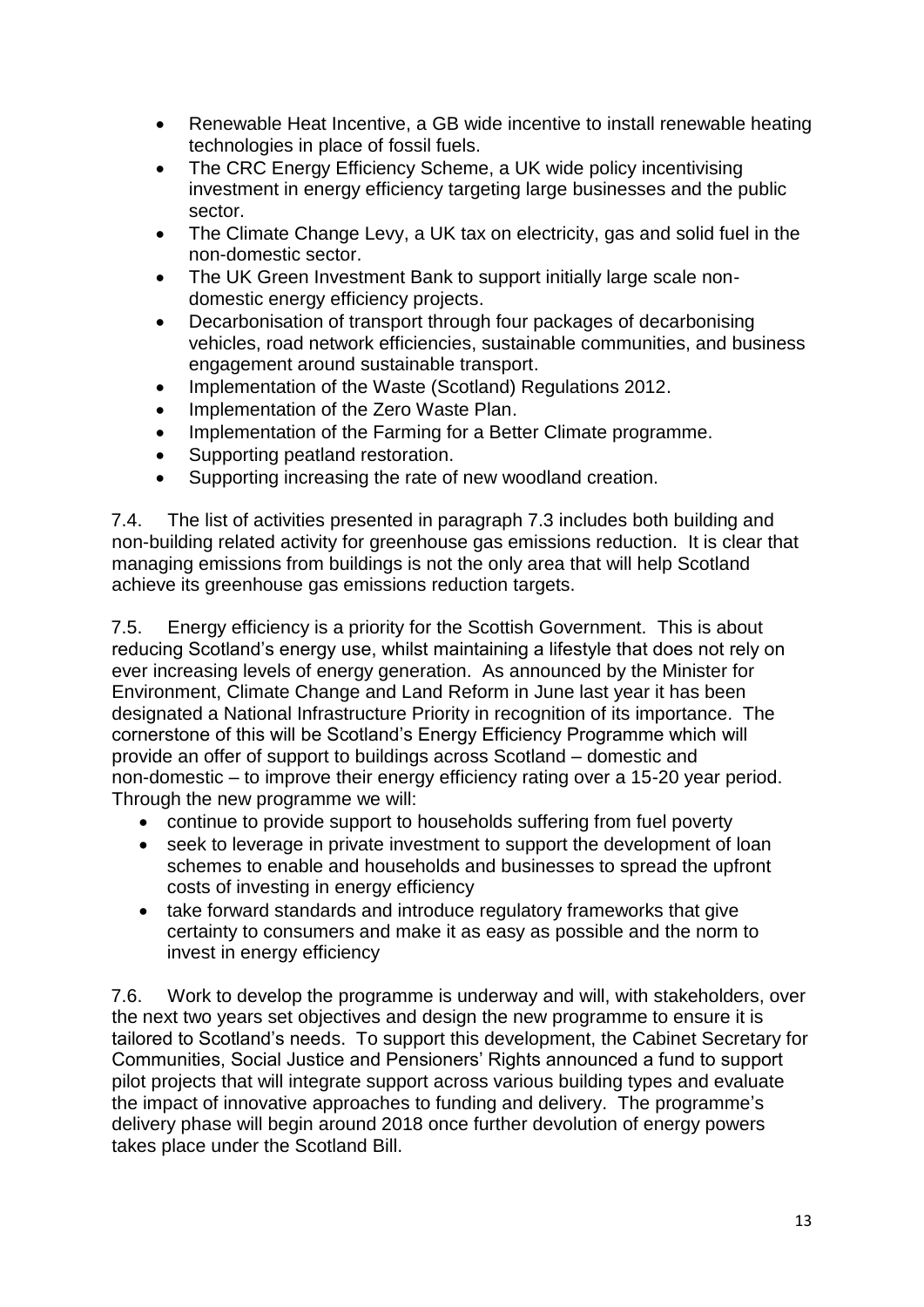7.7. In June 2015 we published Scotland's first heat policy statement<sup>7</sup> which set out the Scottish Governments framework for achieving a largely decarbonised heat sector by 2050 to reduce greenhouse gas emissions. It set out the three key aspects of the Heat System:

- How we use it (heat demand and its reduction)
- how we distribute and store it (heat networks and heat storage)
- where our heat comes from (heat generation)

7.8. During 2016 we propose to develop a new Energy Strategy in tandem with work being taken forward on the Third Report on Proposals and Policies (RPP3) looking across the energy system as a whole at the most cost effective ways of decarbonising our heat, transport and electricity systems. **RPP3 will be the key and common factor that highlights key action that can be taken to meet our greenhouse gas emissions targets.**

7.9. The investment strand of the 2015 'Scotland's Economic Strategy'<sup>8</sup> is clear that the Scottish Government will:

'Prioritise our investment to ensure that Scotland protects and nurtures its natural resources and captures the opportunities offered by the transition to a more resource efficient lower carbon economy.'

7.10. The Low Carbon Infrastructure Transition Programme (LCITP), which launched in March 2015, is a working partnership between the Scottish Government, Scottish Enterprise, Highlands & Islands Enterprise, Scottish Futures Trust and sector specialists. LCITP is supported by the European regional Development Fund (ERDF) to accelerate the development of substantive private, public and community low-carbon projects across Scotland to develop investment grade business cases allowing projects to secure existing streams of public and private capital finance.

7.11. Therefore, the Scottish Government is taking action in terms of policy, financial and promotional support for the delivery of energy efficient buildings and reports on these actions. Many actions are clearly focused on reduced emissions from existing buildings. Importantly, other building related activities beyond Section 3F are assisting those who wish to install and operate renewable energy generation devices or energy efficiency measures to overcome barriers, including finance, to allow their projects to progress.

7.12. **This wider policy context, and in particular the new Energy Strategy, may mean that the approach to delivering low and zero-carbon generation technologies through Section 3F needs to be amended. Scottish Government will undertake further analysis of Section 3F in contributing towards the outcomes of RPP3 and the Energy Strategy.**

**.** 

<sup>7</sup> <http://www.gov.scot/Publications/2015/06/6679>

<sup>8</sup> <http://www.gov.scot/Publications/2015/03/5984>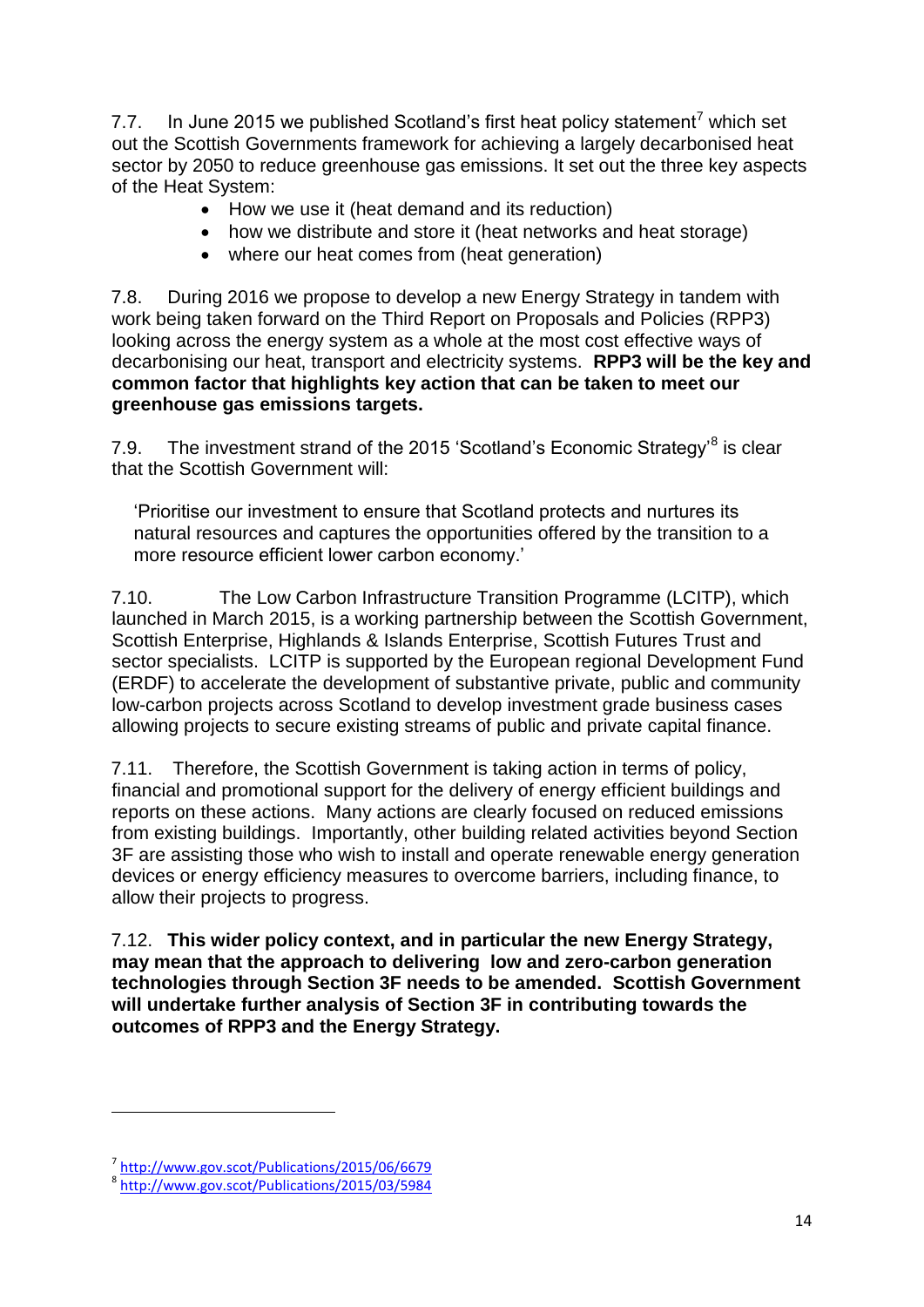7.13. In October 2015 the Scottish Government published 'The Scottish Greenhouse Gas Emissions Annual Target 2013' Report. Once trading under the European Emissions Trading Scheme have been taken into account, Scotland's emissions in 2013 fell by 14% compared with 2012. Overall the reduction from 1990 is estimated to be 38.4%. As a consequence we are more than three quarters of the way to achieving the Climate Change (Scotland) Act target of reducing emissions by 42% by 2020.

# <span id="page-16-0"></span>**8. Assessment of Progress in Implementing Section 3F**

8.1. This section addresses the CCSA Section 73(1) requirement for the Scottish Government to report on the operation of the requirement on planning authorities to include policies that address Section 3F within local development plans.

8.2. Local development plan policies are often accompanied by contextual but non-policy text, but neither the context nor the policy is required to repeat legislative provisions. As a result, not all local development plans make direct reference to Section 3F or include a policy titled 'Greenhouse Gas Emissions.'

8.3. This means that in preparing this report, the Scottish Government cannot rely on these key words to understand whether the local development plan policies have responded to Section 3F. Since the 'Third Annual Report on the Operation of Section 72 of the Climate Change (Scotland) Act 2009', the Scottish Government has included within the annual reports, as a guide for planning authorities, suggested policy elements for inclusion within a local development plan policy responding to Section 3F. Those elements are:

- A proportion of emissions to be saved.
- At least one increase in the proportion of emissions to be saved.
- A requirement that the savings should be achieved through the use of generating technology (rather than energy efficiency measures).

8.4. It is considered that those three elements remain appropriate. Table 4 describes the various stages of local development plan preparation reached by the 34 planning authorities and indicates where the Scottish Government considers Section 3F has been directly addressed. It demonstrates that approximately 59% of planning authorities now have a policy in place which responds to Section 3F.

8.5. However, this does not mean that each document contains policies which address all three of the elements previously described. Several Local Authorities have policies that loosely reflect Section 3F, but changes to them would bring them further in line with the three suggested policy elements in paragraph 8.3.

8.6. Some authorities have now progressed to preparing their second local development plans. As these begin to be adopted, it will be important to monitor whether the Section 3F policies are retained/included.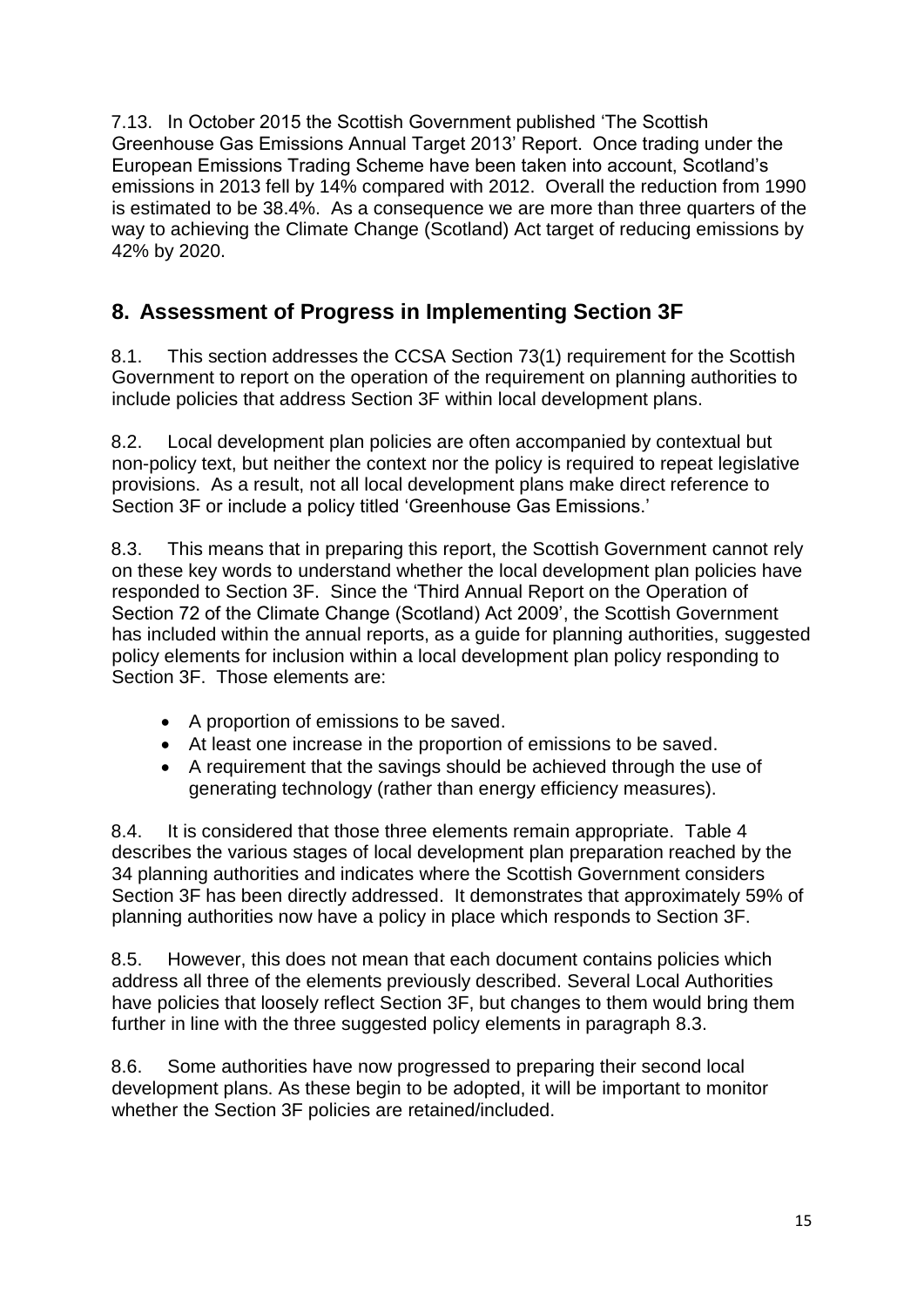| Table 4: Local development plan stages directly addressing section 3F            |                                                                    |                    |    |                   |                |  |
|----------------------------------------------------------------------------------|--------------------------------------------------------------------|--------------------|----|-------------------|----------------|--|
|                                                                                  | Local Development Plan 1                                           |                    |    |                   |                |  |
|                                                                                  | Main Issues Report (2)                                             | Proposed Plan (11) |    | Adopted Plan (21) |                |  |
| Yes                                                                              | No.                                                                | Yes                | No | Yes               | N <sub>o</sub> |  |
|                                                                                  |                                                                    | 9                  | 2  | 20                |                |  |
| Local Development Plan 2                                                         |                                                                    |                    |    |                   |                |  |
|                                                                                  | Main Issues Report (5)<br>Proposed Plan (2)<br><b>Adopted Plan</b> |                    |    |                   |                |  |
| N/A<br><b>Yes</b><br>Yes<br>No<br>No.                                            |                                                                    |                    |    |                   |                |  |
| 3<br>2                                                                           |                                                                    |                    |    |                   |                |  |
| Notes:                                                                           |                                                                    |                    |    |                   |                |  |
| Argyll and Bute adopted local development plan does not have a policy reflecting |                                                                    |                    |    |                   |                |  |

Section 3F in their plan, but there is a policy in supplementary guidance.

8.7. Table 5 describes the increase in the number of adopted policies responding to Section 3F over time. Annex 2 contains the Section 3F policies of the 21 adopted local development plans.

Table 5: Number of adopted local development plans responding to Section 3F over time

| Year                 | 2010/11 | 2011/12 | 2012/13 | 2013/14 | 2014 | 2015 |
|----------------------|---------|---------|---------|---------|------|------|
| Number of<br>adopted |         |         | 4       |         | 14   | 20   |
|                      |         |         |         |         |      |      |
| Policies             |         |         |         |         |      |      |

8.8. Of the seven local development plans adopted in the period since 31 December 2014 (the cut-off date of the Fifth Operational Report) and 31 January 2016 (the cut-off date of this report), Table 6 highlights where representations on local development plans have been made by the Scottish Government development about Section 3F.

| Table: 6 Local development plan representations and modifications for local      |                                                           |                                                                        |                 |  |  |  |
|----------------------------------------------------------------------------------|-----------------------------------------------------------|------------------------------------------------------------------------|-----------------|--|--|--|
|                                                                                  |                                                           | development plans adopted between 31 December 2015 and 31 January 2016 |                 |  |  |  |
| Action<br>Representations<br>Scottish<br>Representations                         |                                                           |                                                                        |                 |  |  |  |
|                                                                                  | Government                                                | resolved before                                                        | considered at   |  |  |  |
|                                                                                  | Representations                                           | examination and                                                        | examination and |  |  |  |
|                                                                                  | made about<br>Development Plan<br><b>Development Plan</b> |                                                                        |                 |  |  |  |
| modified by<br>modified by<br>Section 3F                                         |                                                           |                                                                        |                 |  |  |  |
|                                                                                  |                                                           | <b>Planning Authority</b>                                              | Reporter        |  |  |  |
| Number of local<br>2<br>O                                                        |                                                           |                                                                        |                 |  |  |  |
| development plans                                                                |                                                           |                                                                        |                 |  |  |  |
| Note: This table does not include adopted plans which were included in the Fifth |                                                           |                                                                        |                 |  |  |  |
| <b>Operational Report.</b>                                                       |                                                           |                                                                        |                 |  |  |  |

8.9. Tables 4 and 5 demonstrate **that the Scottish Government's operation of the requirement for planning authorities to include relevant policies responding to Section 3F within development plans is effective and take up is now high.**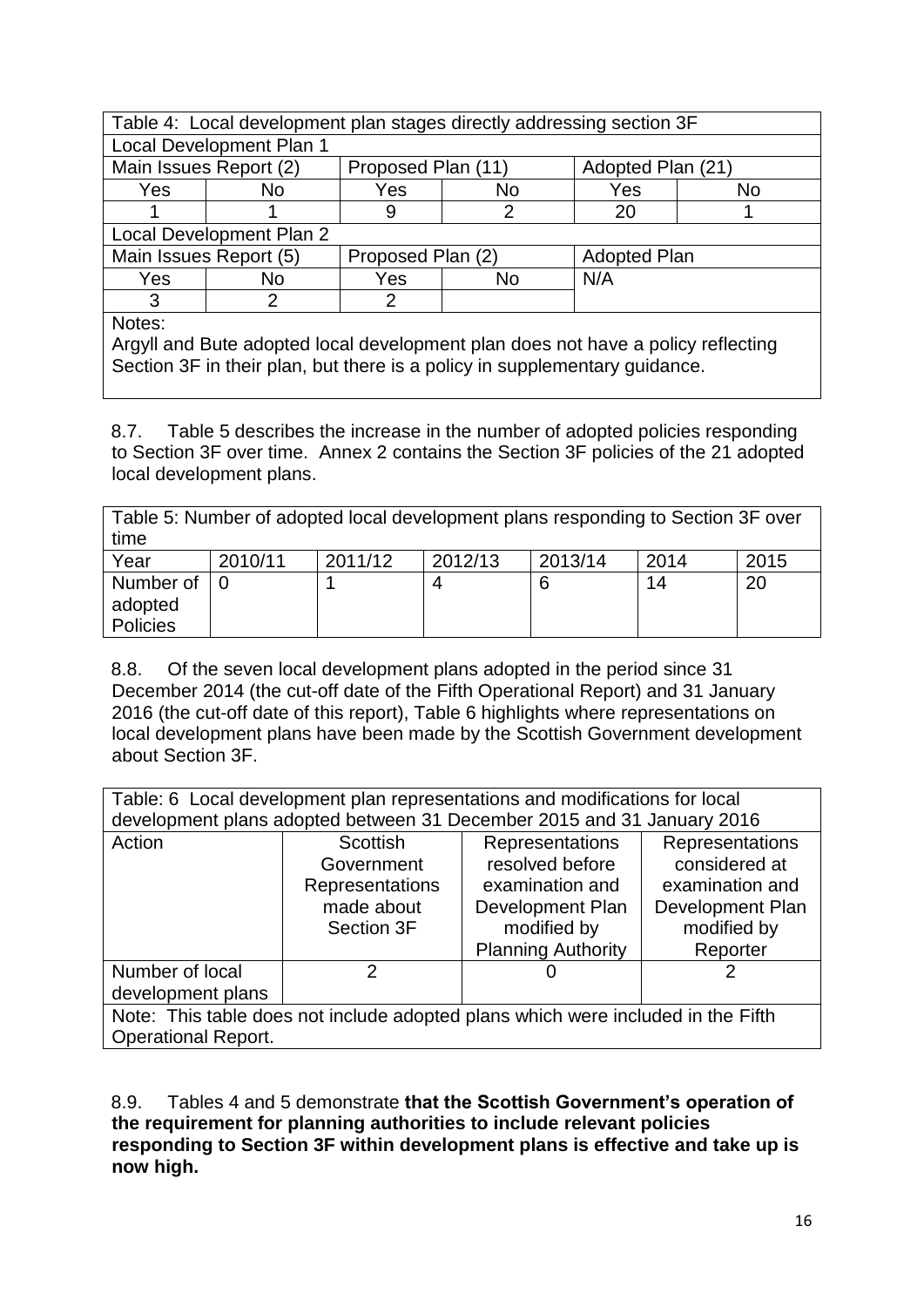8.10. Table 6 demonstrates that there have been relatively few occasions in the past year where the Scottish Government has submitted representations at proposed plan stage on the subject of section 3F, suggesting a high take up of policies which respond to Section 3F.

8.11. However, as Section 3F has not universally been addressed in main issues reports and proposed local development plans, and to assist planning authorities in the review of their development plans, **the Scottish Government will need to continue to provide comments to planning authorities and make representations on proposed plans to encourage Section 3F to be addressed** whilst the legislation remains in force.

8.12. **A Local Authority may have a policy that loosely reflects Section 3F, the content could be improved to bring it further in line with the three suggested policy elements in paragraph 8.3 of this report. For this reason, it is considered that Scottish Government continue to monitor development plans for accordance with Section 3F and provide comments to improve, referencing these policy elements at early stages in the plan making /revision process.** 

8.13. Main Issues Reports should focus on key changes in an area and do not need to suggest changes for policies where the policy approach does not require changes from the previous local development plan. **As a result, it may be that in the future that policies in adopted local development plans may simply be carried forward into proposed local development plans without the Main Issues Report suggesting changes are required, or indeed without reference to Section 3F policies at all.** In such cases, not dealing with the provisions of Section 3F at Main Issues Report stage would not mean that relevant policies would be excluded from the proposed local development plan.

### <span id="page-18-0"></span>**Overall Assessment Conclusion**

8.14. **This assessment shows that good progress continues to be made on the operation of the requirement that relevant planning authorities include policies that address Section 3F within local development plans.**

## <span id="page-18-1"></span>**9. Assessment of Effectiveness of Section 3F in Reducing Greenhouse Gas Emissions from Developments**

9.1. This section addresses the CCSA Section 73(1) requirement for the Scottish Government to assess the effectiveness of Section 3F in reducing greenhouse gas emissions from developments.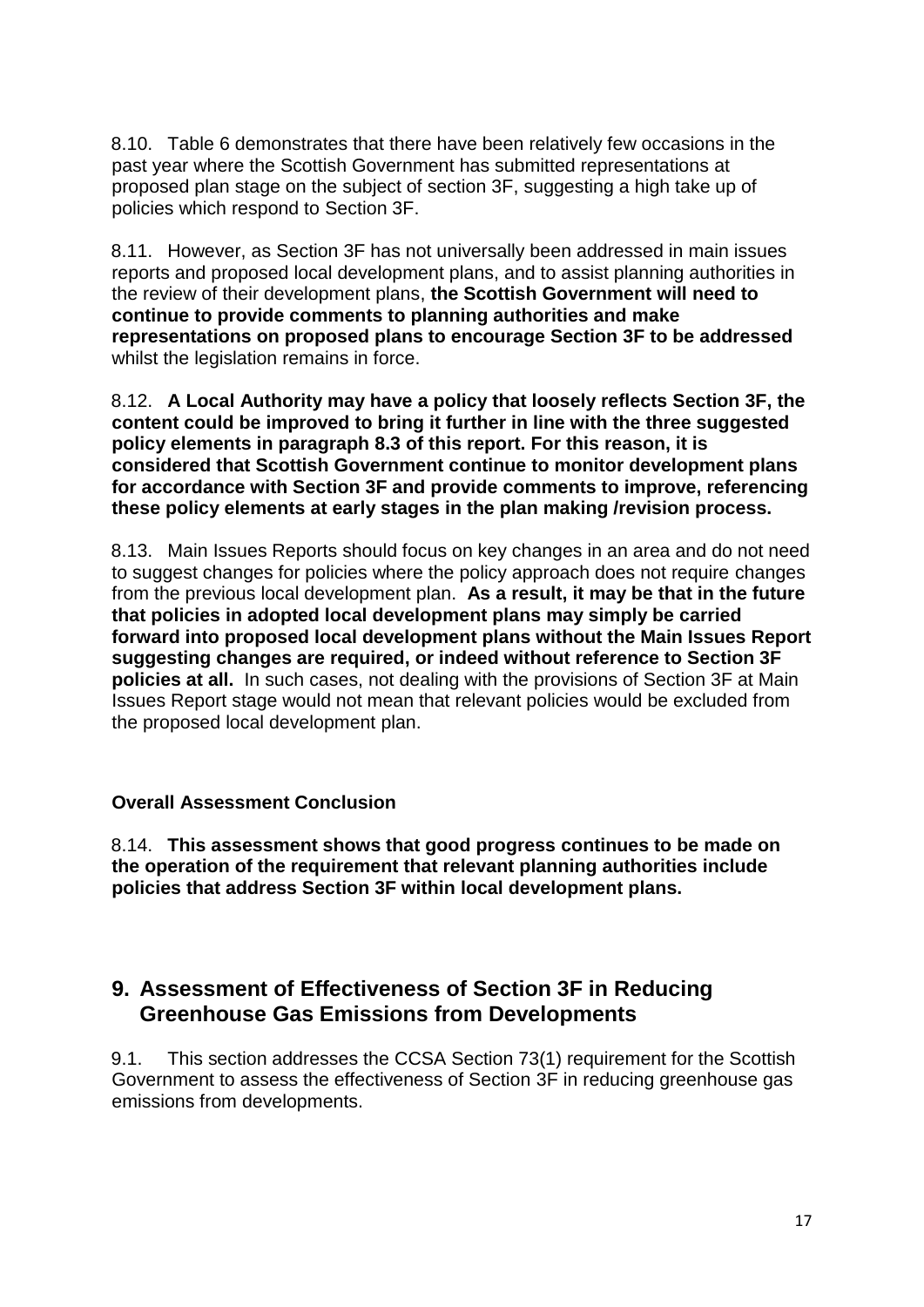### <span id="page-19-0"></span>**Policy Type**

9.2. In previous annual reports on the operation of Section 72 of the Climate Change (Scotland) Act 2009, the Scottish Government had identified the two broad types of policy response that planning authorities could make to Section 3F. The first would be an approach that requires the proposed building to meet Scottish building standards target emissions rate in part through the use of low and zerocarbon generating technologies. The second would be a requirement for low and zero-carbon generating technologies to be used to reduce emissions beyond the Scottish building standards target emissions rate.

9.3. Section 3F does not require that emissions savings are additional to the target emissions rate set by Scottish building standards.

9.4. Table 7 describes the number of policies within each type.

| Table 7: Adopted local development plan Section 3F policy types                        |        |                   |  |  |  |
|----------------------------------------------------------------------------------------|--------|-------------------|--|--|--|
| Type 1                                                                                 | Type 2 | Type 1&2 combined |  |  |  |
| 18                                                                                     |        |                   |  |  |  |
| Note:                                                                                  |        |                   |  |  |  |
| Shetland Islands Council Policy 'GP2 General Requirements for All Development' is      |        |                   |  |  |  |
| subject to further detail being set out in supplementary guidance 'Design' in relation |        |                   |  |  |  |
| to Section 3F. That guidance is not yet available, so it is not possible to determine  |        |                   |  |  |  |
| which policy type will be progressed. Therefore, only 20 local development plans are   |        |                   |  |  |  |
| included in the table.                                                                 |        |                   |  |  |  |

9.5. All but two of the policy approaches promotes only the Type 1 approach. This means that **compliant buildings would not, in the majority of cases, secure emissions reduction beyond that which would have been provided through building standards in any case.** As a result, at this time, the adopted policies responding to Section 3F will not be contributing to greenhouse gas emissions reductions beyond what is already required by Scottish building standards. However, it is recognised that the policies are creating the conditions by which the required emissions reductions are in part resulting from the use of low and zerocarbon generating technologies. This is also a theme of the study by Dundee University (refer text from paragraph 9.8 onwards).

9.6. Previous annual reports on the operation of Section 72 of the Climate Change (Scotland) Act 2009 have recognised that Type 2 policies might emerge and, that has now happened in two cases. The previously reported limitations of the effect of Type 2 policies remains the same, the proportion of new buildings form a very small part of the building stock in Scotland. Indeed, the Scottish Government's publication, 'Low Carbon Scotland: Meeting our Emissions Reduction Targets 2013-2027: The Second Report on Proposals and Policies<sup>39</sup> (RPP2) states that while buildings account for over 40% of the greenhouse gas emissions in the UK, less than 1% of the public and commercial building stock is replaced by new buildings each year**.** 

1

<sup>9</sup> <http://www.scotland.gov.uk/Publications/2013/06/6387>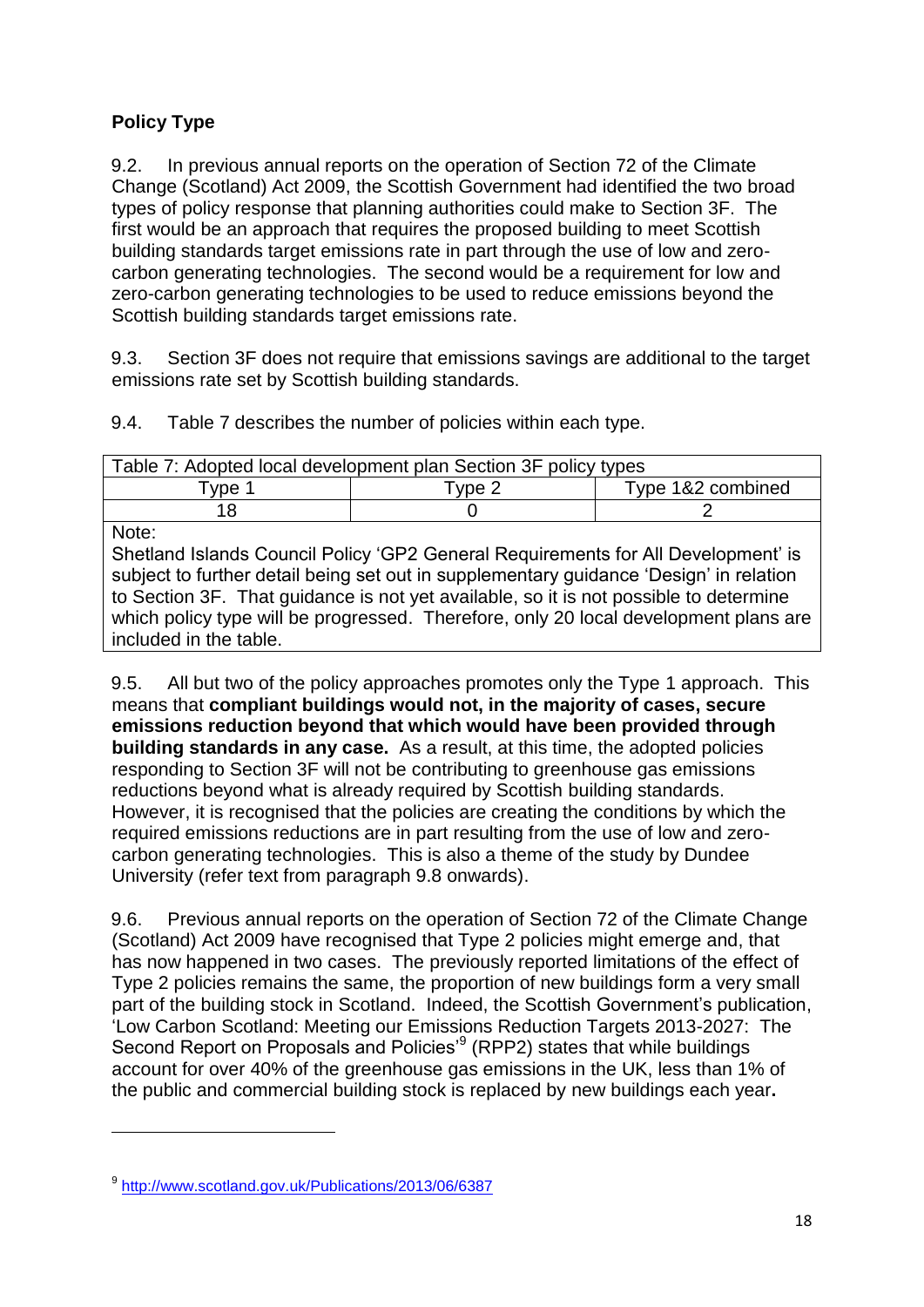**Therefore, the contribution of new buildings to the reduction of overall greenhouse gas emissions in the short term is low compared to the potential abatement from improvement to existing stock. As Type 2 policies are not widely used by planning authorities the further abatement arising from Section 3F is not likely to be significant at this time.** This is a finding also reflected in the study by Dundee University (refer to text from paragraph 9.8 onwards).

9.7. However, it is recognised that the new buildings of today are the existing stock of tomorrow. **In the long term, it remains important to ensure that appropriate action on emissions reduction is facilitated through the planning system and other Scottish Government policy.** 

### <span id="page-20-0"></span>**Quantitative Assessment**

9.8. One conclusion from our  $5<sup>th</sup>$  Report was the need for further analysis of the impact of Section 3F policies. The Scottish Government, supported by ClimateXChange, commissioned Dundee University to undertake research to consider the quantitative impact of Section 3F policies.

9.9. The full report of that research study is published on the ClimateXChange website: [http://www.climatexchange.org.uk/reducing-emissions/effectiveness](http://www.climatexchange.org.uk/reducing-emissions/effectiveness-greenhouse-gas-emission-policies-local-development-plans/)[greenhouse-gas-emission-policies-local-development-plans/.](http://www.climatexchange.org.uk/reducing-emissions/effectiveness-greenhouse-gas-emission-policies-local-development-plans/) The executive summary of the report is provided in Annex 1.

9.10. The Scottish Government will respond to the conclusions as appropriate. The conclusions will also help to inform the policy approach local energy generation as considered within the new Energy Strategy (see paragraph 7.8) and future updates of Building Standards (refer to Section 6).

9.11. **Although clearly the low and zero-carbon generating technologies are associated with a modest uptake in the technology and reduction in emissions, the research is clear that it is impossible to isolate if this trend is the result of Section 3F or other factors. It also finds that the key driver for reducing building emissions is building standards rather than Section 3F.** The study highlights that the use of planning conditions (see paragraphs 4.10 and 4.11 above) is likely to be an effective means by which the potential for duplication of regulation between planning and building warrant processes can be avoided. However, in order to achieve this, planning authorities must be able to discharge the relevant condition at a later date. Matters of enforcement are addressed later in this section.

9.12. The report also notes that a check list approach to meeting the provisions of the Section 3F policy could provide a clearer audit trail to demonstrate compliance in terms of the numbers of planning applications presented to planning authorities that respond to the policy. The report indicates that a suspensive condition would be required to ensure implementation of the technology and its scale of impact.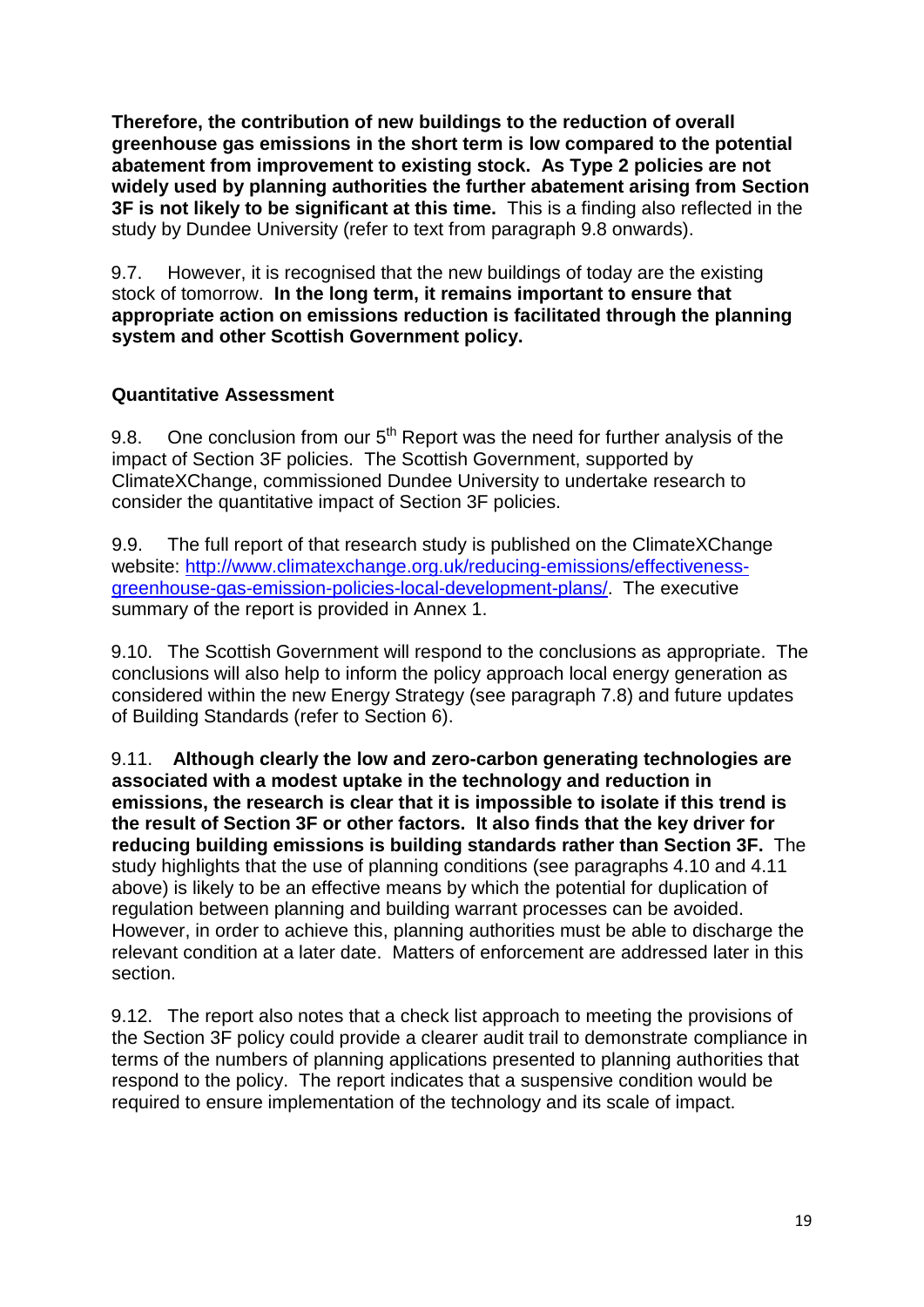9.13. Interestingly, the research highlighted that one planning authority includes efficient gas boilers in its list of low and zero-carbon generating technology. As there is no fixed definition of low and zero-carbon generating technologies within Section 3F, this recognises that other fuels for space and water heating like gas when burnt in a modern efficient boiler could have low emissions, compared to older versions of the same technology. A further, more indirect, example would be the use of heat pumps where the technology is very efficient but relies on electricity, which is produced from a variety of renewable and non-renewable fuels.

9.14. This serves as a reminder that meeting our emissions targets cannot be achieved overnight or by single interventions. It is a journey towards a lower carbon future with improvements made along the way.

9.15. The research study also highlights that the link between building size and energy use has not generally been broken. In general, the larger the building, the more energy that is consumed in running it. However, the report highlights that the link has been broken for those buildings using the 'Passivhaus' energy standard.

9.16. Homes designed to 'Passivhaus' standards require minimal space heating demands by making best use of building efficiency and heat from the sun. Such designs require expert design. Whilst this can be facilitated by the planning system it is for the building design community to champion this approach amongst their clients because each building will need to be designed for its given position and local environment in order to be fully effective. Currently it is not the role of the planning system to undertake the technical design development of individual buildings, rather, it is to identify whether the buildings presented to it will help deliver quality places. Emissions are only one aspect of this. Paragraph 45 of Scottish Planning Policy is clear that the 'resource efficient' quality of successful places can encourage development to use siting to take shelter from prevailing winds and orientation to maximise solar gain. Whilst that is by no means the whole of the 'Passivhaus' approach, it does deal with two aspects that can be readily considered and influenced by the planning system in promoting buildings that can offer reduced energy consumption.

### <span id="page-21-0"></span>**Enforcement Matters**

9.17. This section brings forward the enforcement matters raised in the  $5<sup>th</sup>$  Report to the Scottish Parliament. At that time in addition to the industry practitioner comments, one planning authority had also advised that monitoring of their development plan drew out some concern around Section 3F. This concern related to the potential effectiveness of planning enforcement of requirements established for new buildings as a result of Section 3F. Enforcement around the sign off of suspensive conditions is a theme which is raised in the Dundee university study (see paragraphs 9.8 - 9.16). In addition it was noted that sustainability labelling within building regulations and the building warrant process provide a route for additional greenhouse gas emissions abatement to be made (it is also noteworthy that there is an enforcement process within Scottish building standards).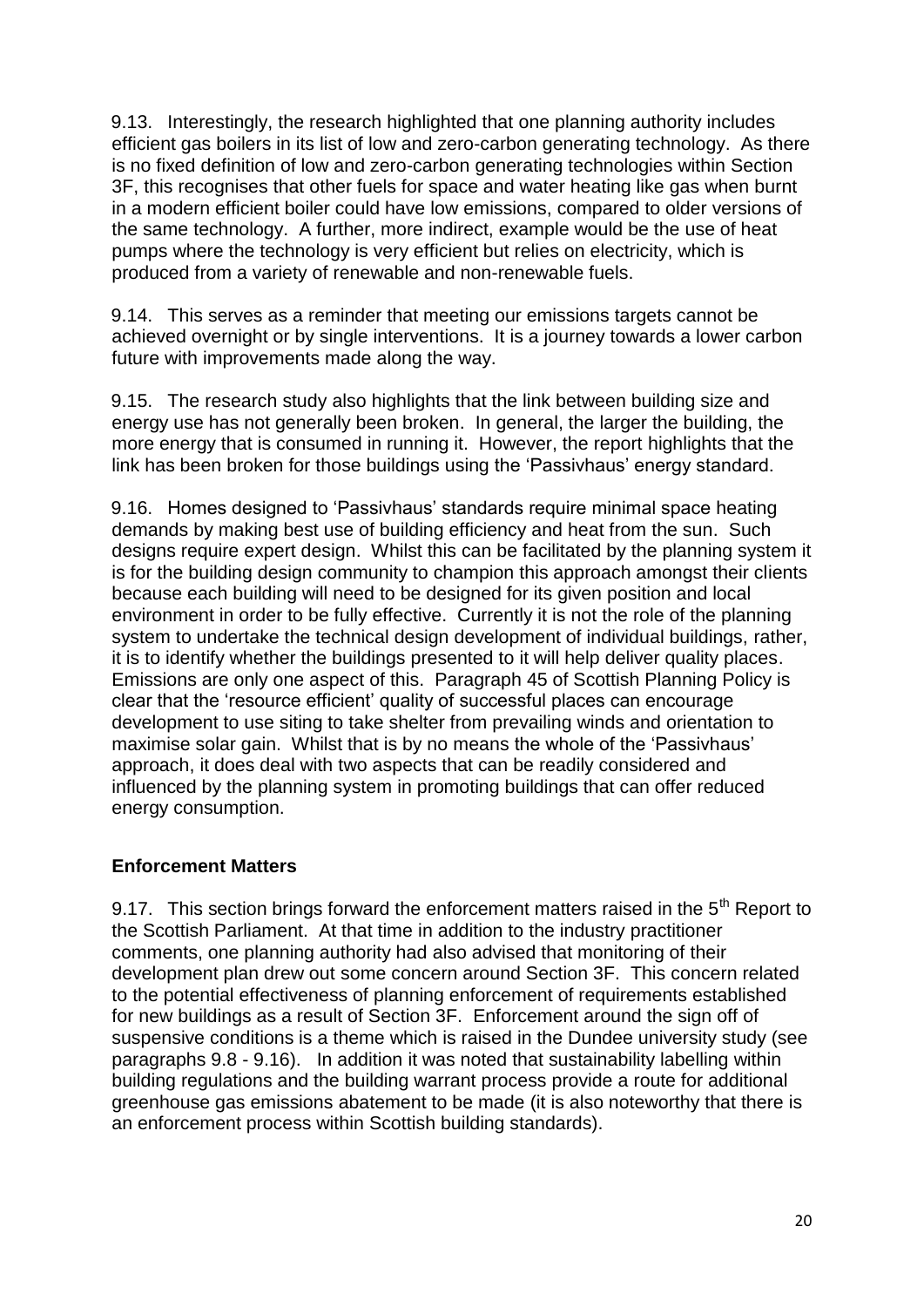9.18. Enforcement generates a number of questions. What would happen if the low and zero-carbon generating technology is not installed? If there was a planning condition in place that addressed the technology, it would depend on the wording of that condition as to whether occupation of the property could occur before the technology was in place. It is unknown whether occupancy of a building has been challenged in relation to the application of Section 3F.

9.19. Secondly, property owners are required to comply with their planning permission by law. They are also required to notify the relevant planning authority when they start and complete the work. Beyond that, planning authorities are not required to assess completed buildings for compliance with the planning permission but will consider conditions that require sign-off as appropriate. Allegations of noncompliance can be investigated through the planning enforcement service of the planning authority with appropriate action taken as a result.

9.20. Thirdly, if a developer designs the building to meet a specified level of emissions reduction through the use of low and zero-carbon generating technology, the planning authority has no automatic authority or method of future investigation to understand if the expected level of greenhouse gas emissions reduction has been achieved. Even if the planning authority had this authority and method to investigate, it is questionable as to whether any action could reasonably be taken where a developer and household in good faith have installed and made use of a technology, in accordance with their planning permission, which has then failed to perform as anticipated.

9.21. Fourthly, the planning permission applies to the building for its life. If a low and zero-carbon generating technology breaks down and is not repaired (but is still in place), a planning authority is very unlikely to find out if the system is no longer operational. If a low and zero-carbon generating technology is removed from a building it may be obvious (in the case of a solar panel on a roof facing a public road for example) or it may not. The reasonableness of taking action, potentially some years in the future, has not been tested and so the outcome is not yet known at this stage. The implications of action for the property owner are also unclear. They could be required to install new low and zero-carbon generating technology but other ways of heating or powering the building may be available and also reasonable.

9.22. Fifthly, once a building is constructed it benefits from permitted development rights (unless they have been specifically removed by a condition on a planning consent or by listed building or conservation area status applied at a later date). Permitted development rights allow for renewable energy technologies to be applied to a variety of buildings and locations without the need for a planning application to be submitted. Should an occupier replace the original technology with new technology using permitted development rights, it may not be clear whether the original greenhouse gas emissions reductions are still being met. In practice permitted development rights should be removed if there is a desire to protect certain features from change without prior consent.

9.23. There may well be other enforcement difficulties not addressed here or outcomes that have not been anticipated. However, the clear potential is for buildings to fall into contravention of their planning consent through natural wear,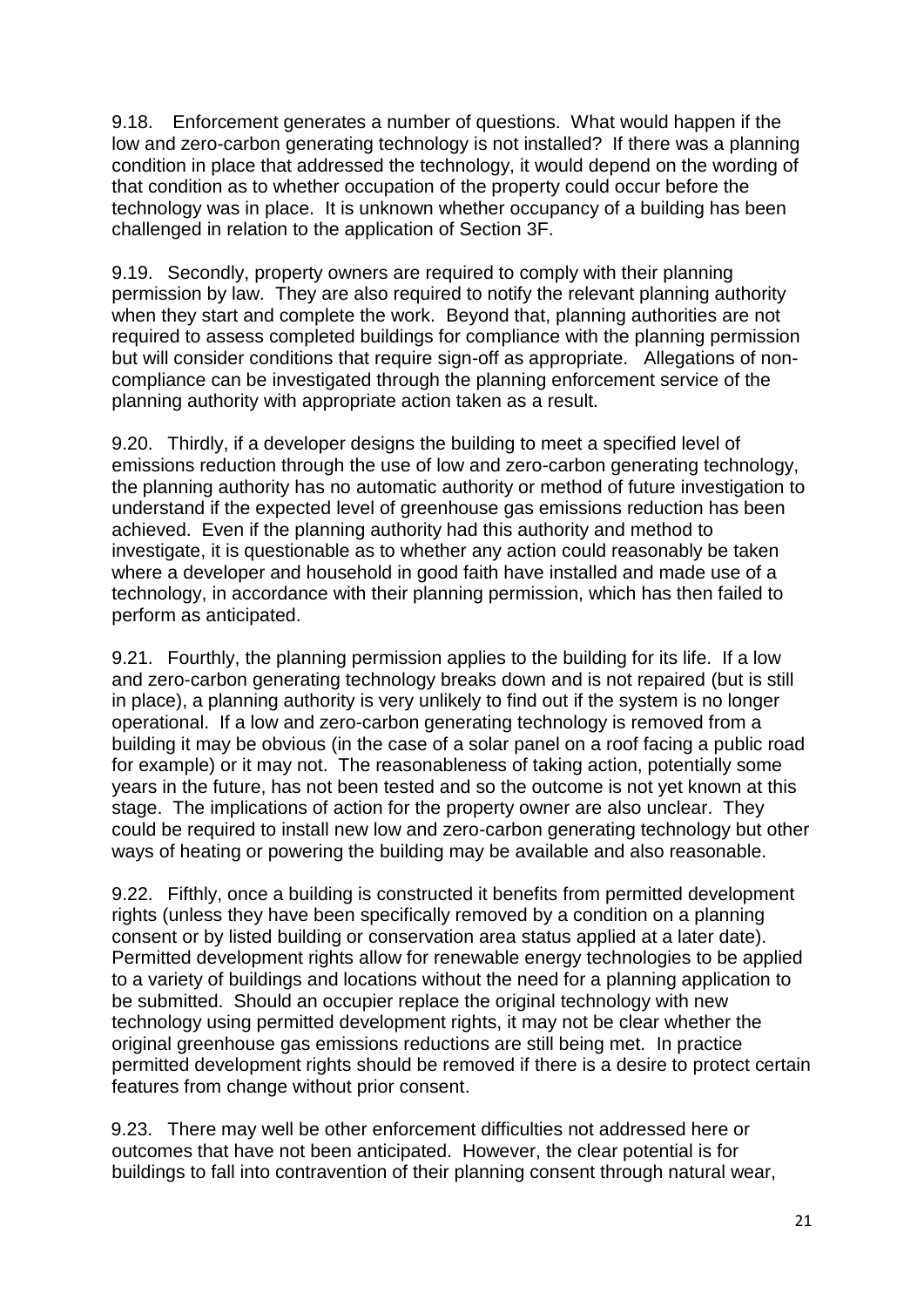performance or technology failure which would need to be considered by building owners in the future. Contravention of a planning permission may occur without anyone being able to tell it has occurred as a result of poorer than expected performance of an installed technology.

### <span id="page-23-0"></span>**Overall Assessment Conclusions**

9.24. Adopted Section 3F planning policies are not generally exceeding the emissions levels of Scottish building standards. As a result **it is not considered that additional emissions savings are gained compared to what is already provided for through Scottish building standards.**

9.25. **Dundee University have found that on the basis of available information it is not possible to determine that emissions savings resulting from the use of low and zero-carbon generating technology are a direct consequence of the application of Section 3F policies. Instead, it concluded that building regulations are the main driver of reductions in building emissions.**

9.26. As per previous reports**, concerns remain about the ability to enforce the Section 3F requirements through the planning system once buildings have been completed.** 

### <span id="page-23-1"></span>**10. Assessment of the continuing need or otherwise for Section 3F**

10.1. This section addresses CCSA Section 73(2) requirement for the Scottish Government to assess the continuing need for Section 3F. If the provisions of Section 3F are no longer considered to be needed, then Scottish Ministers can repeal the section and the accompanying reporting requirements.

10.2. This report has found:

- The role for the planning system in facilitating development that reduces energy demand is addressed in Scottish Planning Policy (Section 2)
- The next review of energy standards will consider the potential for reductions in carbon dioxide emissions originally recommended for 2013 in the 2007 Sullivan report and must deliver requirements for 'nearly zero energy' new buildings (Section 6)
- The Third Report on Proposals and Policies (RPP3) will be the key and common factor that highlights key action that can be taken to meet our greenhouse gas emissions targets, in tandem with our new Energy Strategy. The Scottish Government will undertake further analysis of Section 3F in contributing towards the outcome of RPP3 and the energy Strategy (Section 7)
- The number of adopted Local Development Plans that include a response to Section 3F continues to increase. Scottish Government action in that regard is therefore considered to be effective (Section 8)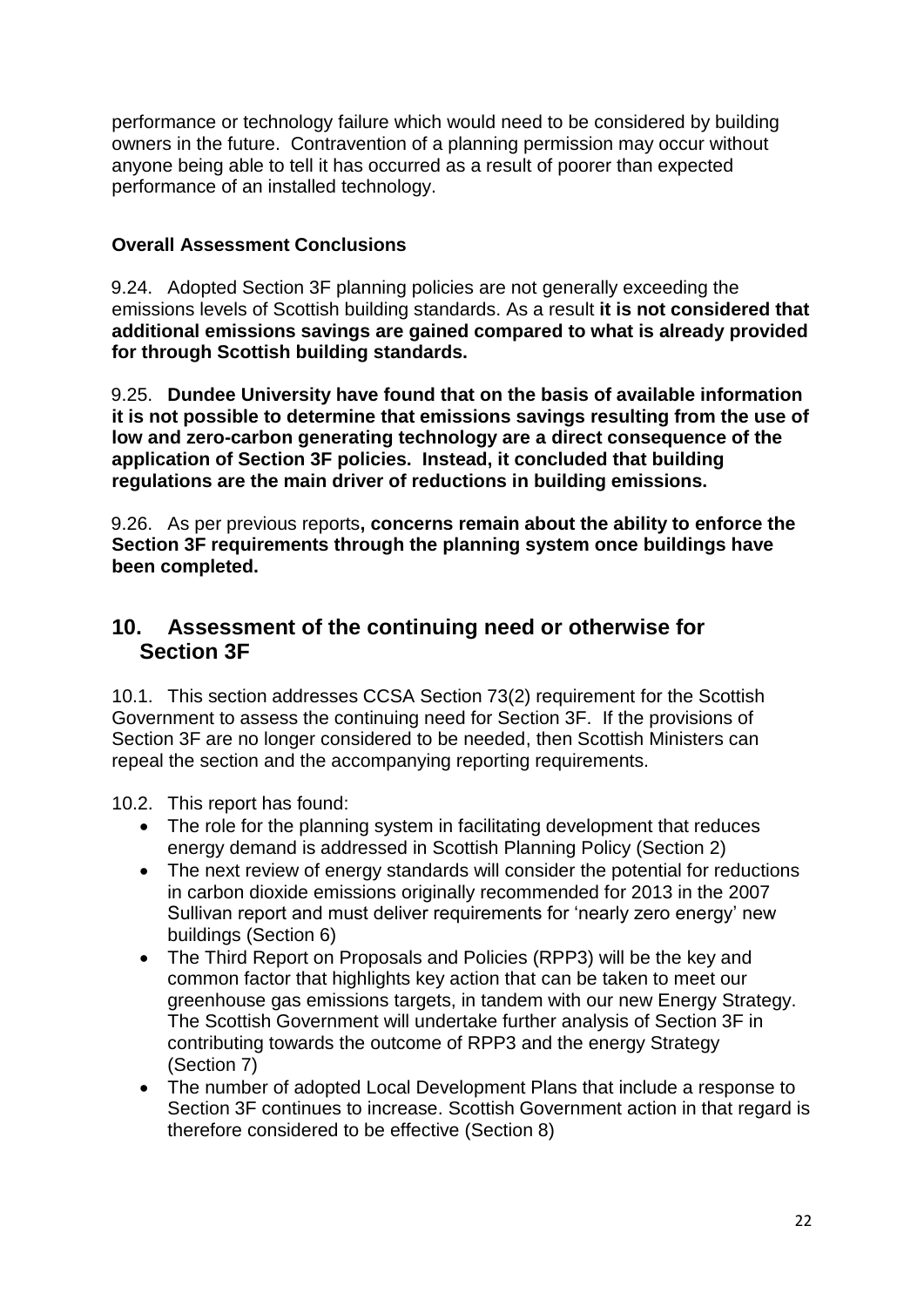- The relevant local development plan policies generally promote low and zerocarbon generating technology as a means of achieving minimum building standards (Section 9)
- An independent study has found it is building standards that drive reductions in greenhouse gas emissions from buildings, rather than Section 3F (Section 9)
- The study also finds that the link between building size and levels of energy use has not generally been is not broken, except by homes designed to 'Passivehaus' standards. This is a technical approach already facilitated by Scottish Planning Policy (Section 9)

10.3. This demonstrates that the effectiveness of Section 3F as an approach to emissions reduction is difficult to measure with confidence. However, there is a continuing role for the planning system in helping to promote low-emissions development. Importantly, the policy position on meeting our greenhouse gas emissions targets is being updated and it is important to understand the role of Section 3F within that in more detail.

10.4. **As required by Section 73(2) of the Climate Change (Scotland) Act, we conclude that this assessment, does not clearly indicate that Section 3F is no longer required at this time, nor does it demonstrate that there are significant benefits for meeting our climate change targets. On that basis, the Scottish Government has concluded that the legislation should remain in force**.

## <span id="page-24-0"></span>**11. Matters for Future Operational Reports and Actions for the Scottish Government**

11.1. The Scottish Government will keep under review the role, influence and effectiveness of Section 3F within the context of the Third Report on Policies and proposals and the new Energy Strategy.

11.2. This report, along with the previous Annual Reports on the Operation of Section 72 of the Climate Change (Scotland) Act 2009 will be published on the Scottish Government's website and acts as advice for planning authorities and developers.

11.3. The Scottish Government will continue to provide comments on main issues reports and representations on proposed local development plans. More informal comments on Section 3F will continue to be provided to planning authorities and developers on request.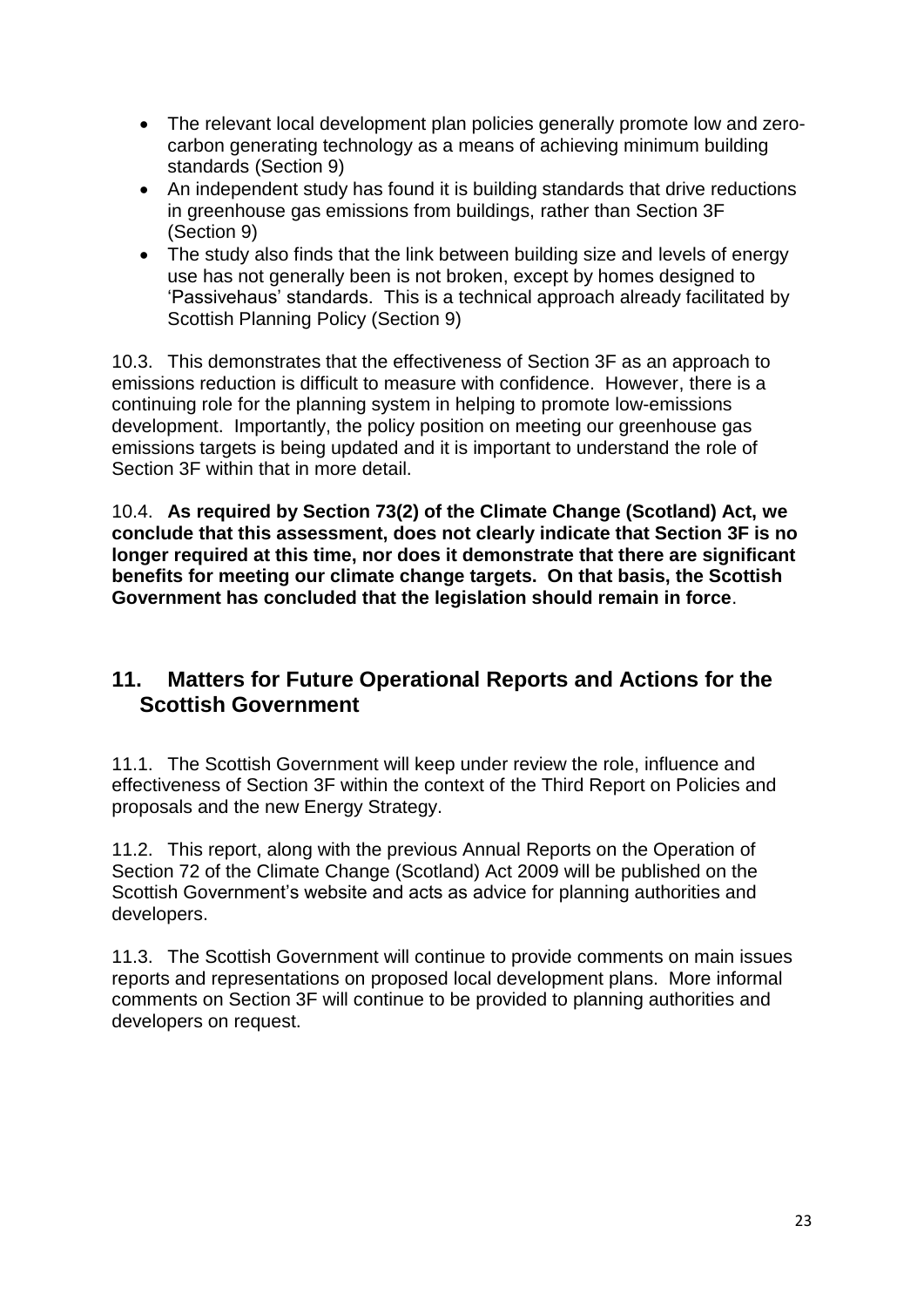## <span id="page-25-0"></span>**ANNEX 1 – ClimateXChange / Dundee University Report Executive Summary**

## **Executive Summary**

## **Vincent Onyango, Neil Burford, Frances Wright, Dumiso Moyo University of Dundee, March 2016**

Scottish Government commissioned ClimateXChange to assess the effectiveness of greenhouse gas emission reduction policies in Local Development Plans (LDPs) in promoting the uptake of Low and Zero-Carbon Generating Technologies (LZCGT).

## **Context**

The Climate Change (Scotland) Act 2009i sets a target to reduce Scotland's greenhouse gas (GHG) emissions by 80 per cent by 2050ii. In addition, the Scottish Government has set a target for 100% of Scotland's demand for electricity to be met from renewable sources by 2020iii.

More than 40% of Scotland's GHG emissions are a result of the heating, lighting and ventilation of buildings. A key tool in reducing this demand is the use of more efficient technology in all new buildings. Legislation now requires that all developments "… be designed to avoid a specified and rising proportion of the projected greenhouse gas emissions from their use, through the installation and operation of low and zero-carbon generating technologies" (Section 3F of the Town and Country Planning (Scotland) Act 1997, amended through the Climate Change (Scotland) Act 2009).

To date 14 Local Authorities have adopted specific Section 3F policies in their Local Development Plans since 2012. This study examined five of these authorities whose early implementation allows a sufficient set of applications for analysis. Examples of relevant technologies include hydro, wind, photovoltaics, solar thermal, biomass, all heat pumps and combined heat and power (CHP).

# **Key Findings**

- The evidence shows **a modest increase in the uptake of LZCGT** since the policies were adopted, although the extent varies across the authorities studied. Whether this trend is a direct result of Section 3F policies or due to a number of external factors such as improvements in Building Standards legislation, the regional context, market influences and consumer preferences was impossible to determine in this study.
- The evidence suggests that from a local planning authority (LPA) perspective, Section 3F policies can be used to facilitate a more integrated approach to specific regional and local energy contexts, delivering larger CO2 emissions reduction.
- All buildings included in the study met the CO2 emissions reduction standard set out in building regulations. Compliance with the Section 3F policy requirement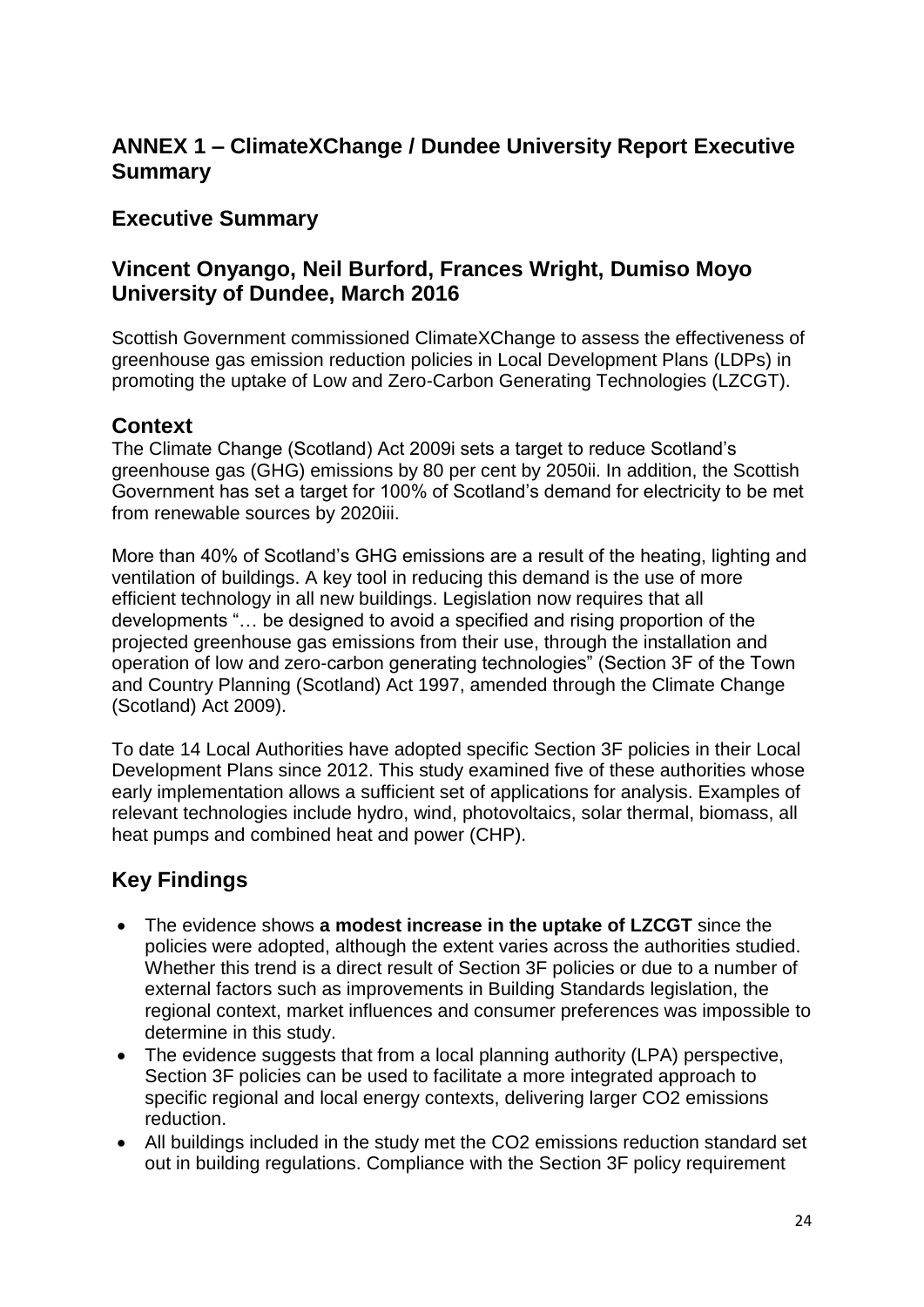for new builds ranged from 35 - 98% across the five authorities studied. **The vast majority that did not comply were multi-domestic developments** (i.e. planning applications for more than one house), suggesting potential for improved compliance.

- The data suggests that **regional differences have a significant impact on the type and extent of LZCGT provision**, with remote areas and those without a gas connection demonstrating a relatively greater uptake than urban and gridconnected areas (i.e. gas grid).
- **All of the domestic buildings included in the sample complied with the 2010 energy standards emissions reduction target** in the Scottish Government's building regulations Technical Handbooks at the time of the study. However, only a limited proportion of the total sample (ranged across the authorities from 35% - 98%) complied with Section 3F policy and achieved this reduction through the installation and operation of LZCGT. Although far fewer in number, all the non-domestic buildings in the sample complied with the Section 3F policy.
- For dwellings, there is a significant correlation between both heat and electrical demand and dwelling size. Space heating dominates in terms of energy consumption and CO2 emissions in all but the smallest and most energy efficient dwellings.
- By concentrating solely on the specification of LZCGT, current Section 3F policies might, arguably, be detrimental to design-led responses to CO2 emissions reduction (e.g. demand reduction through energy conservation and passive design principles). The evidence suggests that scaled solutions such as district heating are not being supported. However, the potential should not be underestimated of Section 3F policies to promote awareness, support uptake of more sustainable buildings, and encourage the adoption of more innovative and efficient energy infrastructures.
- None of the policies studied implemented a reduction in CO2 emissions beyond that already required under the Scottish building standards (Bronze Sustainability Level). Nor do they incentivise applicants to voluntarily meet higher emissions reduction targets.

The **evidence indicates that the Scottish building standards are driving the current reduction in CO2 emissions, not Section 3F policies**. Although Section 3F policies are effective at raising awareness about the benefits of LZCGTs, there is potential for much more effective promotion of uptake in new buildings and, in particular in integrated solutions with specific local and regional drivers.

## **Current Practice and Factors Contributing to Effectiveness**

### Policy approach in specifying LZCGTs

There is general consensus among building design professionals that the most cost effective and long term approach to reducing CO2 emissions is to reduce overall energy consumption through improved fabric efficiency and site specific passive designiv before considering the specification of LZCGT. We found that three of the five LDPs studied encourage this approach by linking the Section 3F policy requirement for LZCGT with other energy efficiency measures and passive design principles. A fourth authority goes further and exempts Passivhaus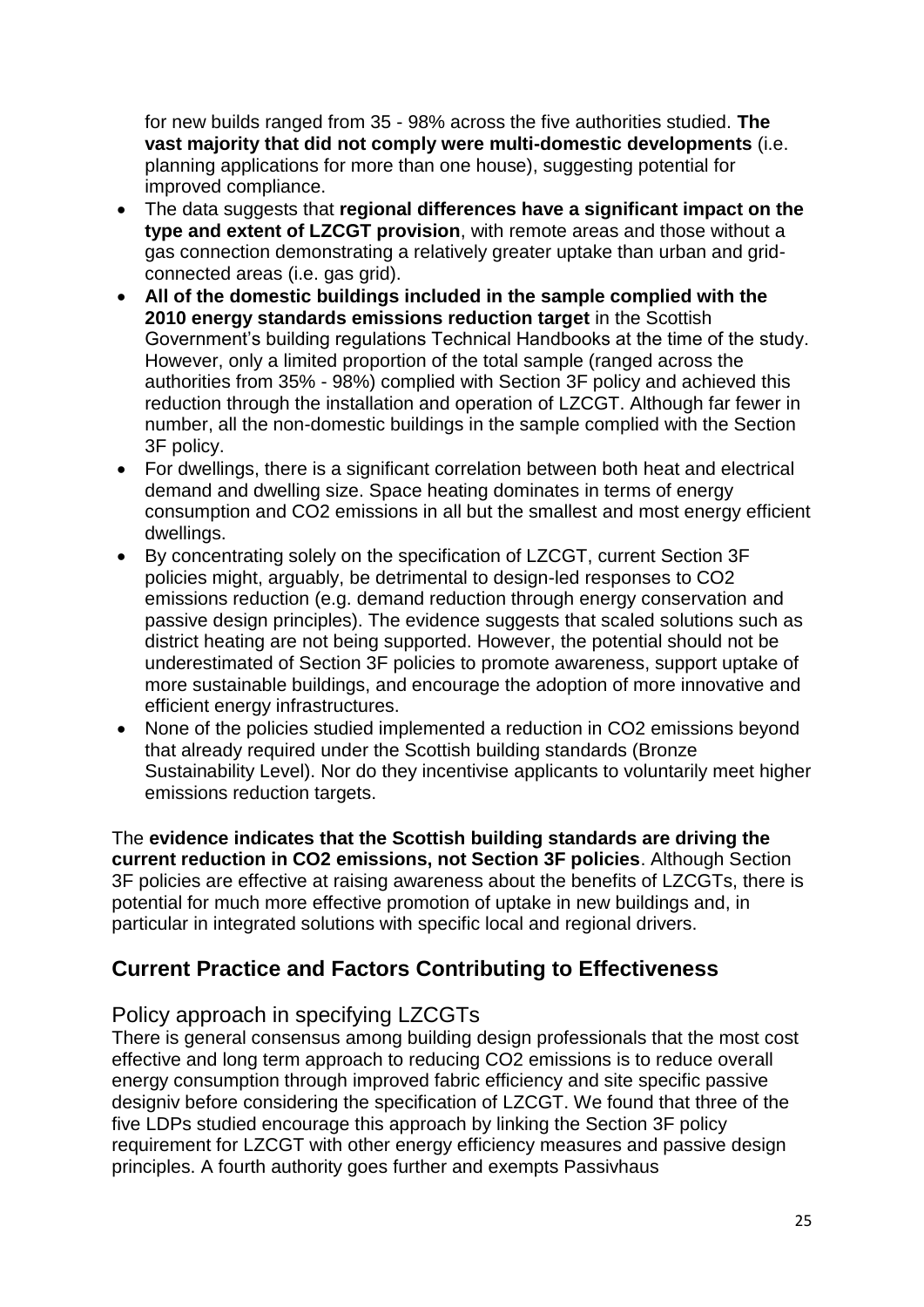(http://www.passivhaus.org.uk/) from having to comply with the LZCGT policy due to its inherently very low energy consumption.

## **Incorporating LZCGT policy at the planning stage**

Discussing energy efficiency and CO2 emissions early in the design process has benefits: it promotes awareness of the requirement to design more sustainable buildings, and encourages the adoption of a more innovative and efficient energy infrastructure, including district heating and combined heat and power (CHP). The evidence suggests that the request for detailed technical data can be counterproductive at this early stage of the design process and is challenging for planners when judging the design and technological solutions offered.

### Policy design

There is **significant variation in the compliance methodology, type and complexity of evidence requested** in the LZCGT policies studied. Simple, clearly defined, evidencing procedures appear to achieve higher levels of compliance. One Local Authority achieved 97% compliance at the planning stage with a simple tick box form.

Any policy is only as effective as the rigour with which it is implemented in practice. This study found that **only two of the five Local Authorities studied have procedures in place for non-compliance with policy** and impose suspensive planning conditions where no LZCGT is specified in the planning application. This study did not however investigate if the suspensive conditions were in themselves effective at securing LZCGT.

### Delivering renewable energy

Regional influences have a significant impact on the type and extent of LZCGT provision, with remote and off-grid areas demonstrating a greater uptake of renewable technology than urban and grid-connected areas. The Scottish building standards recognise several technologies as LZCGTs. These include: hydro, wind, photovoltaics, solar thermal, biomass boilers/stoves, biogas, heat pumps, fuel cells and combined heat and power (CHP) fired by low emission sources. Most local authorities appear willing to expand this definition to include heat recovery devices and other innovative technologies. Efficient gas boilers and efficient appliances have a role to play in reducing GHG emissions, although they do not shift space and water heating away from non-renewable sources of energy, so inclusion of these as acceptable LZCGT undermines the ethos of the Section 3F policy.

All the policies studied actively encourage the use of scaled LZCGT (CHP and District Heating) but there was little evidence for this being strategically supported in practice.

The **issue of energy storage was absent in all Section 3F policies** with the exception of the inclusion of Fuel Cells as a LZCGT. There was little verification of energy storage provision in practice with the exception of hot water storage cylinders. Mechanical Ventilation Heat Recovery (MVHR) is considered fundamental to the Passivhaus concept, but is currently not sufficiently incentivised.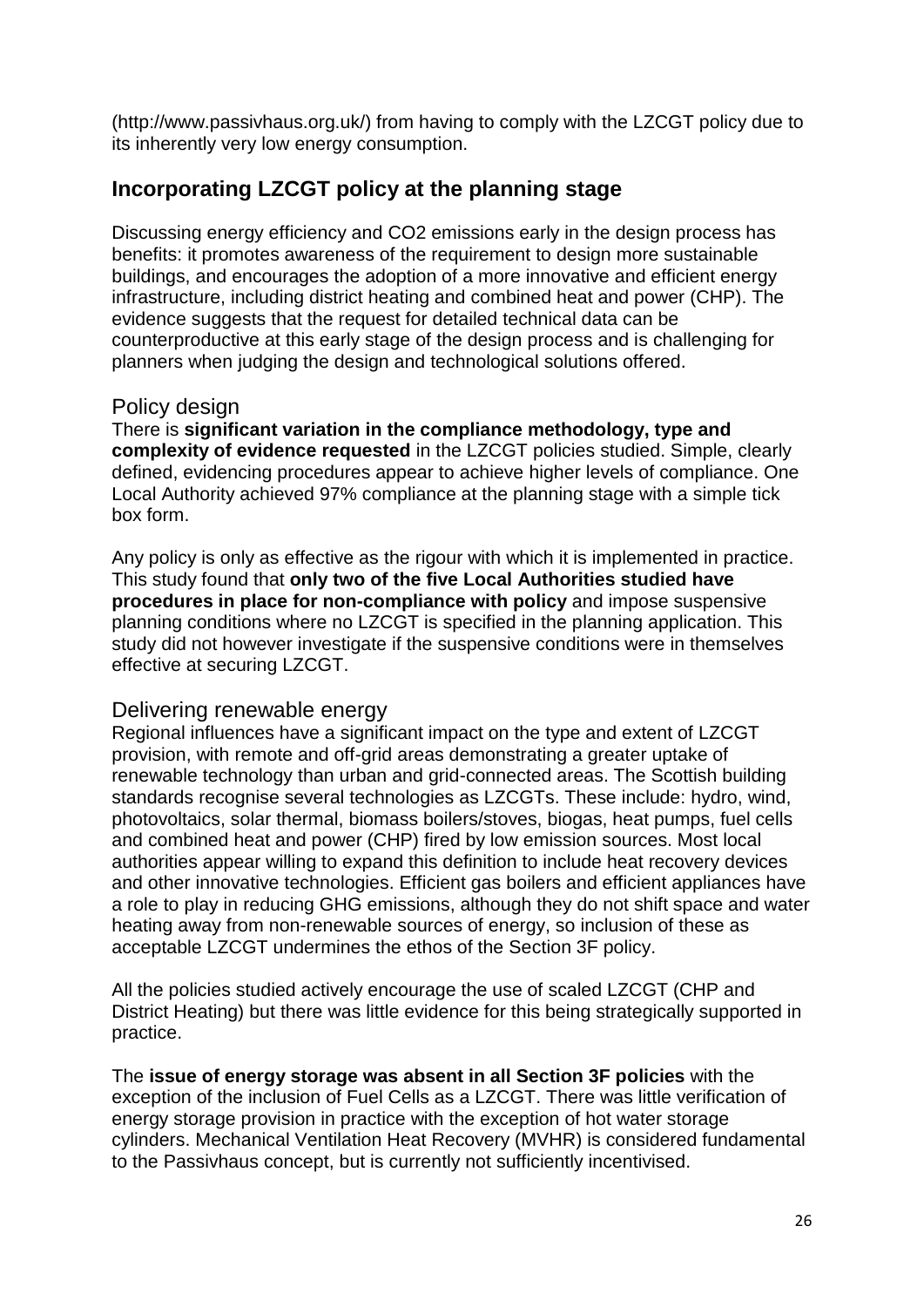## **Delivering CO2 emissions reduction**

Of the five authorities studied, none currently impose requirement for CO2 emissions reductions additional to that already legislated for in the Scottish building standards. There appears to be little desire in the building industry to meet higher aspirational CO2 emissions targets, with 70% of domestic buildings simply aiming to comply with the 30% reduction target set in the Scottish building standards at the time of the study. Only 2 of the 482 dwellings (0.4%) returning building warrant data were carbon negative. It is clear that it is these Scottish building standards that are driving the current reduction in CO2 emissions; not Section 3F policies. We recognise, however, that there are at least two further authorities who have incorporated policies into their plans, but which it was not possible to study as part of this research.

# **Methodology**

The findings are based on a desk-based study taking a sample of planning applications with a heat and electrical demand that were submitted since the period that the specific Section 3F policies were adopted. Quantifiable data for heat demand, electrical demand, energy consumption, CO2 emissions, and the distribution and contribution of specific LZCGTs was generated from data contained in SAP and SBEM reports. Overall effectiveness was judged in terms of the design of the policy, the application of the policy and the outcome in terms of uptake of LZCGT and achieved GHG reductions. Improvements made to the building standards regulations in 2015 were beyond the scope of this study and have not been considered.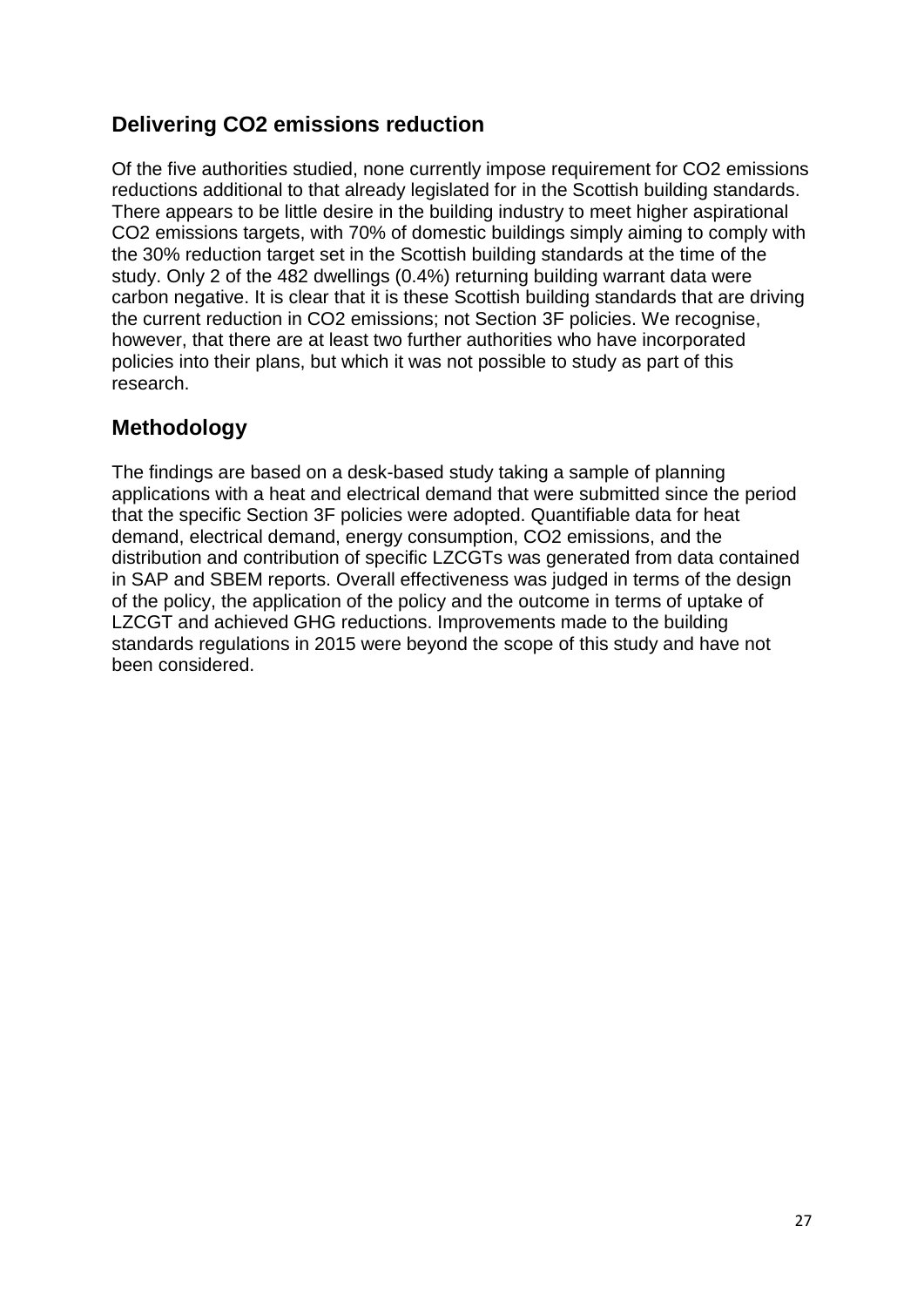# <span id="page-29-0"></span>**ANNEX 2 – Adopted Section 3F Policies to 31 January 2016**

## **Aberdeen City Local Development Plan** (Adopted 29 February 2012)

Policy R7 - Low and Zero Carbon Buildings

All new buildings, in meeting building regulations energy requirements, must install low and zero-carbon generating technology to reduce the predicted carbon dioxide emissions by at least 15% below 2007 building standards. This percentage requirement will be increased as specified in Supplementary Guidance.

This requirement does not apply to:

- Alterations and extensions to buildings;
- Change of use or conversion of buildings;
- Ancillary buildings that are stand-alone having an area less than 50 square metres;
- Buildings which will not be heated or cooled, other than by heating provided
- solely for the purpose of frost protection; or
- Buildings which have an intended life of less than two years.

Compliance with this requirement will be demonstrated by the submission of a low carbon development statement. Further guidance is contained in Supplementary Guidance on Low and Zero Carbon Buildings.

#### **Supplementary Guidance – Low and Zero Carbon Buildings** (Adopted February 2014)

#### In terms of setting the specified and rising proportion of emissions to be saved, the *supplementary guidance includes the information below.*

As the building standards energy requirements are increased there will be an increasing need to incorporate a larger proportion of low and zero carbon generating technologies. Therefore, as building standards are increased the proportion of savings to be met through low and zero carbon generating technologies is always to be at least half the total saving. The applicable rate will be half of the prevailing Energy Requirements at the point in time at which the application was granted consent. The  $CO<sub>2</sub>$  reduction through low and zero carbon generating technologies will not be increased ahead of the changes in the Building Standards Energy Requirements. Table 1 below sets out the indicative requirements.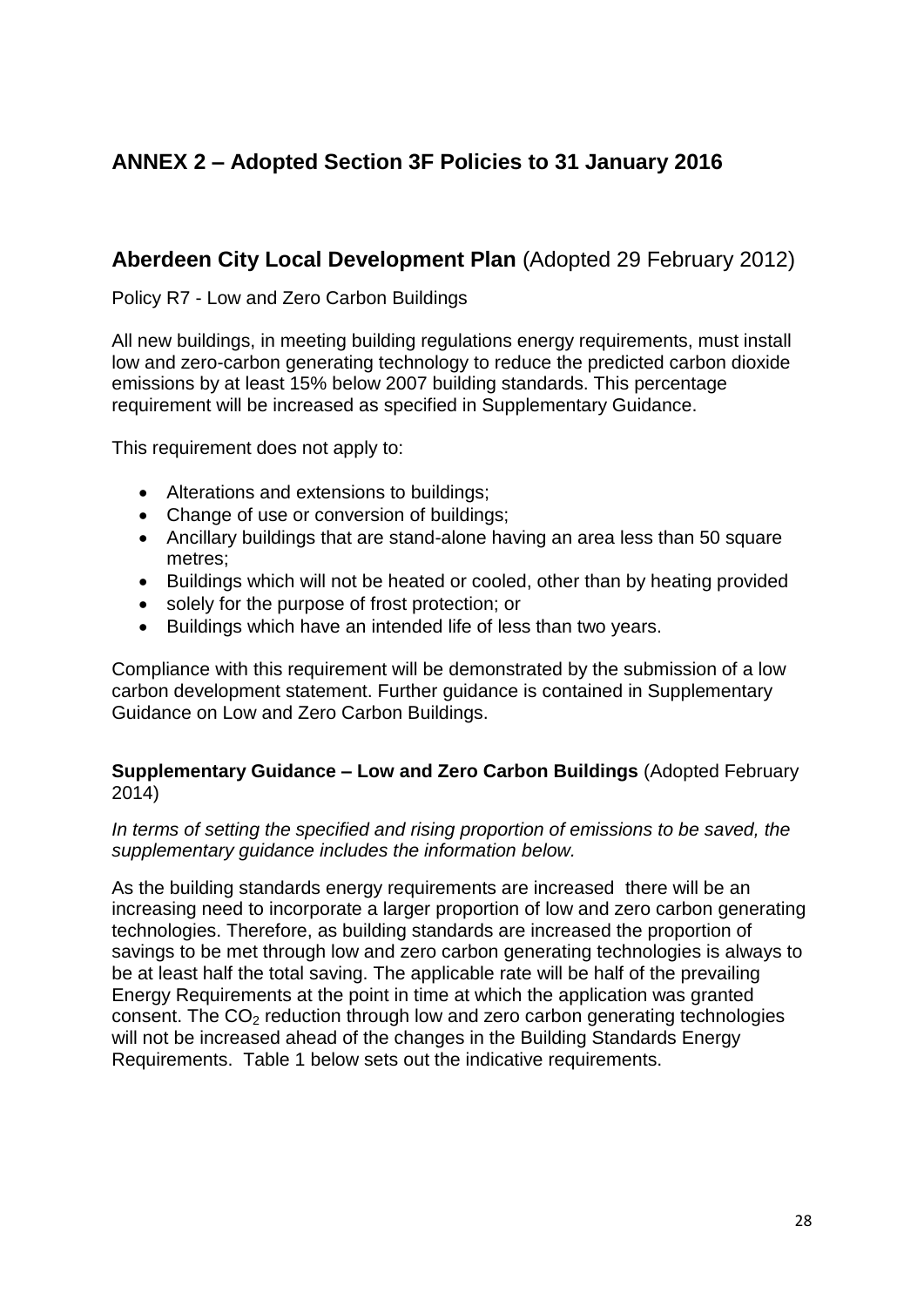#### **Table 1: Indicative % Reduction Achieved Through Low and Zero Carbon Generating Technologies Above 2007 Baseline**

| Year | % Reduction | <b>Planned Building</b><br><b>Standards Energy</b><br>Requirements |
|------|-------------|--------------------------------------------------------------------|
| 2010 | 15%         | 30%                                                                |
| 2014 | 30%         | 60%                                                                |
| 2016 | 50%         | 100%                                                               |

## **Aberdeenshire Local Development Plan** (Adopted 1 June 2012)

Policy 8 – Layout, siting and design of new development

Aberdeenshire Council will support new development on sites we have allocated within this plan, where they conform with a previously agreed development framework and/or masterplan (whichever is appropriate) for the site. We will assess all development, whether on sites we have allocated or elsewhere, using a process that includes appropriate public consultation and appropriate standards for design, open space, accessibility, safety, sustainability, and the provision of associated services.

The way we will do this is set out in the following supplementary guidance:

- **SG LSD1: Masterplanning.**
- **SG LSD2: Layout, siting and design of new development.**
- **SG LSD3: House extensions.**
- **SG LSD4: Infill development.**
- **SG LSD5: Public open space.**
- **SG LSD6: Public access.**
- **SG LSD7: Community facilities.**
- **SG LSD8: Flooding and erosion.**
- **SG LSD9: Hazardous development.**
- **SG LSD10: Contaminated land.**

### **SG LSD11: Carbon neutrality in new development.**

All new buildings are required to produce ever-lower proportions of greenhouse gases through their siting, layout and design, and the installation of appropriate technologies. Supplementary guidance will provide a standard to achieve the council's target of carbon neutrality by 2016; a process to enable savings to be demonstrated, a specified and rising proportion of greenhouse gases to be avoided through the installation and operation of low and zero-carbon generating technologies for all new buildings, and any exceptions. In furtherance of SG LSD1, we may produce additional design guidance or planning advice for specific sites, to provide a basis for putting the masterplans into practice. We may also use section 75 obligations or conditions, as appropriate, to secure the results of applying this policy on a continuing basis.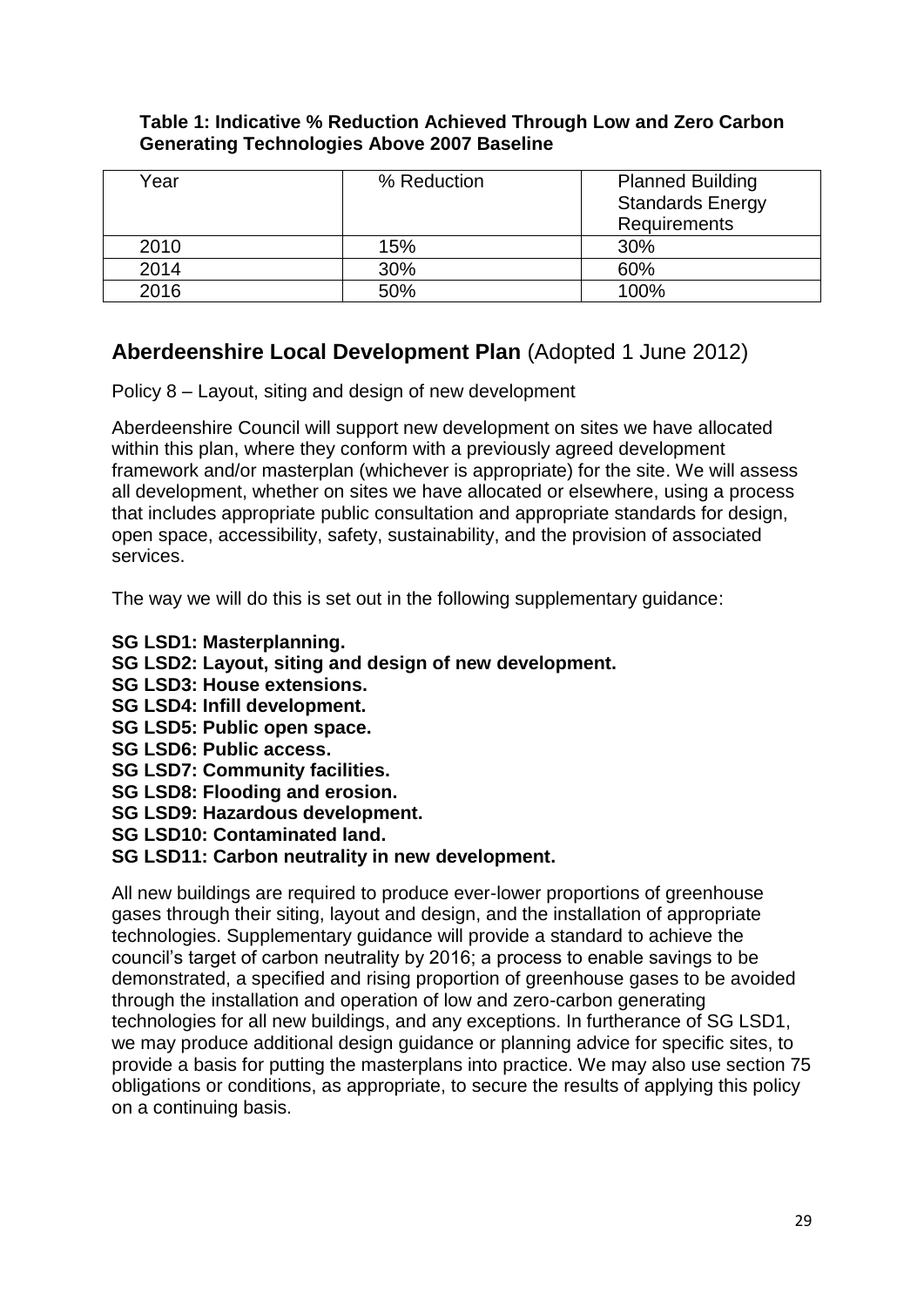**Supplementary Guidance SG LSD 11: Carbon neutrality in new development** (Adopted 1 June 2012)

### *Extract*

We will approve new development intended for human occupation, subject to other policies if it is demonstrated that it will achieve at least a Bronze Active rating under Section 7 of the building standards Technical Handbook.

The following exceptions are made to the need to meet this requirement:

- 1) the alteration or extension of an existing building; OR
- 2) the change of use or conversion of an existing building; OR
- 3)an ancillary building that is stand-alone having an area less than 50 square metres; OR
- 4)a building, which will not be heated or cooled, other than by heating provided solely for the purpose of frost protection; OR
- 5)a limited life building, which has an intended life of less than 2 years.

Applicants should consider how to meet the requirements of this guidance at an early stage of planning. An energy statement should be submitted at the planning application stage to demonstrate how the proposed development will satisfy the requirements of this supplementary guidance.

An energy statement should:

- Demonstrate improved design through the promotion of environment-friendly layouts, energy-efficient design and thermally efficient buildings.
- Demonstrate how the use of non-renewable resources within the development has been minimised.
- Demonstrate how the developer intends to incorporate the use of renewable resources in the development.
- Demonstrate how the development incorporates its requirement for renewable energy facilities, whether at a community or local scale, while providing protection for the built, natural and historic environment.

Appendix 2 Demonstrating compliance with the supplementary guidance

In order to demonstrate that the requirements of the supplementary guidance are being met, and to discharge any suspensive planning conditions, the following information must be submitted at the building warrant stage.

#### *For dwellings*

The Government's Standard Assessment Procedure for Energy Rating (SAP 2009) should be undertaken. BRE approved SAP 2009 software is available to the public and it incorporates a function which automatically generates the target carbon dioxide emissions level (TER), when the fuel type is selected and the 'notional dwelling' dimensions and living area fraction have been fed into the program. The information submitted should demonstrate that the Dwellings Emissions Rate (DER)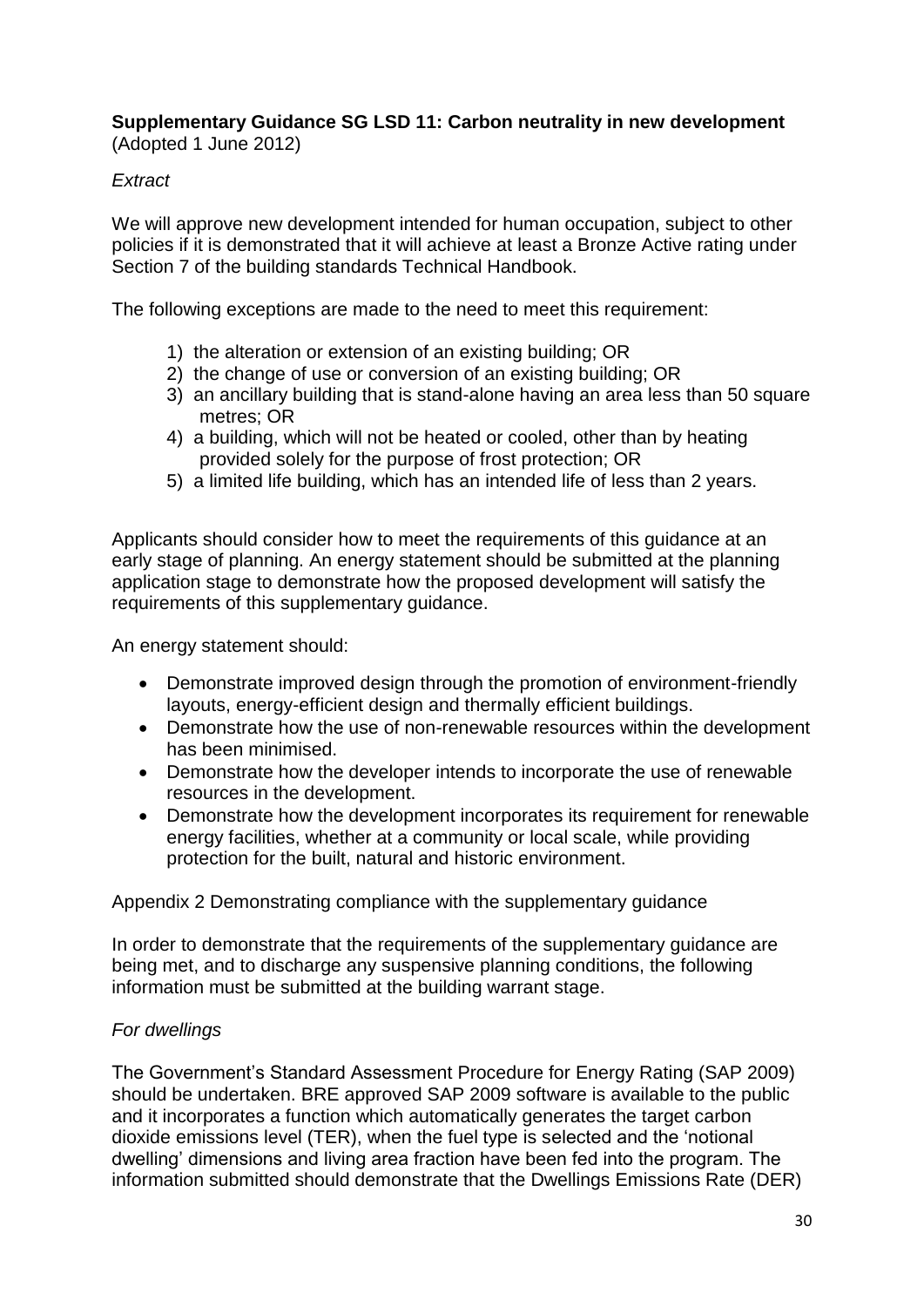is at least an extra 60%2 reduction on the Target Emission Rating (TER), i.e. the developer has demonstrated that the dwelling has met the Building Standard and has improved on this by 60%.

#### *For all other developments*

The Simplified Building Energy Model (SBEM) should be undertaken. The Target Emissions Rate (TER) should be calculated by inputting a) the size and shape data into the calculation methodology; b) the Scottish standard package of construction and building services performance measures; and c) the formula that reflects the type of heating and cooling system for the building. The Building Emission Rate (BER) is calculated by inputting the data for the proposed building design. These calculations are required to be submitted and must show that the resulting BER indicates at least an extra 60% reduction on the TER.

#### *Off-site contributions*

It is understood that it may be difficult to achieve the required carbon dioxide reduction target when developing within natural and historic designations, for example within a Conservation Area. If there are technical constraints to achieving the emissions reduction imposed by any such constraint, the provision of carbon dioxide savings elsewhere in the area could be acceptable. However, all possible energy saving measures and low and zero carbon technologies must be considered on-site first and discounted before 'carbon dioxide savings elsewhere' are considered. These savings should be secured by a legal agreement and will involve the installation of equipment off-site. In such cases the amount of carbon dioxide emissions to be saved, combining both on-site and off-site contributions, will be 60% reduction on the TER (the Target Emissions Rate) for the application site. The percentage of carbon dioxide savings should increase in line with the current building regulations.

## **Argyll and Bute Local Development plan** (Adopted 2015)

#### **6.2 Policy LDP 10 – Maximising our Resources and Reducing Our Consumption**

The Council will support all development proposals that seek to maximise our resources and reduce consumption and where these accord with the following:

- The settlement strategy;
- Sustainable design principles;
- Minimising waste and/or contributing to recycling;
- Minimising the impact on the water environment both in terms of pollution and abstraction;
- Avoiding areas subject to flood risk or erosion;
- Minimising the impact on biodiversity and the natural environment;
- Safeguarding our mineral resources and minimising the need for extraction;
- Avoiding the loss of trees and woodland
- Contributing to renewable energy generation;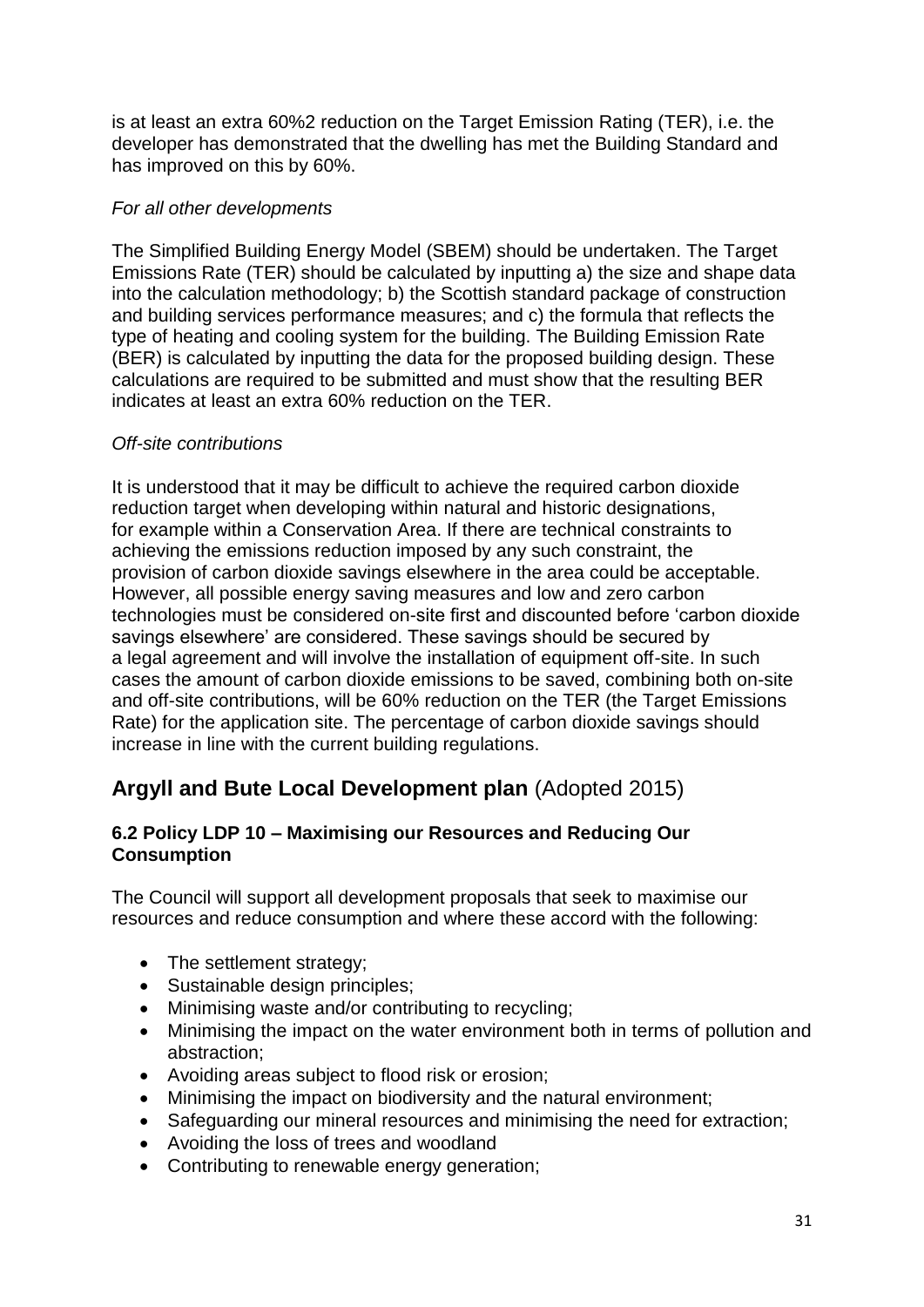- Avoiding the disturbance of carbon rich soils;
- Safeguarding our best agricultural land.

Further information and detail will be provided in Supplementary Guidance in relation to the following matters: resources and consumption; addressing climate change; minerals; renewable energy; and sustainable design.

#### **Argyll and Bute Proposed Local Development Plan Supplementary Guidance** – Feb 2013<sup>10</sup>

### **SG LDP – Climate Change**

**.** 

A) The Council will engage with developers to deliver well designed, sustainable buildings and high‐quality environments suitable for lowcarbon living in a changing climate.

(B) In determining new planning applications, the Council expects proposed new development to be designed to contribute to achieving national targets to reduce greenhouse gas emissions by:

i) supporting innovative, well designed sustainable buildings that incorporate renewable technologies and/or seek to minimise energy use;

ii) using landform, layout, building orientation, massing and landscaping to reduce likely energy consumptions;

iii) using the layout, density and mix of development to support identified opportunities for decentralised energy;

iv) connecting to an existing decentralised energy supply system where there is capacity to supply the proposed development, or by being designed for a future connection where there are firm proposals for such a system;

v) providing public or private open space as appropriate so that an accessible choice of shade and shelter is offered, recognising the opportunities for people, biodiversity, flood storage and carbon management provided by multi‐functional green spaces and green networks.

vi) give priority to the use of sustainable drainage systems (SuDS), paying attention both to the potential contribution to water harvesting to be gained from impermeable surfaces and to layouts that accommodate waste water recycling;

vii) support sustainable waste management by providing space for recycling and composting;

viii) by reducing the need to travel by steering significant scales of development to our larger settlements, by implementing green travel plans and ensuring connections are made to existing or new active travel routes;

ix) providing for safe and attractive walking and cycling opportunities, secure cycling, parking and, where appropriate, showers and changing facilities; and

x) managing the provision of car parking including the need for zero parking in town centre locations for specified scales of development;

 $10$  NB Forthcoming replacement Supplementary Guidance for the adopted local plan is at the notice of Intention to adopt stage.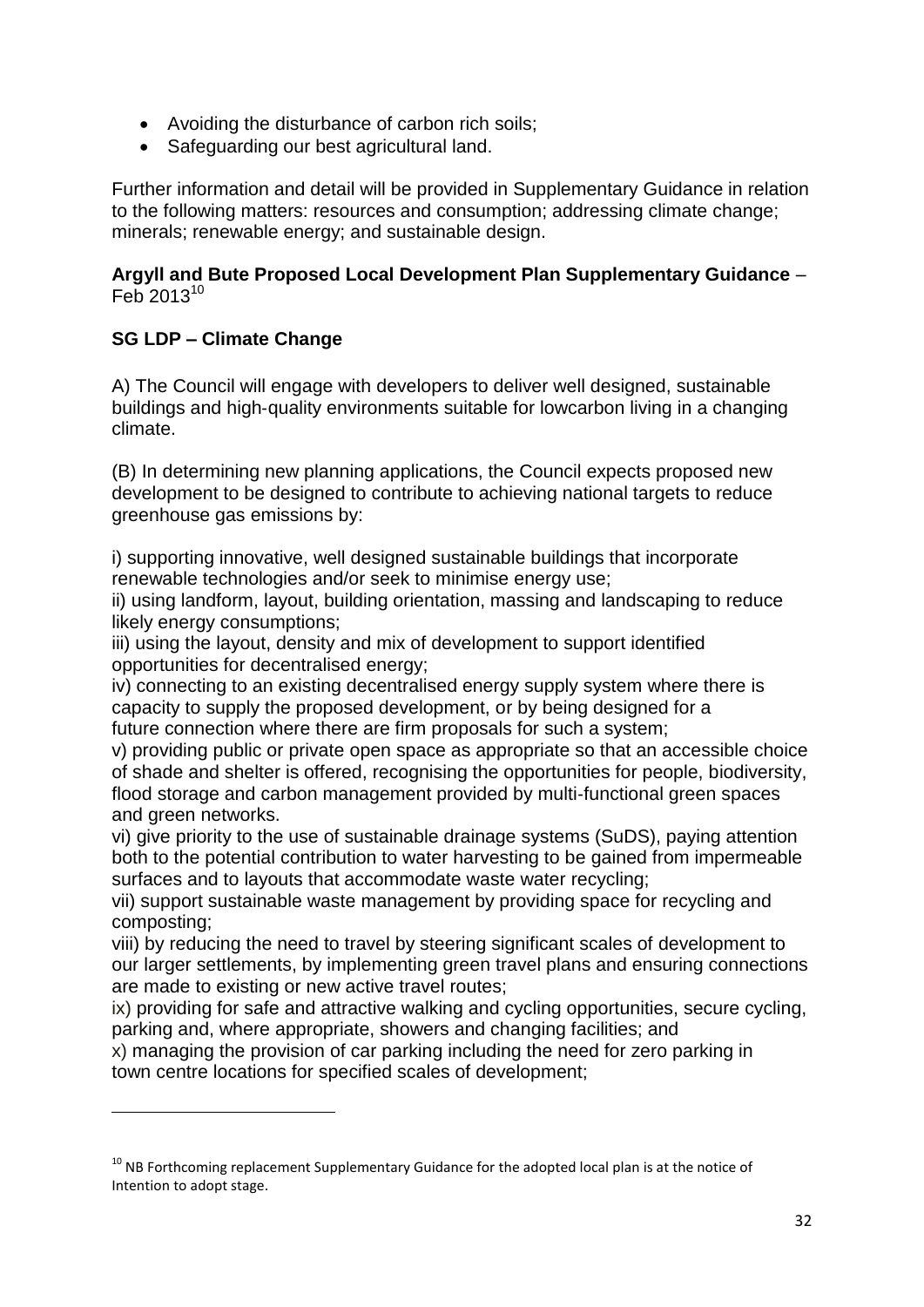xi) be designed to avoid adding to the vulnerability of existing or other proposed development to impacts arising from changes in the climate. In assessing proposals account will be taken of policy LDP PROP 1 – SUSTAINABLE DEVELOPMENT and all other Policies and SG in the LDP that support or define these principles.

# **Cairngorms National Park Local Development Plan** (Adopted 2015)

### **Policy 3: Sustainable Design**

1 Design statements

A design statement must accompany **all** development proposals to demonstrate how the proposal has been designed to:

- a) minimise the effect of the development on climate change in terms of siting, construction and once complete – to achieve at least the minimum standard in compliance with those set out in the Building Standards Technical Handbook; and
- b) be sympathetic to the traditional pattern and character of the surrounding area, local vernacular and local distinctiveness, whilst encouraging innovation in design and use of materials; and
- c) use materials and landscaping that will complement the setting of the development; and
- d) make sustainable use of resources, (including the minimisation of energy, waste, and water usage), within the future maintenance arrangements, and for any decommissioning which may be necessary - to achieve at least the minimum standard in compliance with those set out in the Building Standards Technical Handbook; and
- e) enable the storage, segregation and collection of recyclable materials and make provision for composting; and
- f) promote sustainable transport methods including making provision for the storage of bicycles, and reducing the overall need to travel; and

etc

**.** 

### **Policy 3: Sustainable Design Non-statutory Guidance**<sup>11</sup>

6. All new developments must meet the minimum energy standards set out by the Building (Scotland) Regulations in the Building Standards Technical Handbook. It is mandatory for all buildings to achieve a bronze level of the sustainability labelling scheme, however opportunities to achieve bronze active and above through good design and the use of low and zero carbon generating technologies (LZCGT) are actively encouraged.

 $11$  NB this policy guidance is provided in non-statutory guidance so does not form part of the local development plan. It is included here for information only.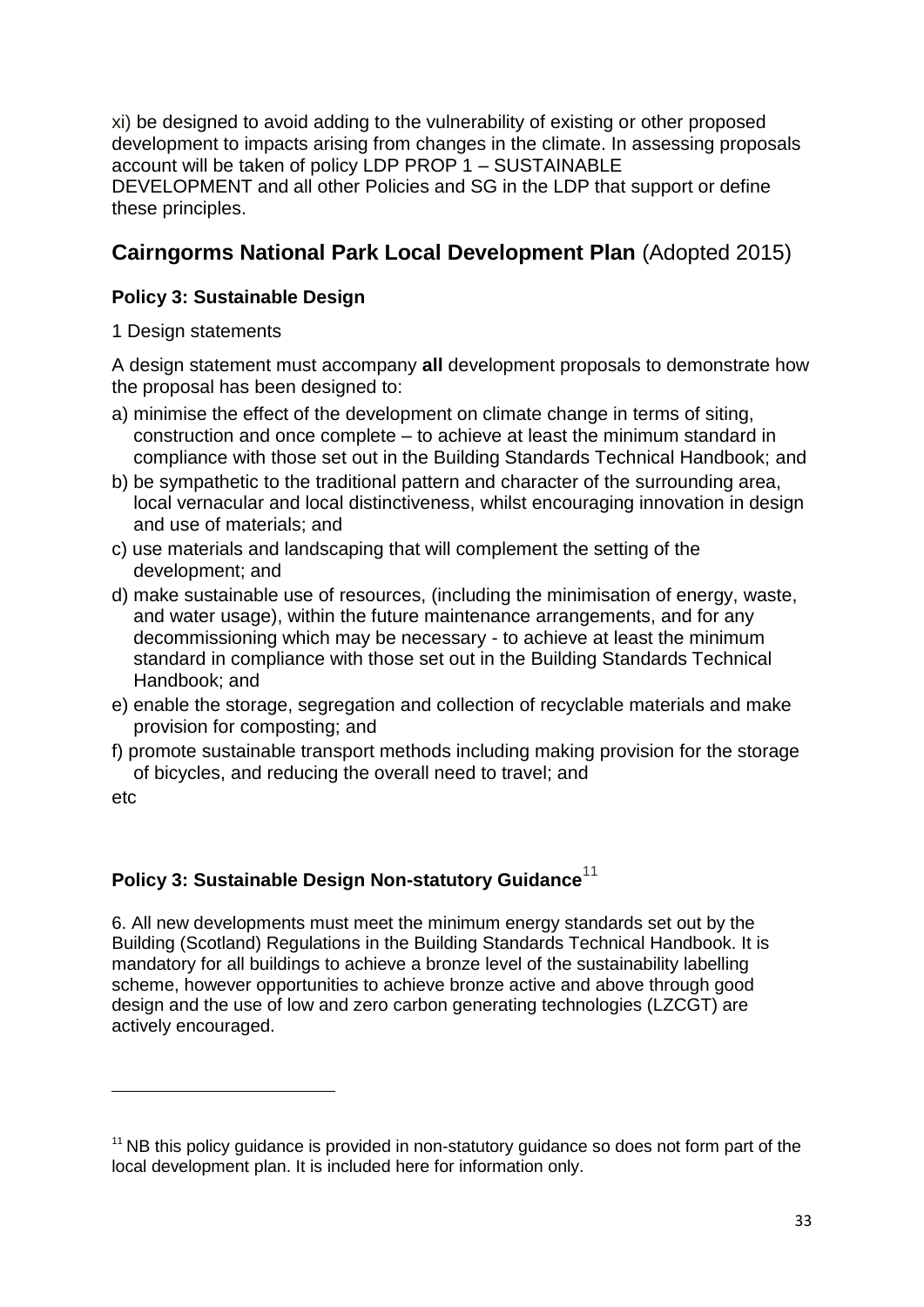## **Clackmannamshire Local Development plan** (August 2015)

### **Policy SC7 - Energy Efficiency and Low Carbon Development**

This policy sets out the Council's expectations with regards to the energy efficiency of new buildings. All new buildings must achieve a minimum of 15% of the carbon dioxide emission reduction standards (as set by the relevant Scottish Buildings Standards at the time of the proposed development) through the use of Low and Zero Carbon Generating Technologies (LZCGTs).This proportion will increase to 20% from the beginning of 2018, and will thereafter be kept under review.

Planning applications for all new buildings must be supported by a statement which demonstrates how the level of carbon dioxide emissions reduction will be achieved through the use of LZCGTs and through the use of appropriate design, materials and construction.Once built, a sustainability label that includes the level of carbon dioxide emissions reduction achieved shall be affixed to the building.

The Council will encourage development proposals that seek to achieve a higher level of carbon dioxide emissions reduction than that required by this policy. Achievement of a higher level of carbon dioxide emissions reduction will be treated as a material consideration in determining any planning application.

SG7 (Energy Efficiency and Low Carbon Development) details how energy efficiency standards should be met in new development and explains limitations and exemptions.

The Council will review this policy and its associated supplementary guidance in the event of any changes in Scottish Government policies or legislation. See also: SC5, SC13

Clackmannanshire supplementary guidance 7 – energy efficiency and low carbon development (august 2015) – contains further information on this policy. **Comhairle nan Eilean Siar – Outer Hebrides Local Development Plan** (Adopted 9 November 2012)

Policy 3: Zero and Low Carbon Buildings

Low and/or zero carbon generating technology must be installed in all new buildings (with the exception of those listed below) to reduce predicted carbon dioxide emissions from buildings to meet minimum building standards.

A sustainability statement detailing the technologies proposed as demonstrating proposed achievement of Bronze Active Sustainability rating (Achieving or exceeding Building Standards), must be submitted as part of planning applications for new buildings.

This requirement does not apply to any of the following: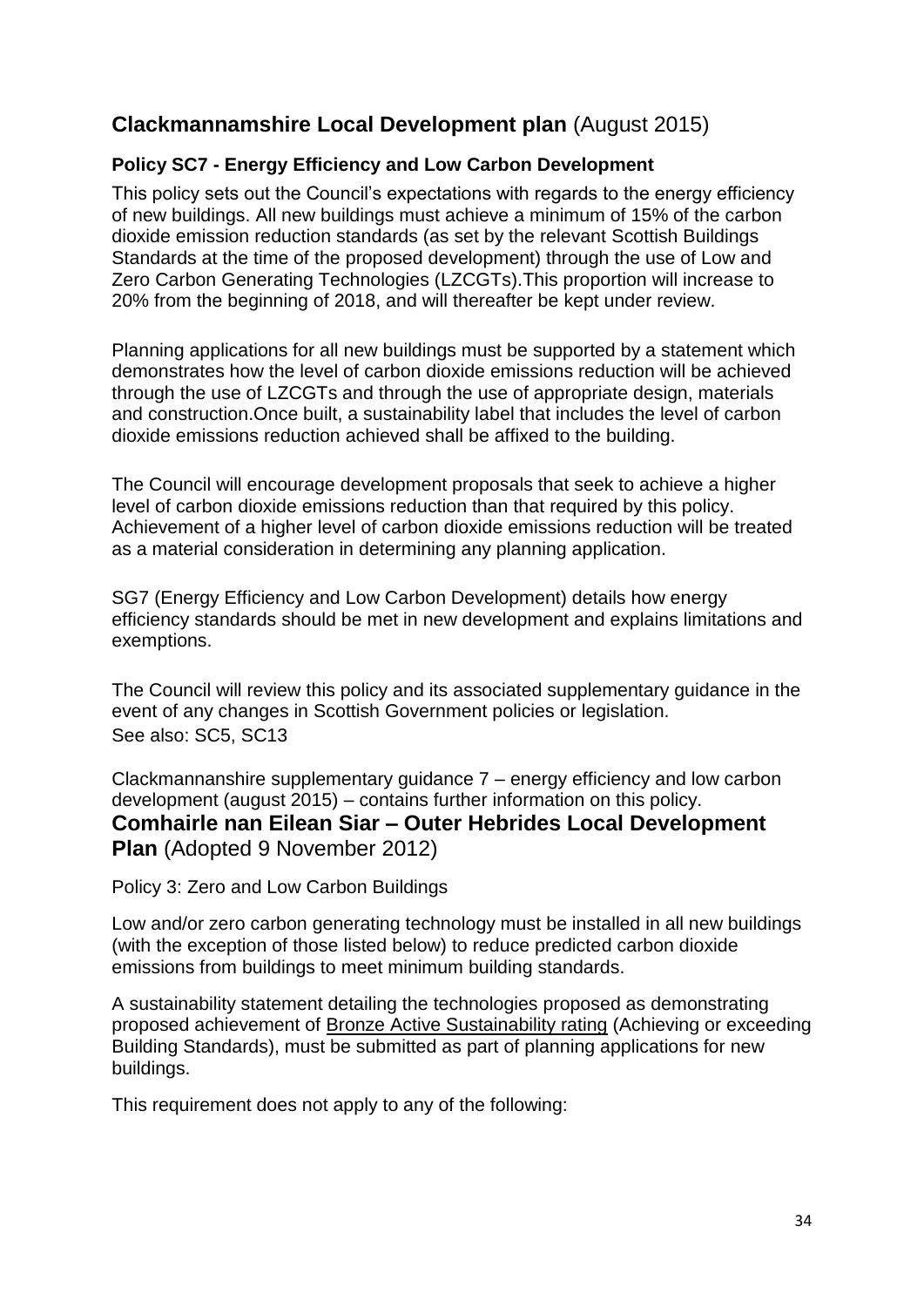- buildings which will not be heated or cooled, other than by heating provided solely for the purpose of frost protection.
- alterations and extensions to buildings.
- changes of use or conversion of buildings.
- ancillary buildings that are stand-alone, having an area less than 50 square metres.
- buildings which are designed so that the energy necessary in integral to the structure requiring minimal additional mechanisation (the passive house concept).
- buildings which have an intended life of less than two years.

## **Dundee City Local Development Plan** (Adopted 5 December 2013)

Policy 29: Low and Zero Carbon Technology in New Development

Proposals for all new buildings will be required to demonstrate that at least 10% of the carbon emissions reduction standard set by Scottish Building Standards (2007) will be met through the installation and operation of zero-carbon generating technologies. This percentage will increase to 15% from the beginning of 2016 and will be reviewed in 2018.

This requirement applies to all new buildings with the following exceptions:

- (1) Alterations and extensions to buildings.
- (2) Change of use or conversion of buildings.
- (3) Ancillary buildings that stand alone and cover an area less than 50 square metres.
- (4) Buildings which will not be heated or cooled, other than by heating provided solely for frost protection.
- (5)Buildings which have an intended life of less than two years.

A statement will be required to be submitted demonstrating compliance with this requirement.

# **East Renfrewshire Local Development plan** (June 2015)

### **Policy E2: Energy Efficiency**

7.3.1. All new buildings must be designed so that at least 10% of the carbon dioxide emissions reductions standard, set by Scottish Building Standards, is met by the installation and operation of low and zero carbon generating technologies. This percentage will increase to 15% by the beginning of 2015, and may be changed again during the lifetime of this plan following any reviews of Scottish Building Standards.

7.3.2. Other solutions will be considered where: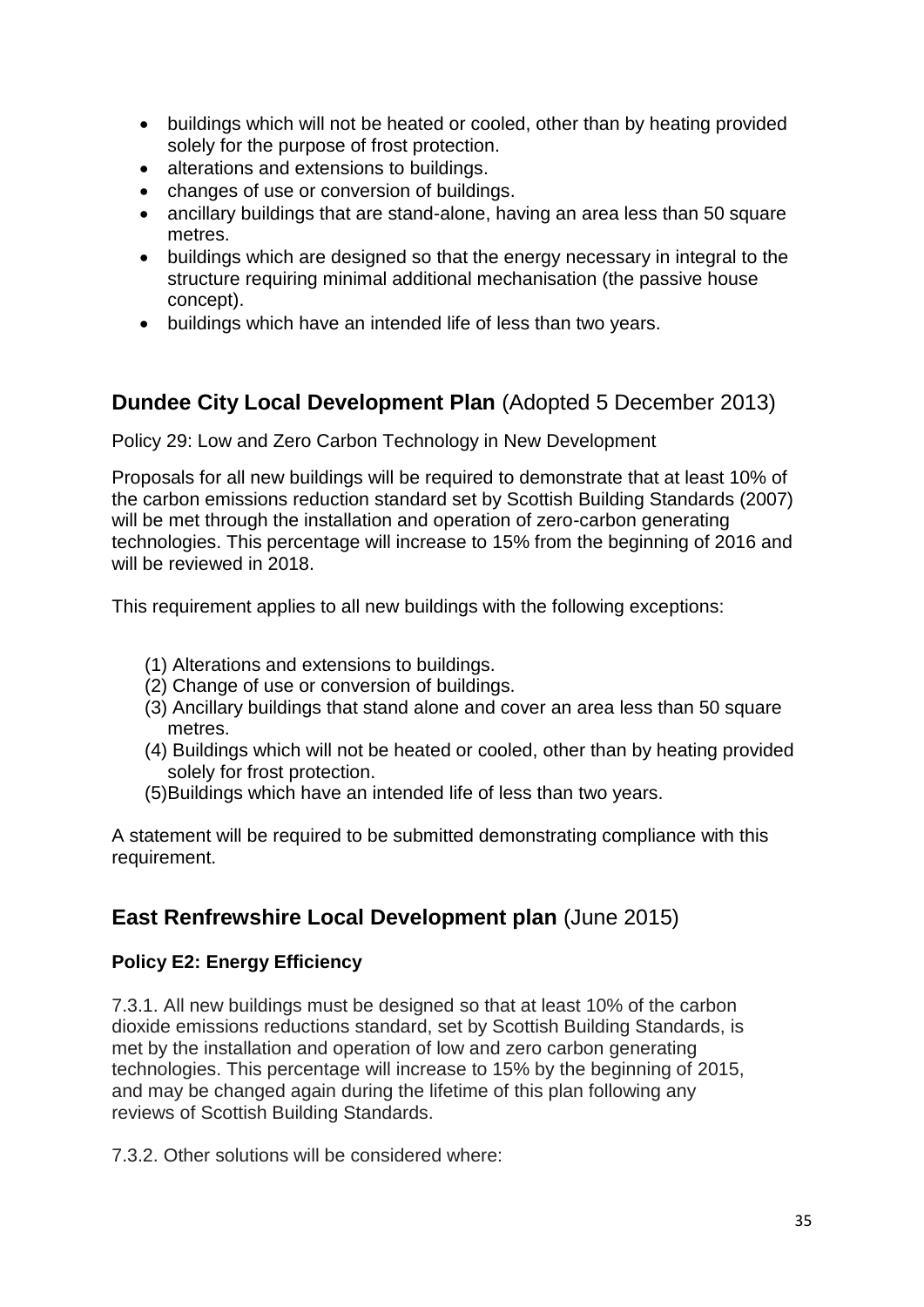- an applicant is able to demonstrate that there are significant technical constraints in using on-site low and zero-carbon generating technologies; or
- where there is likely to be an adverse impact on the historic environment; or
- where development of the following types is proposed: extensions to existing buildings, buildings which have an intended life of less than two years, stand-alone ancillary buildings with an area of less than 50 sq.m, or buildings which will not be heated or cooled other than for the purposes of frost protection.

7.3.3. Further detailed information and guidance is provided in the Energy Efficient Design Supplementary Planning Guidance (June 2015).

# **Falkirk Local Development Plan** (July 2015)

### **Policy D04 Low and Zero Carbon Development**

1. All new buildings should incorporate on-site low and zero carbon generating technologies (LZCGT) to meet a proportion of the overall energy requirements.

Applicants must demonstrate that 10% of the overall reduction in CO2 emissions as required by Building Standards has been achieved via on-site LZCGT. This proportion will be increased as part of subsequent reviews of the LDP. All proposals must be accompanied by an Energy Statement which demonstrates compliance with this policy. Should proposals not include LZCGT, the Energy Statement must set out the technical or practical constraints which limit the application of LZCGT. Further guidance with be contained in Supplementary Guidance SG15 'Low and Zero Carbon Development'.

Exclusions from the requirements of this policy are:

- Proposals for change of use or conversion of buildings;
- Alterations and extensions to buildings;
- Stand-alone buildings that are ancillary and have an area less than 50
- square metres;
- Buildings which will not be heated or cooled other than by heating
- provided solely for the purpose of frost protection;
- Temporary buildings with consent for 2 years or less; and
- Where implementation of the requirement would have an adverse
- impact on the historic environment as detailed in the Energy
- Statement or accompanying Design Statement.

2. The design and layout of development should, as far as possible, seek to minimise energy requirements through harnessing solar gain and shelter;

3. Decentralised energy generation with heat recycling schemes (combined heat and power and district heating) will be encouraged in major new developments, subject to the satisfactory location and design of associated plant. Energy Statements for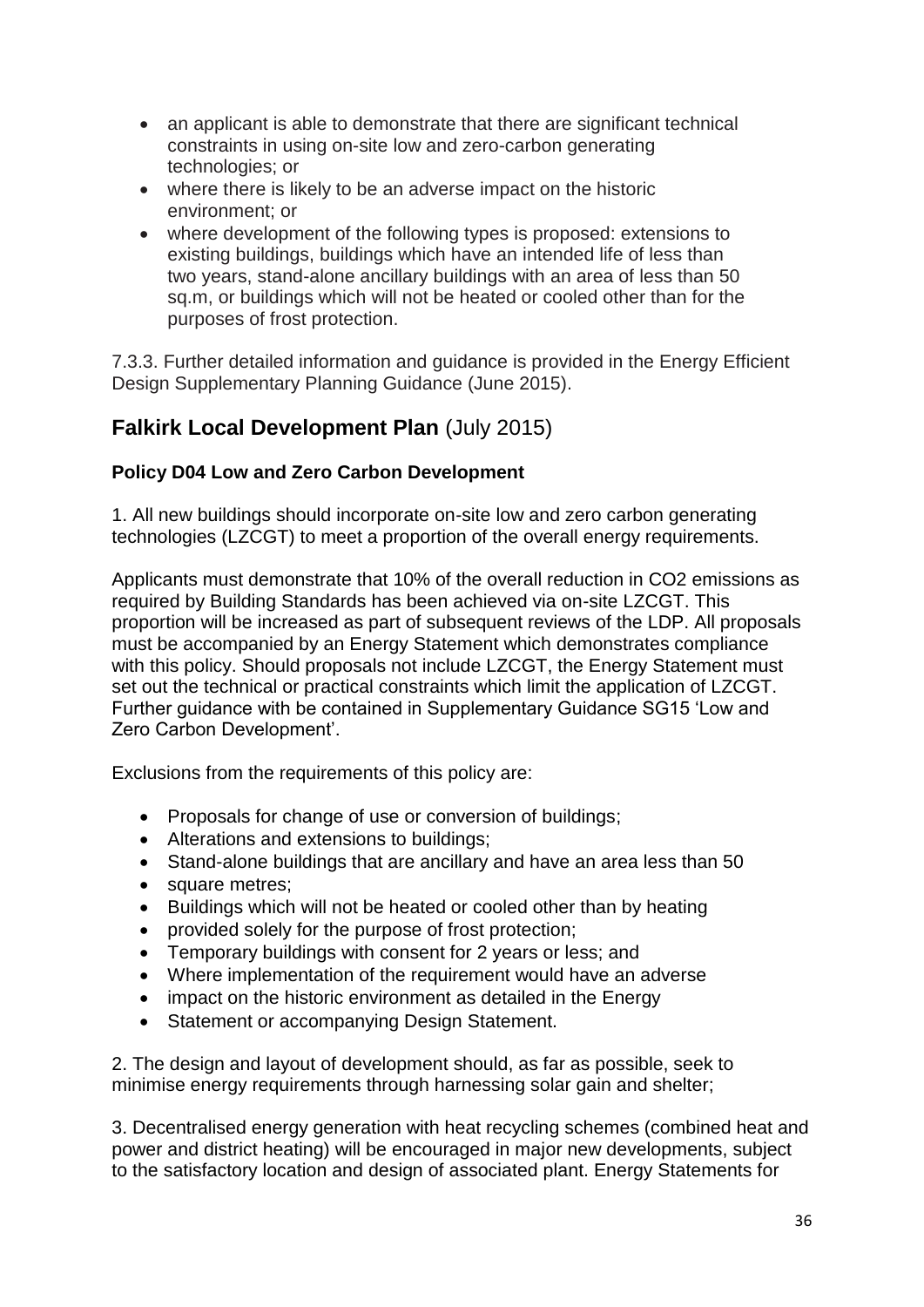major developments should include an assessment of the potential for such schemes.

# **Perth and Kinross Local Development Plan** (Adopted 3 February 2014)

|                                                                                                                                                                                                                                                                                                                                                                                                                                                                                                                                                                                                                                                                                                                                                                                                                                                                                                                                                                                                                             | <b>Policy EP1: Climate Change, Carbon Reduction and Sustainable Construction</b>                                                                                                                                                                                                                                                                                                                                                                                                                                                                                                                                            |                                                                                                                                                                                                                                                                                                                             |  |
|-----------------------------------------------------------------------------------------------------------------------------------------------------------------------------------------------------------------------------------------------------------------------------------------------------------------------------------------------------------------------------------------------------------------------------------------------------------------------------------------------------------------------------------------------------------------------------------------------------------------------------------------------------------------------------------------------------------------------------------------------------------------------------------------------------------------------------------------------------------------------------------------------------------------------------------------------------------------------------------------------------------------------------|-----------------------------------------------------------------------------------------------------------------------------------------------------------------------------------------------------------------------------------------------------------------------------------------------------------------------------------------------------------------------------------------------------------------------------------------------------------------------------------------------------------------------------------------------------------------------------------------------------------------------------|-----------------------------------------------------------------------------------------------------------------------------------------------------------------------------------------------------------------------------------------------------------------------------------------------------------------------------|--|
| Sustainable design and construction will be integral to new development in Perth and<br>Kinross. Applications for development may require a Sustainability Statement to<br>demonstrate how developments will uphold sustainable construction principles and<br>contribute to mitigating and adapting to climate change and to meeting targets to<br>reduce carbon dioxide emissions. New buildings should also include low and zero-<br>carbon generating technologies (LZCGT) to off-set a proportion of emissions arising<br>from the use of the buildings, as specified in the table below. Some relevant<br>buildings must be accompanied by a sustainability statement and all buildings must<br>receive an appropriate sustainability label as per the Building Standards Technical<br>Handbook Section 7 - Sustainability. The specified level of sustainability for a<br>dwelling or non-domestic property should be selected from the following table which<br>also shows the standard expected and by which date. |                                                                                                                                                                                                                                                                                                                                                                                                                                                                                                                                                                                                                             |                                                                                                                                                                                                                                                                                                                             |  |
| 2012                                                                                                                                                                                                                                                                                                                                                                                                                                                                                                                                                                                                                                                                                                                                                                                                                                                                                                                                                                                                                        | Domestic<br><b>Bronze Active</b>                                                                                                                                                                                                                                                                                                                                                                                                                                                                                                                                                                                            | Non-domestic<br><b>Bronze Active</b>                                                                                                                                                                                                                                                                                        |  |
|                                                                                                                                                                                                                                                                                                                                                                                                                                                                                                                                                                                                                                                                                                                                                                                                                                                                                                                                                                                                                             | This is the baseline level for<br>sustainability achieved where the<br>dwelling meets the functional standards<br>set out in Sections 1-6 of the Technical<br>Handbook and includes a minimum 2%<br>carbon dioxide emissions abatement<br>through the use of Low and Zero-<br>Carbon Generating Technology.                                                                                                                                                                                                                                                                                                                 | This is the baseline level for<br>sustainability achieved where<br>the building meets the<br>functional standards set out in<br>Sections 1-6 of the Technical<br>Handbook and includes a<br>minimum 2% carbon dioxide<br>emissions abatement through<br>the use of Low and Zero-<br><b>Carbon Generating</b><br>Technology. |  |
| 2016                                                                                                                                                                                                                                                                                                                                                                                                                                                                                                                                                                                                                                                                                                                                                                                                                                                                                                                                                                                                                        | <b>Silver Active</b><br>Where the dwelling complies with the<br>Silver Active level in each of the 8<br>aspects below and includes Low and<br>Zero-Carbon Generating Technology:<br>Aspect 1 - Carbon dioxide emissions;<br>Aspect 2 - Energy for space heating;<br>Aspect 3 - Energy for water heating;<br>Aspect 4 - Water use efficiency;<br>Aspect 5 - Optimising performance;<br>Aspect 6 - Flexibility and adaptability;<br>Aspect 7 - Wellbeing and security;<br>Aspect 8 - Material use and waste.<br>New buildings should include a<br>minimum 3% carbon dioxide emissions<br>abatement through the use of Low and | <b>Silver Active</b><br>Carbon dioxide emissions<br>equivalent to a 50%<br>improvement on the 2007<br>standards. A minimum 3% of<br>this emissions improvement<br>should come from the use of<br>Low and Zero-Carbon<br>Generating Technology.                                                                              |  |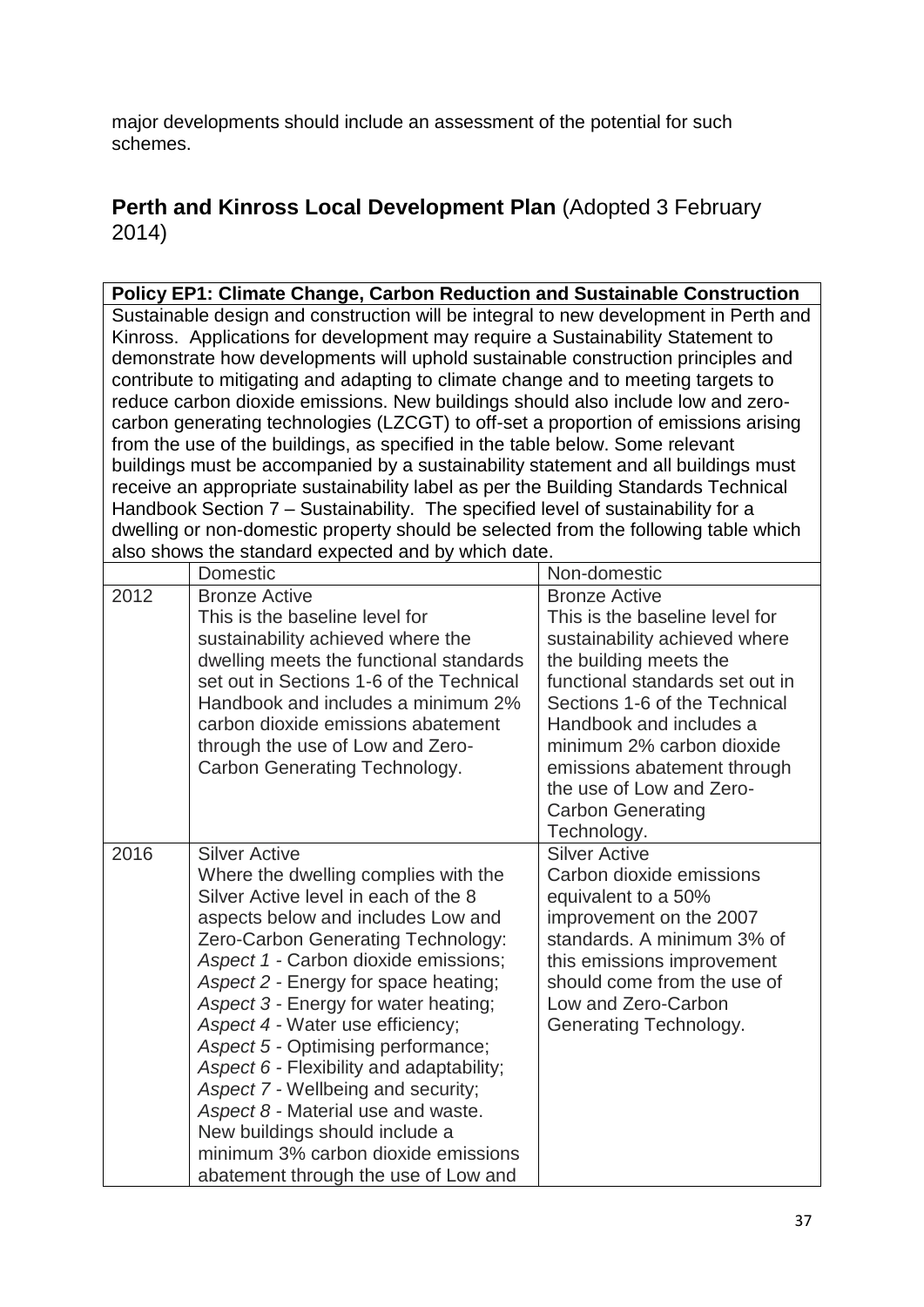|      | <b>Zero-Carbon Generating Technology</b>                                                                                                                                                                                                                                                                                                              |                                                                                                                                                                                      |
|------|-------------------------------------------------------------------------------------------------------------------------------------------------------------------------------------------------------------------------------------------------------------------------------------------------------------------------------------------------------|--------------------------------------------------------------------------------------------------------------------------------------------------------------------------------------|
| 2020 | Gold<br>Where the dwelling complies with the<br>Gold level in each of the 8 aspects<br>below:<br>Aspect 1 - Carbon dioxide emissions.<br>Aspect 2 - Energy for space heating.<br>Aspect 3 - Energy for water heating.                                                                                                                                 | Gold<br><b>Carbon Dioxide emissions</b><br>equivalent to a 75%<br>improvement on the 2007<br>standards. A minimum 5% of<br>this emissions improvement<br>should come from the use of |
|      | Aspect 4 - Water use efficiency.<br>Aspect 5 - Optimising performance.<br>Aspect 6 - Flexibility and adaptability.<br>Aspect 7 - Wellbeing and security.<br>Aspect 8 - Material use and waste.<br>New buildings should include a<br>minimum 5% carbon dioxide emissions<br>abatement through the use of Low and<br>Zero-Carbon Generating Technology. | Low and Zero-Carbon<br>Generating Technology.                                                                                                                                        |
| 2022 | Platinum<br>Carbon Dioxide emissions equivalent to a 100% improvement on the 2007<br>standards including a minimum 6% carbon dioxide abatement through the<br>use of Low and Zero-Carbon Generating Technology.                                                                                                                                       |                                                                                                                                                                                      |

All new development will be required to provide satisfactory arrangements for the storage and collection of refuse and recyclable materials as an integral part of its design. Major developments should include communal facilities for waste collection and recycling where appropriate. New homes and workplaces should allow for the provision of high-speed broadband access to enable provision of next generation broadband.

**Note:** Supplementary Guidance will expand on the above requirements including:

- identifying the type of building which will require to submit a sustainability statement.
- where combined heat and power technologies may be appropriate.

## **Policy EP1A**

The Council is committed to ensuring that development minimises disturbance to, and the loss of, carbon rich soils, including peatland, which are of value as carbon stores. Development will only be permitted on areas of undisturbed carbon rich soils, including peatland, where it has been clearly demonstrated that there is no viable alternative, or where the economic and social benefits of the development outweigh any potential detrimental effect on the environment.

## '**Sustainable Design and Zero Carbon Development Supplementary Guidance'**

(April 2014) is available:<http://www.pkc.gov.uk/sustainabledesign>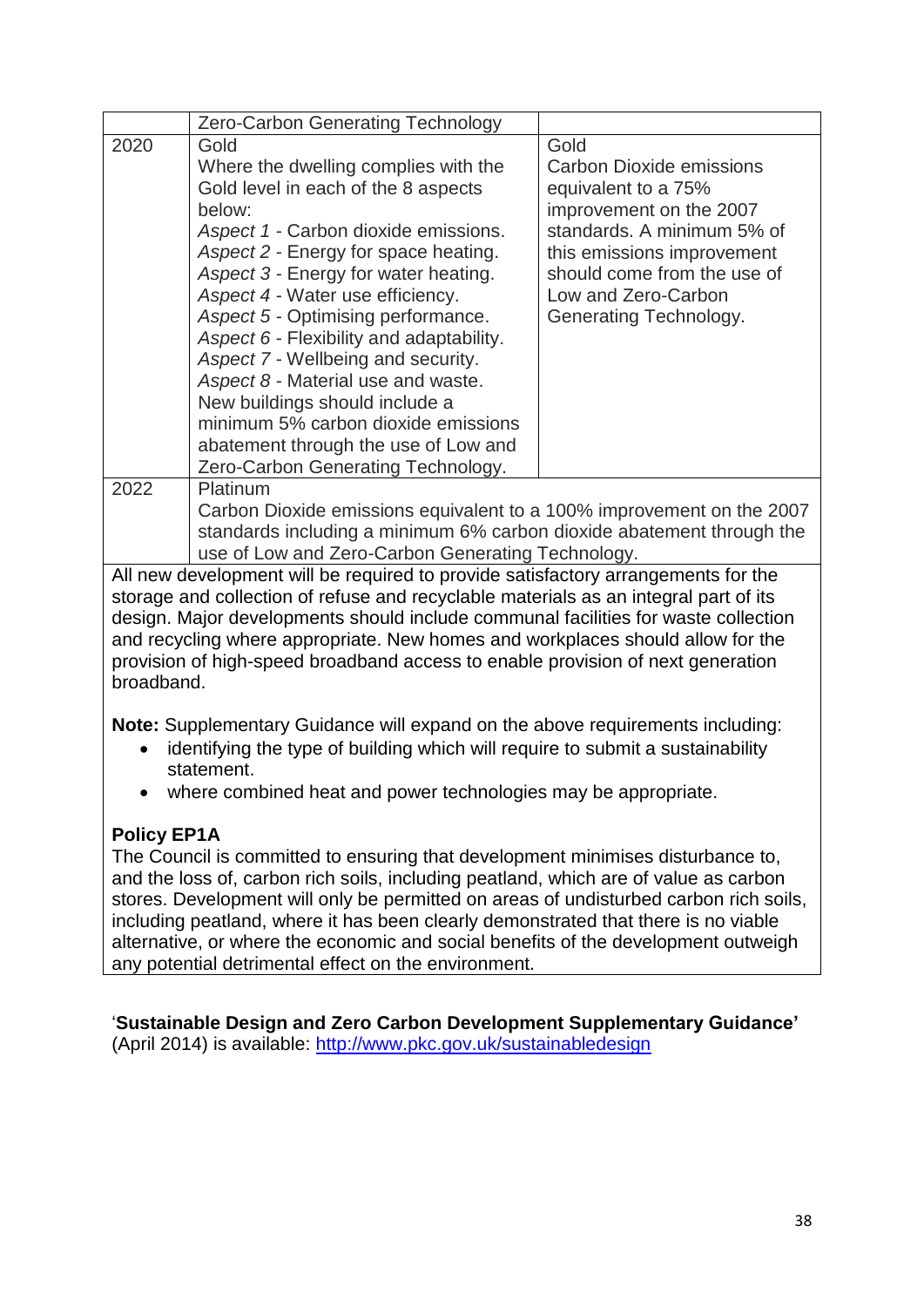# **Highland Wide Local Development Plan** (Adopted 5 April 2012)

#### Policy 28: Sustainable Design

The Council will support developments which promote and enhance the social, economic and environmental wellbeing of the people of Highland.

Proposed developments will be assessed on the extent to which they:

- are compatible with public service provision (water and sewerage, drainage, roads, schools, electricity);
- are accessible by public transport, cycling and walking as well as car;
- maximise energy efficiency in terms of location, layout and design, including the utilisation of renewable sources of energy and heat;
- are affected by physical constraints described in Physical Constraints on Development: Supplementary Guidance;
- make use of brownfield sites, existing buildings and recycled materials;
- demonstrate that they have sought to minimise the generation of waste during the construction and operational phases. (This can be submitted through a Site Waste Management Plan);
- impact on individual and community residential amenity;
- impact on non-renewable resources such as mineral deposits of potential commercial value, prime quality agricultural land, or approved routes for road and rail links;
- impact on the following resources, including pollution and discharges, particularly within designated areas:
	- o habitats
	- o freshwater systems
	- o species
	- o marine systems
	- o landscape
	- o cultural heritage
	- o scenery
	- o air quality;
- demonstrate sensitive siting and high quality design in keeping with local character and historic and natural environment and in making use of appropriate materials;
- promote varied, lively and well-used environments which will enhance community safety and security and reduce any fear of crime;
- accommodate the needs of all sectors of the community, including people with disabilities or other special needs and disadvantaged groups; and
- contribute to the economic and social development of the community.

Developments which are judged to be significantly detrimental in terms of the above criteria will not accord with this Local Development Plan. All development proposals must demonstrate compatibility with the Sustainable Design Guide: Supplementary Guidance, which requires that all developments should:

conserve and enhance the character of the Highland area;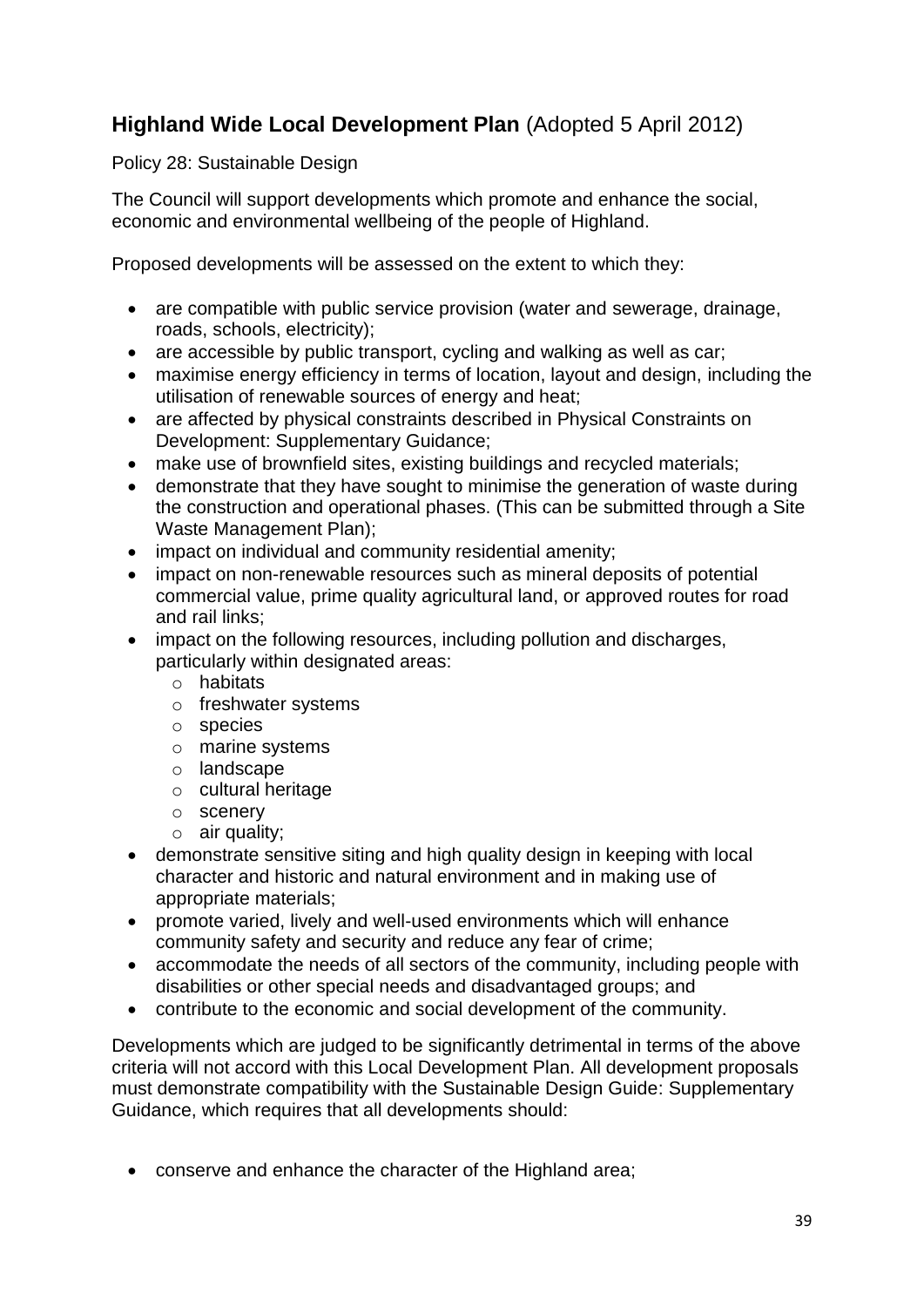- use resources efficiently;
- minimise the environmental impact of development;
- enhance the viability of Highland communities.

Compatibility should be demonstrated through the submission of a Sustainable Design Statement where required to do so by the Guidance.

All developments must comply with the greenhouse gas emissions requirements of the Sustainable Design Guide.

In the relatively rare situation of assessing development proposals where the potential impacts are uncertain, but where there are scientific grounds for believing that severe damage could occur either to the environment or the wellbeing of communities, the Council will apply the precautionary principle.

Where environmental and/or socio-economic impacts of a proposed development are likely to be significant by virtue of nature, size or location, The Council will require the preparation by developers of appropriate impact assessments. Developments that will have significant adverse effects will only be supported if no reasonable alternatives exist, if there is demonstrable over-riding strategic benefit or if satisfactory overall mitigating measures are incorporated.

## **Highland Sustainable Design Guide Supplementary Guidance** (Adopted 16 January 2013)

### *Extract*

Incorporating small-scale renewable or low-carbon energy systems into developments or individual buildings can make significant reductions in CO2 emissions. Examples include:

- Small-scale stand alone wind turbines;
- Solar thermal heating panels;
- Solar energy photovoltaic cells, tiles and panels;
- Air, ground, or water source heat pumps;
- Small scale hydro-electric schemes;
- Biomass heating systems;
- Anaerobic digesters/biogas.

When considering incorporating these technologies into developments or individual buildings there are a range of planning considerations and constraints, and a suite of applicable policies and guidance, therefore pre application advice should be sought."

Community heating schemes should be considered for small-scale developments of two or three buildings as well as for larger-scale developments. Larger-scale developments should also consider the use of a combined heat and power scheme (CHP).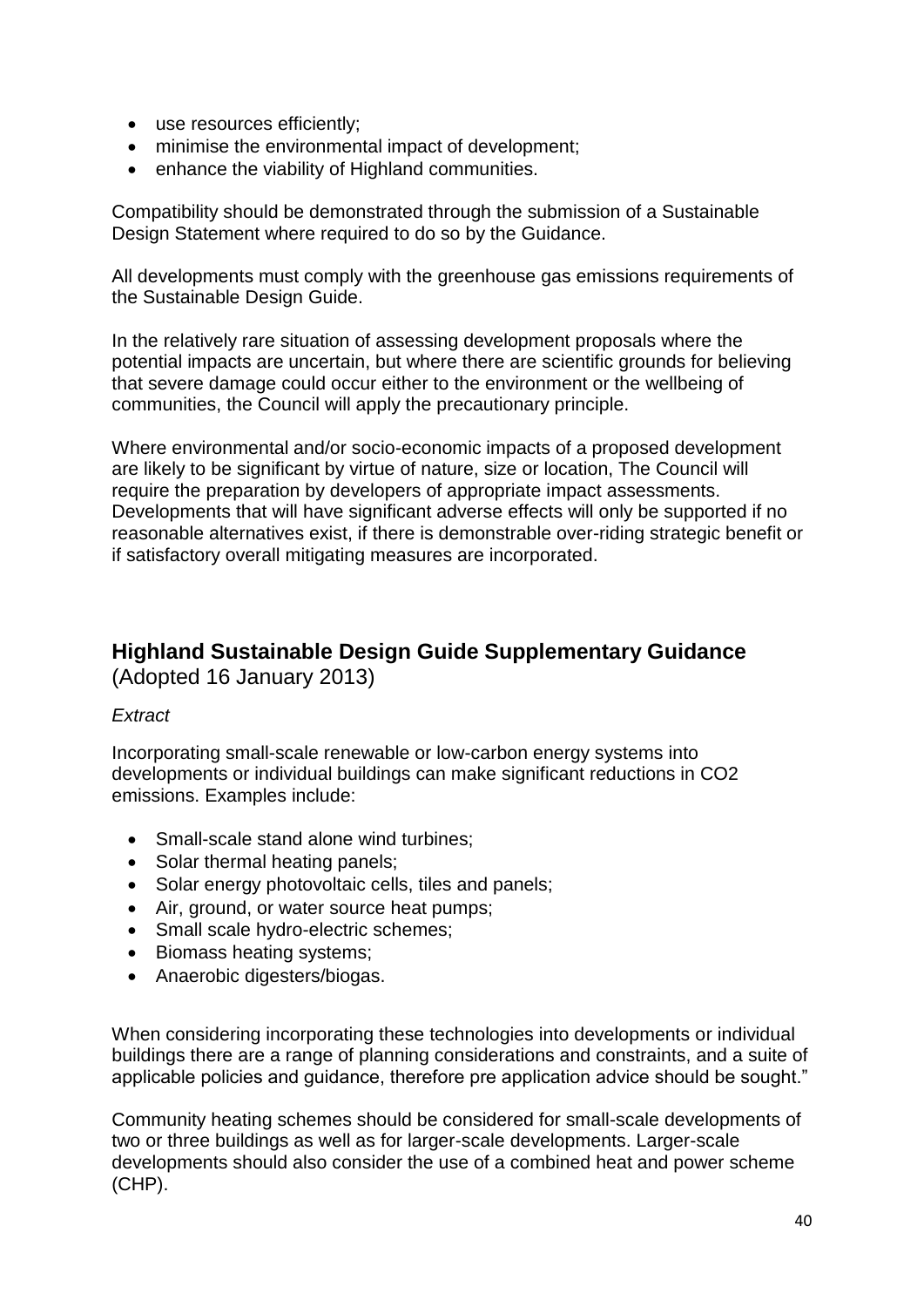#### *Checklist:*

| <b>Sustainable Design Checklist</b>                                                                                                                                                                                                                                                                                                                                                             | <b>Minimum Standards</b>                                                                                                                                                                                                                                                                        | <b>Relevant Policies &amp;</b><br><b>Additional Guidance</b>                                                                                                                                              |
|-------------------------------------------------------------------------------------------------------------------------------------------------------------------------------------------------------------------------------------------------------------------------------------------------------------------------------------------------------------------------------------------------|-------------------------------------------------------------------------------------------------------------------------------------------------------------------------------------------------------------------------------------------------------------------------------------------------|-----------------------------------------------------------------------------------------------------------------------------------------------------------------------------------------------------------|
| 8. Renewable energy<br>Has the energy demand for<br>the development been<br>calculated to determine:<br>A. The amount of low or<br>zero carbon technology e.g.<br>wind, solar, hydro,<br>photovoltaic (PV),<br><b>Combined Heat and Power</b><br>(CHP) that is practicable to<br>meet the extant Building<br>Standards CO <sub>2</sub> emissions<br>reduction target.<br>B. The % of total site | A-C is required only<br>where the development<br>is $500m^2$ or over.<br>The $CO2$ emissions<br>reduction target should<br>be met through a<br>combination of on-site<br>low or zero carbon<br>technologies (LZCT)<br>and other appropriate<br>measures.<br>The amount of low or<br>zero carbon | <b>Climate Change</b><br>(Scotland) Act<br><b>Scottish Planning</b><br>Policy (SPP)<br>A Low Carbon Building<br><b>Standards Strategy for</b><br>Scotland<br><b>Scottish Building</b><br><b>Standards</b> |
| energy demand that will be<br>produced from on-site<br>renewable energy<br>technologies.<br>C. Meeting the remaining<br>energy demand efficiently,<br>e.g. non-renewable or<br>waste powered district<br>heating and cooling.                                                                                                                                                                   | technologies (LZCT)<br>employed will depend<br>on the technical<br>constraints and scale of<br>the proposed<br>development.                                                                                                                                                                     |                                                                                                                                                                                                           |

## **Inverclyde Local Development Plan** (Adopted 29 August 2014)

### **Policy INF2 - Energy Efficiency**

Support will be given to all new buildings designed to ensure that at least 10% of the carbon dioxide emissions reduction standard set by Scottish Building Standards is met through the installation and operation of low and zero carbon generating technologies. This percentage will increase to at least 15% by the end of 2016. Other solutions will be considered where:

**(a)** it can be demonstrated that there are significant technical constraints to using on-site low and zero-carbon generating technologies; and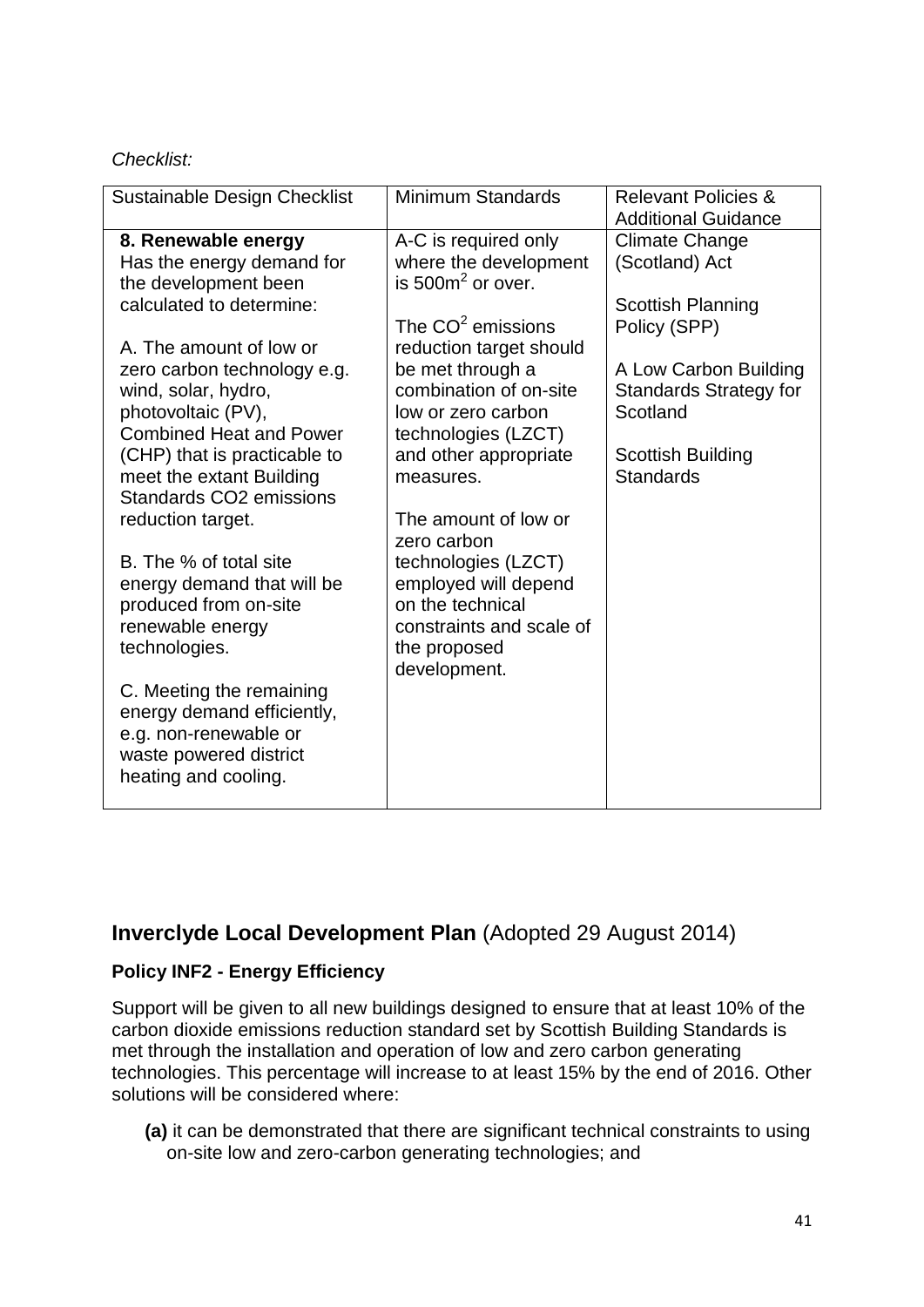**(b)** there is likely to be an adverse impact on the historic environment.

Excluded from this requirement are:

- **(c)** buildings that have an intended life of less than 5 years; or
- **(d)** stand-alone ancillary buildings of less than 50 sq m; or
- **(e)** buildings which will not be heated or cooled other than for the purposes of frost protection.

**Note:** It is recognised that Building Standards may change during the lifetime of this Plan. The requirements are therefore percentages of the Building Standard in operation at the time applications are determined.

## **Renfrewshire Local Development Plan** (Adopted 28 August 2014)

### **POLICY I7 – Low Carbon Developments**

All new buildings, with exception of those listed below, shall in meeting building regulation energy requirements, install technology that produces low or no amounts of carbon dioxide emissions, to reduce the predicted emissions by at least 15% below 2007 building standards. The developments exempt from the above standards are as follows:

- Buildings exempt from building regulations;
- Alterations and extensions to buildings;
- Changes of use or conversion of buildings;
- An ancillary building that is stand-alone, having an area less than 50 square metres;
- Buildings which will not be heated or cooled other than by heating provided solely for the purpose of frost protection;
- Buildings which have an intended life of less than two years.

The submission of a statement will be required to demonstrate to the satisfaction of the Council that this requirement can be met or setting out the reasons why it is neither practical nor viable to meet the requirement in part or in full.

# **Moray Development Plan** (Adopted June 2015)

### **Policy CC2:**

In order to contribute to reducing greenhouse gas emissions, developments of 10 or more houses and buildings in excess of 500 sq m should address the following:

- Be in sustainable locations that make efficient use of land and infrastructure,
- Optimise accessibility to active travel options and public transport,
- Create quality open spaces, landscaped areas and green wedges that are well connected,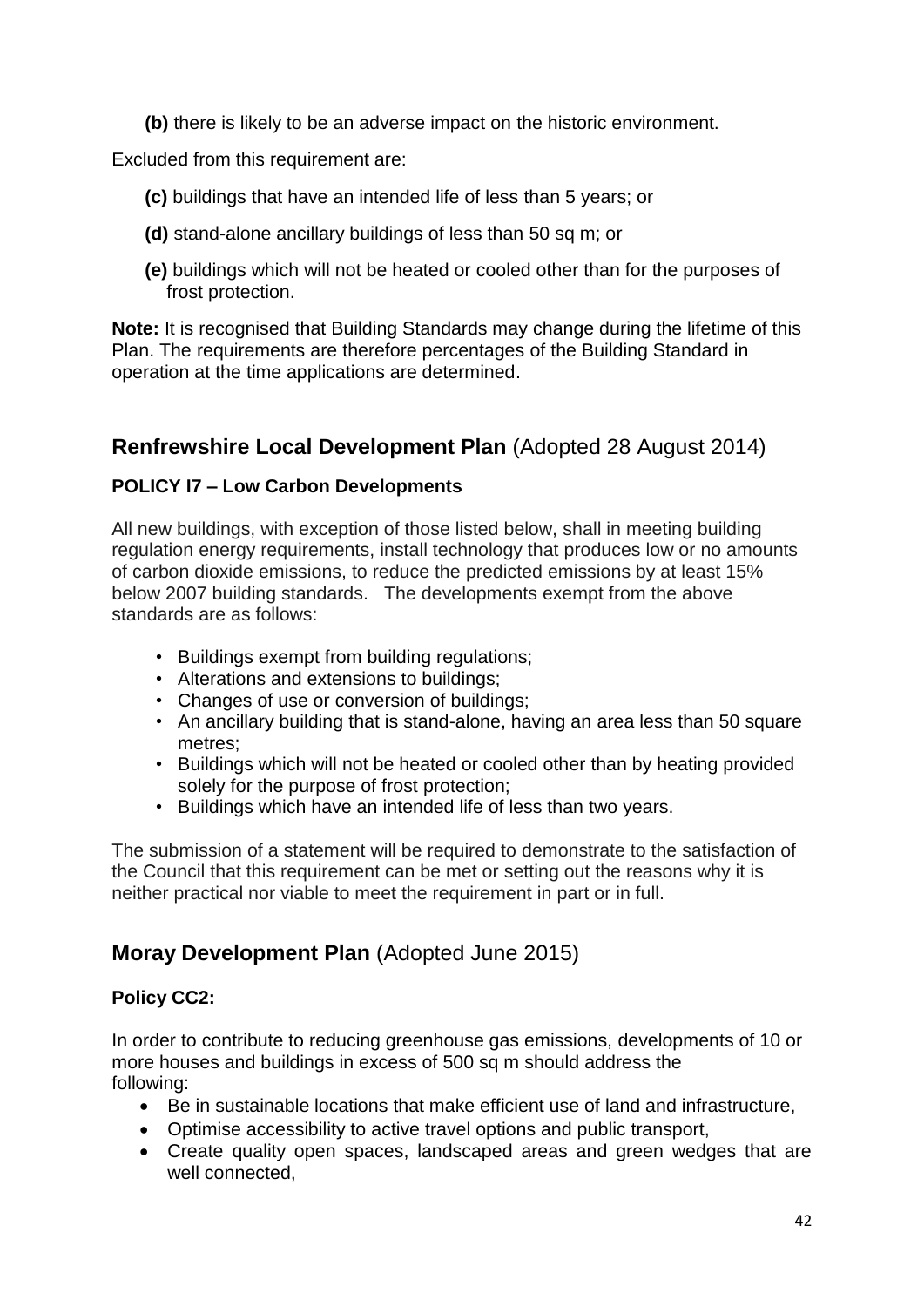- Utilise sustainable construction techniques and materials and encourage energy efficiency through the orientation and design of buildings,
- Where practical, install low and zero carbon generating technologies,
- Prevent further development that would be at risk of flooding or coastal erosion,
- Where practical, meet heat and energy requirements through decentralised and local renewable or low carbon sources of heat and power.
- Minimise disturbance to carbon rich soils and, in cases where it is agreed that trees can be felled, to incorporate compensatory tree planting.

# **South Lanarkshire Local Development Plan** (June 2015)

Policy 2 Climate change

Proposals for new development must, where possible, seek to minimise and mitigate against the effects of climate change by;

- i. being sustainably located;
- ii. maximising the reuse of vacant and derelict land;
- iii. utilising renewable energy sources;
- iv. being designed to be as carbon neutral as possible;
- v. using, where appropriate, low and zero carbon energy generating technologies, that reduce predicted carbon dioxide emissions to meet current building standards within new buildings;
- vi. avoiding areas of medium to high flood risk;
- vii. having no significant adverse impacts on the water and soils environment, air quality, biodiversity (including Natura 2000 sites and protected species) and green networks;
- viii. ensuring new development includes opportunities for active travel routes and provisions for public transport and for the creation and enhancement of green networks,
- ix. providing electric vehicle recharging infrastructure in new developments to encourage the adoption of low carbon vehicles; and
- x. minimising waste. Development proposals must also accord with other relevant policies and proposals in the development plan and other appropriate supplementary guidance.

## **Stirling Local Development Plan** (Adopted September 2014)

### **Policy 4.1: Low and Zero Carbon Buildings**

1

(a) All new buildings must be designed so that at least 10% of the carbon dioxide emissions reduction standard set by Scottish Building Standards\*<sup>12</sup> is met by the

 $12$  It is recognised that Building Standards are likely to change during the lifetime of this Plan. Therefore, the requirements are percentages of the Building Standard in operation at the time at which applications are being determined.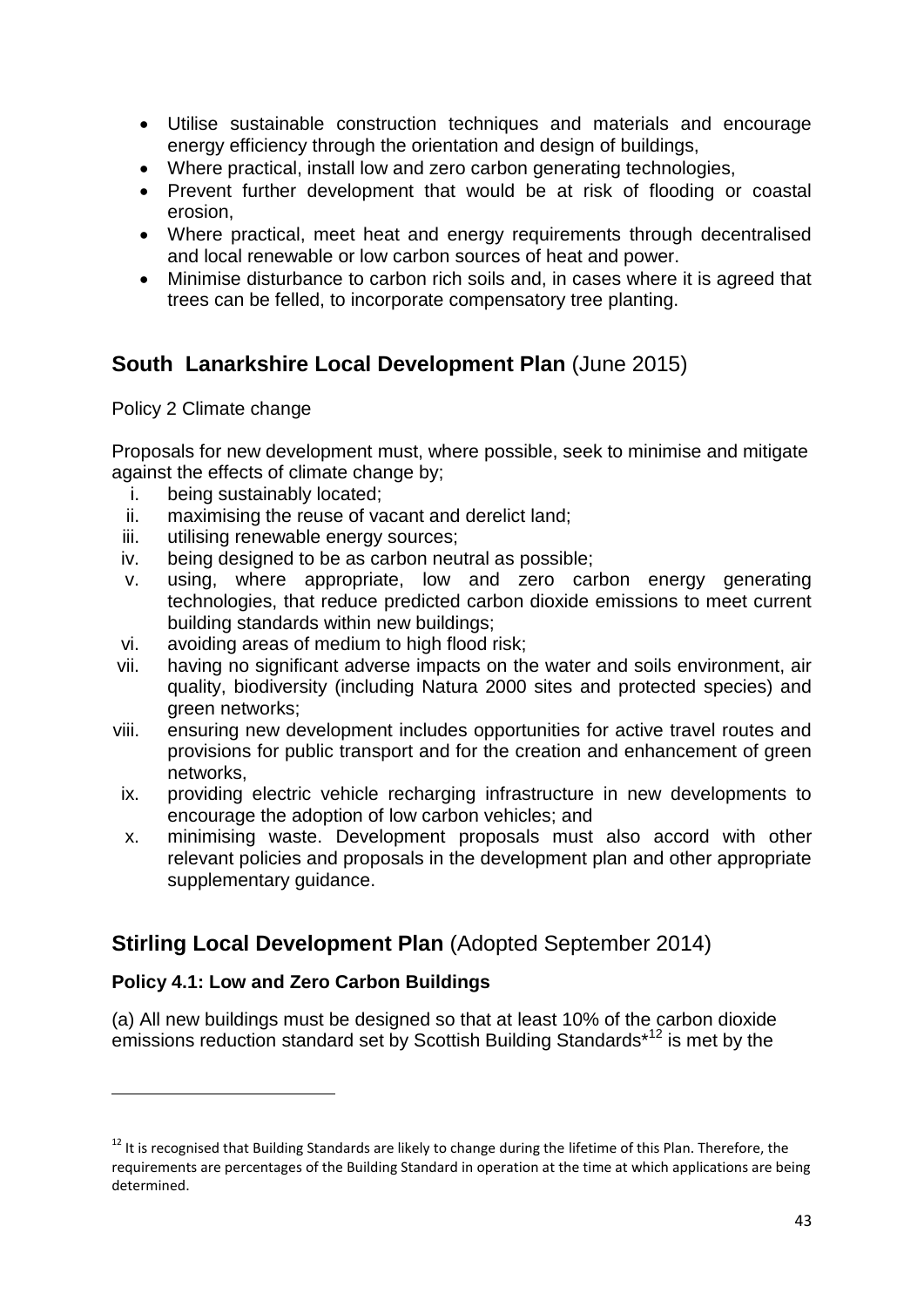installation and operation of low and zero-carbon generating technologies. This percentage will increase to 15%\* in 2016.

(b) Part (a) does not apply where development of any of the following types is proposed: -

- Extensions to existing buildings
- Changes of use or conversion of buildings
- Buildings which have an intended life of less than two years
- Stand-alone ancillary buildings with an area of less than 50 sq. m;
- Buildings which will not be heated or cooled other than for the purposes of frost protection.

(c) Other solutions will be considered where: -

- (i) An applicant is able to demonstrate that there are significant technical constraints in using on-site low and zero-carbon generating technologies; or
- (ii) There is likely to be an adverse impact on the historic environment (see Policy 7.7).

(d) All relevant applications must be accompanied by a 'Low and Zero-Carbon Buildings Statement' demonstrating compliance with this policy.

[SG17 supports this policy by providing further guidance on how the requirements of this policy can be met, and the information required in the Low and Zero- Carbon Buildings Statement].

[\* It is recognised that Building Standards are likely to change during the lifetime of this Plan. Therefore, the requirements are percentages of the Building Standard in operation at the time at which applications are being determined].

#### **Stirling Supplementary Guidance** (Approved October 2014)

[http://www.stirling.gov.uk/\\_\\_documents/temporary-uploads/economy,-planning](http://www.stirling.gov.uk/__documents/temporary-uploads/economy,-planning-_and_-regulation/approved-ldp/sg-teith-house-jan-2015/sg17-low-and-zero-carbon-buildings_feb-2015.pdf) and -regulation/approved-ldp/sg-teith-house-jan-2015/sg17-low-and-zero-carbon[buildings\\_feb-2015.pdf](http://www.stirling.gov.uk/__documents/temporary-uploads/economy,-planning-_and_-regulation/approved-ldp/sg-teith-house-jan-2015/sg17-low-and-zero-carbon-buildings_feb-2015.pdf)

## **Orkney Local Development Plan** (Adopted April 2014)

### **Policy SD5**

#### **Low and Zero Carbon Technologies in Buildings**

Proposals for all new buildings will be required to demonstrate that at least 10% of the carbon emissions reduction standard set by Scottish Building Standards has been met through the installation and operation of zero-carbon generating technologies. This percentage will increase to 15% from the beginning of 2015 and will be reviewed in 2017.

This requirement applies to all new buildings with the following exceptions: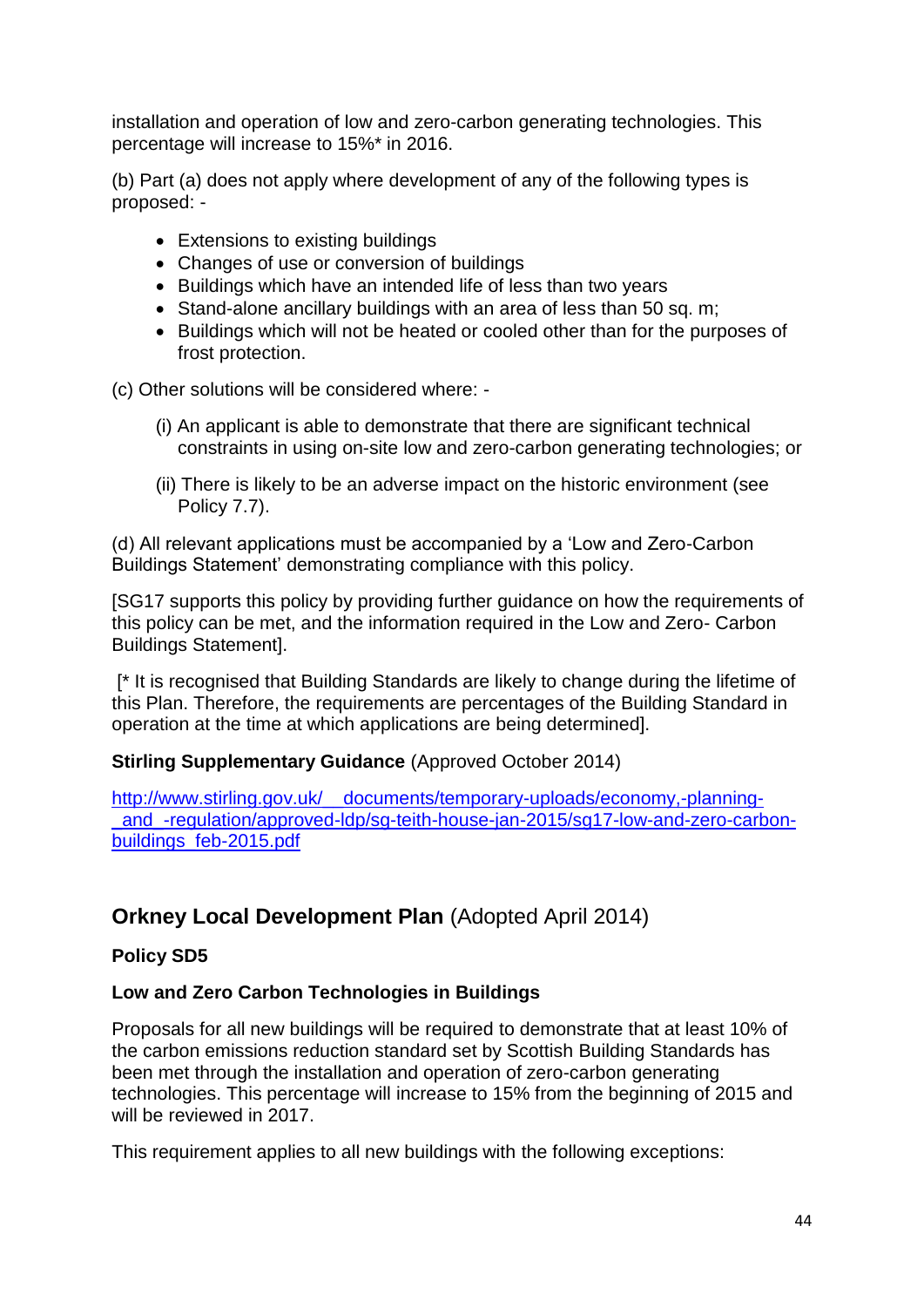- 1. Alterations and extensions to buildings.
- 2. Change of use or conversion of buildings.
- 3. Ancillary buildings that stand alone and cover an area less than 50 square metres.
- 4. Buildings which will not be heated or

cooled, other than by heating provided solely for frost protection.

5. Buildings which have an intended life of less than two years.

Where necessary, a planning condition will be attached to any consent in order to ensure compliance with this policy prior to construction commencing on site. Further guidance is contained in the Supplementary Guidance *Sustainable Design and Energy Efficiency.*

## **Shetland Local Development Plan** (Adopted 26 September 2014)

### **GP2 General Requirements for All Development**

Applications for new buildings or for the conversion of existing buildings should meet all of the following General Requirements:

- a. Developments should not adversely affect the integrity or viability of sites designated for their landscape and natural heritage value.
- b. Development should not occur any lower than 5 metres Above Ordnance Datum (Newlyn) unless the development meets the requirements of Policy WD<sub>1</sub>:
- c. Development should be located, constructed and designed so as to minimise the use of energy and to adapt to impacts arising from climate change, such as the increased probability of flooding; water stress, such as water supply; health or community impacts as a result of extreme climatic events; and a change in richness of biodiversity.
- d. Suitable water, waste water and surface water drainage must be provided;
- e. All new buildings shall avoid a specified and rising proportion of the projected greenhouse gas emissions from their use, through the installation and operation of low and zero-carbon generating technologies (LZCGT). The proportion of such emissions shall be specified in the council's Supplementary Guidance – Design. That guidance will also set out the approach to existing buildings which are being altered or extended, including historic buildings, and the approach to applications where developers are able to demonstrate that there are significant technical constraints to using on-site low and zero carbon generating technologies.
- f. Suitable access, car parking and turning should be provided;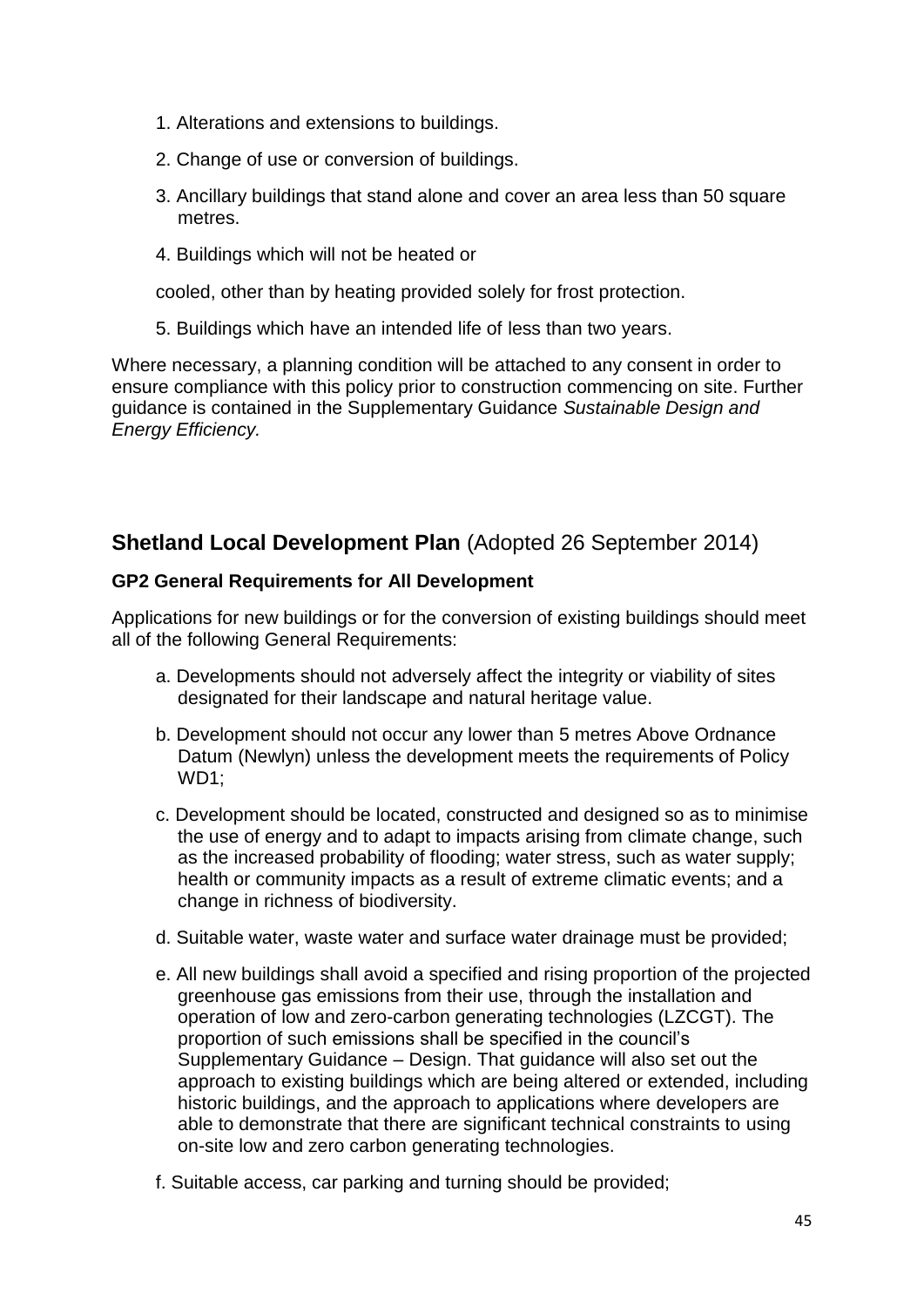- g. Development should not adversely affect areas, buildings or structures of archaeological, architectural or historic interest;
- h. Development should not sterilise mineral reserves;
- i. Development should not sterilise allocated sites as identified within the Shetland Local Development Plan;
- j. Development should not have a significant adverse effect on existing uses;
- k. Development should not compromise acceptable health and safety standards or levels;
- l. Development should be consistent with National Planning Policy, other Local Development Plan policies and Supplementary Guidance.

## **North Ayrshire Local Development Plan** (20 May 2014)

#### **POLICY PI 13: CARBON EMISSIONS AND NEW BUILDINGS**

All new buildings must reduce their carbon dioxide emissions above or in line with building standards through appropriately designed:

- On-site low or zero carbon generating technologies (LZCGTs); **and/or**
- Passive/operational energy efficiency measures.

The following are exempt from this policy :

- (a) Buildings exempted from building regulations;
- (b) Individual buildings having an area less than 50 square metres;
- (c) Extensions to buildings, other than extensions to stand-alone buildings having an area less than 50 square metres that would increase the area to 50 square metres or more;
- (d) Buildings which will not be heated or cooled other than by heating provided solely for the purpose of frost protection;
- (e) Limited life buildings which have an intended life of less than two years;
- (f) CO2 emissions arising from any apparatus operating within the proposed development which is not related to the heating or cooling of a building.

Applicants are required to demonstrate to the satisfaction of the Council how this requirement will be met. A suspensive condition may be used to allow applicants to submit energy saving or on-site LZCGT schemes at the time of Building Warrant submissions. On-site LZCGTs not permissible under General Permitted Development rights shall be considered against other relevant LDP policies and guidance. Further guidance will be contained within Supplementary Guidance: Climate Change.

**Dumfries and Galloway Local Development Plan** (Adopted 29 September 2014)

#### **1f) Sustainability**